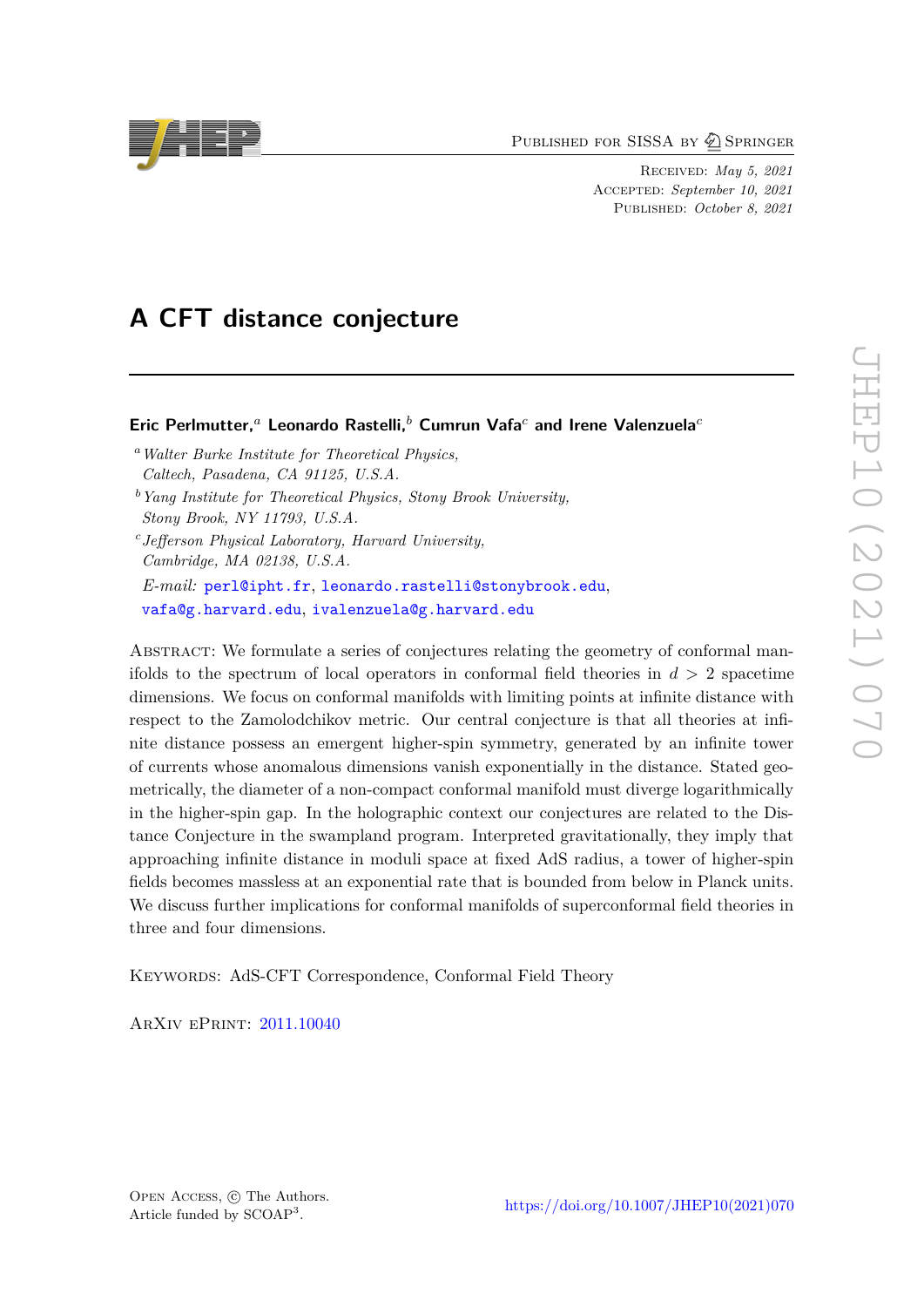# **Contents**

|   |     | 1 Introduction                                        | 1        |
|---|-----|-------------------------------------------------------|----------|
|   |     | 2 A CFT Distance Conjecture                           | $\bf{3}$ |
| 3 |     | Conformal manifolds for SCFTs                         | 8        |
|   |     | 3.1 $d = 4, \mathcal{N} = 2$                          | 9        |
|   |     | 3.2 $d = 4, \mathcal{N} = 1$                          | 12       |
|   |     | 3.3 $d = 3, \mathcal{N} = 2$                          | 15       |
|   |     | 4 AdS interpretation                                  | 15       |
|   | 4.1 | A lower bound for the exponential rate                | 17       |
|   | 4.2 | Comparison with the DC in the swampland program       | 20       |
|   | 4.3 | Application to some AdS/CFT dual pairs                | 22       |
|   |     | 4.3.1 $\mathcal{N} = 4$ SU(N) super-Yang-Mills        | 22       |
|   |     | 4.3.2 SU(N) SQCD with $N_f = 2N$                      | 23       |
|   |     | 4.3.3 $d = 4, \mathcal{N} = 1$ $\beta$ -deformed CFTs | 23       |
|   |     |                                                       |          |

# <span id="page-1-0"></span>**1 Introduction**

In the modern conformal bootstrap approach to conformal field theory (CFT), symmetries and consistency conditions are leveraged to quantitatively constrain the space of CFTs and properties thereof  $\begin{bmatrix} 1, 2 \end{bmatrix}$ . A similar spirit animates the approach to the landscape of theories of quantum gravity broadly known as the swampland program [\[3,](#page-24-2) [4\]](#page-24-3). This work conjoins these perspectives to explore properties of conformal manifolds in CFT and their holographically dual moduli spaces in anti-de Sitter (AdS) space.<sup>[1](#page-1-1)</sup>

One of the important features of string theory is the existence of duality symmetries. From the viewpoint of an effective theory this corresponds to the emergence of new descriptions of the physical system in terms of new light fields when we go to extreme limits of parameter spaces, e.g. moduli spaces, which are captured by expectation values of scalar fields. In such limits a dual description emerges leading to new weakly-coupled effective descriptions of the system. In particular, effective field theories break down as we go from one extreme limit of scalar field vev's to another. This is a general feature of theories coupled to gravity, and so it has been proposed as a swampland criterion, known as the Distance Conjecture (DC) [\[20\]](#page-25-0) (or "Duality Conjecture"), which is believed to encode consistency requirements of a quantum gravitational system.

<span id="page-1-1"></span><sup>&</sup>lt;sup>1</sup>See  $[5-19]$  $[5-19]$  for some other works investigating the swampland conjectures using CFT techniques.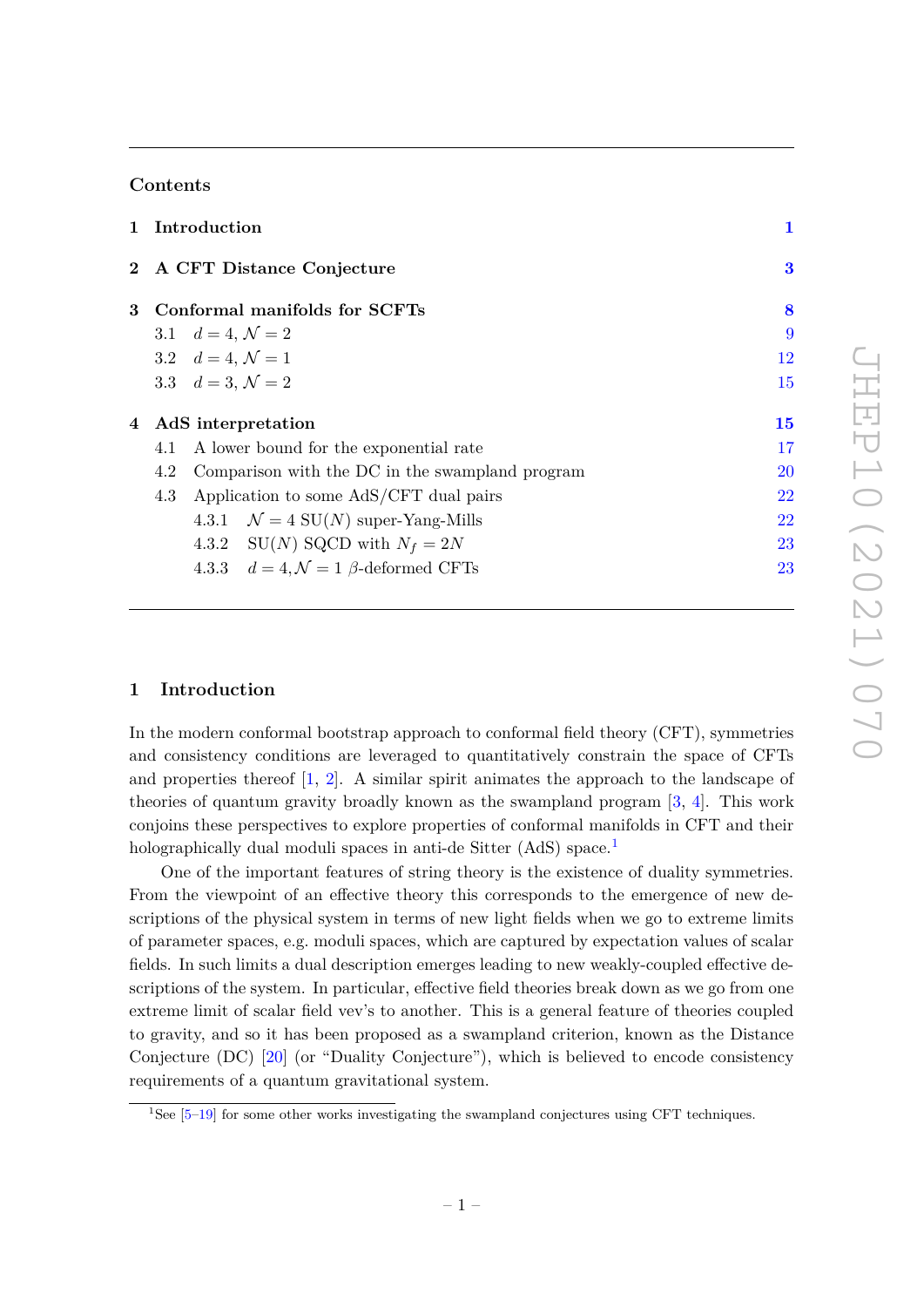The DC in particular quantifies how quickly these light states emerge in extreme limits. Let  $d(p, p_0)$  denote the shortest distance in moduli space between two expectation values  $p$  and  $p_0$  of the scalar fields, where distance is measured using the metric *hij* defined by the kinetic term of the scalar fields in Einstein frame with action  $S(\phi) = \frac{1}{2} \int d^D x \sqrt{g} h_{ij} \partial_\mu \phi^i \partial^\mu \phi^j$ . Then the DC suggests that as *p* goes to extreme points of the moduli space where  $d(p, p_0) \gg 1$ , we get a tower of light states whose masses (in Planck units) vanish as

$$
m \sim e^{-\alpha d(p, p_0)},\tag{1.1}
$$

where  $\alpha$  is an  $O(1)$  number [\[20,](#page-25-0) [21\]](#page-25-2). This has been observed in many examples in string theory [\[22](#page-25-3)[–42\]](#page-26-0). Moreover, it is believed that there is a lower bound  $\alpha > \alpha_D$  depending only on the dimension of spacetime, *D*. This lower bound has been motivated in [\[43](#page-26-1)[–45\]](#page-26-2) from the Trans-Planckian Censorship Conjecture [\[43\]](#page-26-1) and it is consistent with the bound obtained in four-dimensional  $\mathcal{N} = 2$  theories arising from string theory compactifications [\[22,](#page-25-3) [40\]](#page-26-3).

Most of the evidence for the DC comes from the study of the string landscape in flat space. The DC presumably also holds in AdS. In particular, we expect that in a theory of AdS quantum gravity with moduli, extreme limits in moduli space are accompanied by towers of light states.[2](#page-2-0) The key to turning this into a more concrete proposal is to define what tower of operators is becoming light, and what exactly "light" means in the presence of an extra length scale, *L*AdS. Noting that the holographic dictionary maps the bulk moduli space to the space of exactly marginal couplings in CFT, this general intuition encourages a search for a precise conjecture about limits of conformal manifolds phrased purely in the language of CFT.

The conformal bootstrap approach to constraining CFTs is most effective when the CFT universality class in question contains isolated fixed points, the canonical paradigm being that of the  $d = 3$  Ising CFT [\[47](#page-27-0)-51]. In contrast, a CFT with exactly marginal operators presents certain challenges. Such a CFT possesses a conformal manifold, call it  $M$ , parameterized by the exactly marginal couplings. That the CFT data depend on these free parameters *a priori* prevents the crossing symmetry-based approach from shrinking the allowed theory space down to a point: while the points on  $\mathcal M$  where CFT data are *extremized* as a function of the couplings lie on the boundary of allowed theory space, the functional dependence of CFT data across  $\mathcal M$  is quite difficult to ascertain from the bootstrap. Such extremal points are interesting in their own right (e.g. [\[52,](#page-27-2) [53\]](#page-27-3)), but it remains an outstanding problem for the conformal bootstrap to develop robust methods for solving CFTs with conformal manifolds. (See [\[52](#page-27-2)[–58\]](#page-27-4) for some initial approaches.) Of course, this is not just a bespoke bootstrap problem: the reasons to study conformal manifolds are manifold, with a long and rich history.

Narrowing the scope slightly, a reasonable and highly rewarding goal for the bootstrap approach to conformal manifolds would be to find explicit connections between metric data

<span id="page-2-0"></span><sup>&</sup>lt;sup>2</sup>A generalization of the DC has also been considered in AdS space in [\[46\]](#page-27-5), viewing the absolute value of the vacuum energy  $|\Lambda|$  as such a parameter. Using this generalized notion, it was proposed there that the nearly flat limit of pure AdS, where  $\Lambda \to 0$ , cannot exist, because in such a limit we always get a tower of light states with mass  $m \sim |\Lambda|^a$ . In this paper we consider the usual application of DC where we vary the vev of scalar fields, for which Λ in the Einstein frame does not vary.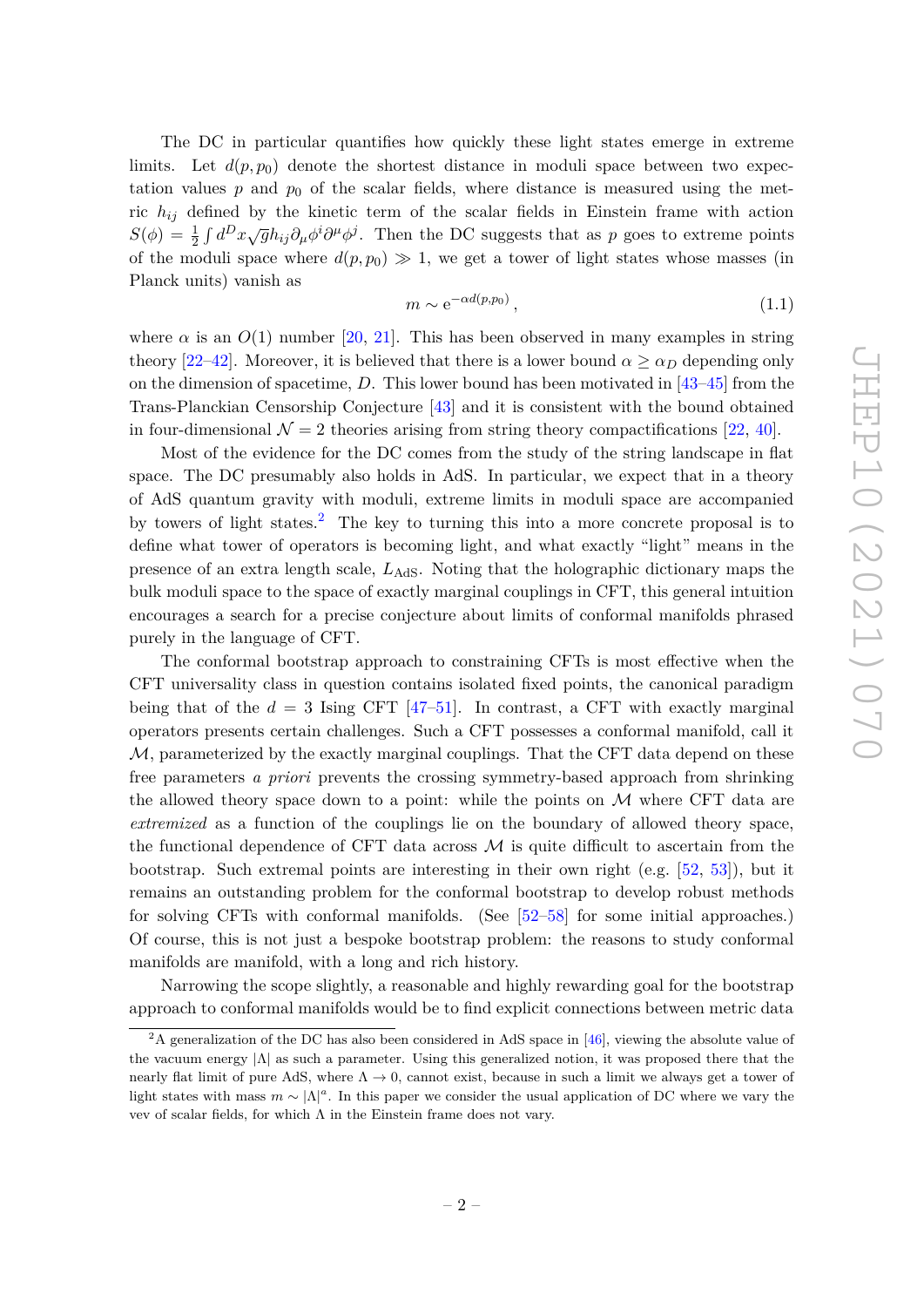of M and the local operator spectral data of a CFT. A logical step forward is to focus on degeneration limits of  $\mathcal{M}$ . On general grounds, one might expect enhanced symmetries to play an important role at such points. A suggestive tip comes from the fact that free CFTs enjoy a higher-spin symmetry and that, in a sense to be recalled later, the converse is also true: all higher-spin CFTs are essentially free [\[59\]](#page-27-6).

Inspired by these bootstrap and swampland considerations in tandem (as well as some earlier work on the landscape of quantum field theory [\[60](#page-27-7)[–63\]](#page-27-8)), we will present a series of conjectures about the properties of infinite distance limits of conformal manifolds as a function of the higher-spin spectrum. These conjectures are valid for generic *d >* 2 CFTs, with arbitrary central charge. They are sustained by known data collected from the landscape of conformal manifolds of superconformal field theories (SCFTs), and yet they suggest a number of intriguing new properties of SCFTs, particularly those with reduced supersymmetry. Let us summarize the core idea very briefly, leaving the precise statement of the conjectures for the next section. A natural notion of distance on  $\mathcal{M}$ , which we will use henceforth, is defined by the *Zamolodchikov metric,* the matrix of twopoint functions of exactly marginal operators. The gravity intuition of the DC suggests that as one approaches infinite distance from the interior of  $M$ , a tower of operators in the CFT saturates some bound. Our proposal is that this tower is always comprised of *higher-spin* operators of unbounded spin which saturate their respective unitarity bounds in the infinite distance limit, thus becoming conserved. In other words, the leading Regge trajectory becomes exactly linear with unit slope at infinite distance. Moreover, their anomalous dimensions vanish *exponentially* in the distance. This emergent symmetry is, we conjecture, a necessary and sufficient condition for  $\mathcal M$  to have infinite diameter. The rest of this paper is devoted to formalizing these conjectures, and developing their consequences for AdS quantum gravity and the relation to the DC.

The organization of this paper is as follows. Section [2](#page-3-0) presents the CFT Distance Conjecture, which contains a few components. In section [3](#page-8-0) we gather some strong evidence for our conjecture by surveying the landscape of SCFTs in various dimensions. Section [4](#page-15-1) phrases the conjecture in terms of quantum gravity in AdS and writes the exponential decay rate of anomalous dimensions in Planck units. In subsection [4.1,](#page-17-0) we observe a lower bound on the exponent and catalog its value in some SCFTs. Subsection [4.2](#page-20-0) examines the interplay with the DC in the Swampland program, and subsection [4.3](#page-22-0) explores how the higher-spin towers are manifest in gravity duals of a few well-studied CFTs.

**Note added.** While finalizing this paper, we became aware of [\[64\]](#page-27-9), which partially overlaps with our results.

### <span id="page-3-0"></span>**2 A CFT Distance Conjecture**

We are interested in families of *d*-dimensional CFTs with exactly marginal parameters. We assume the CFTs to be unitary and local, by which we mean in particular that they have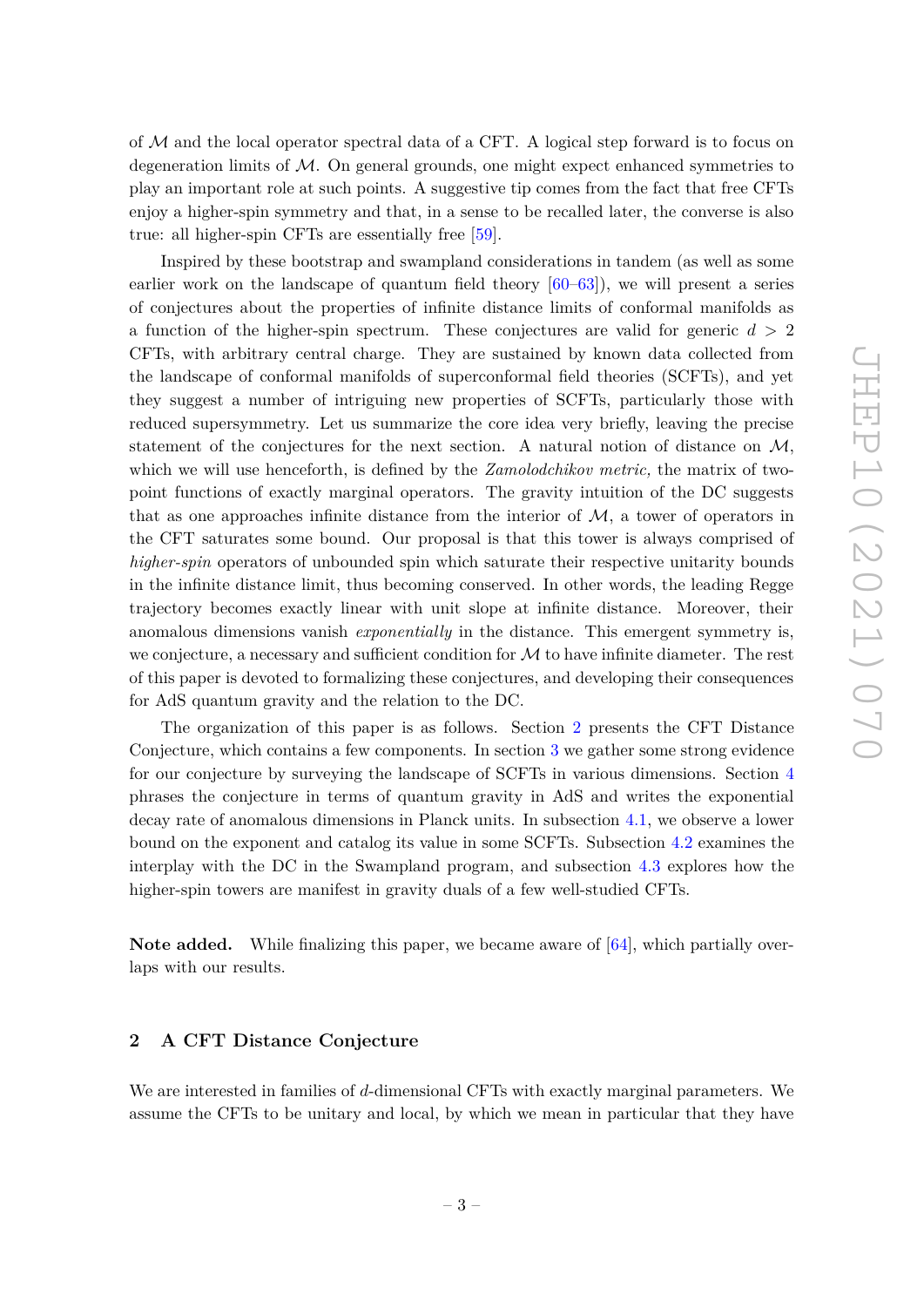a local stress tensor operator.<sup>[3](#page-4-0)</sup> The associated conformal manifold,  $M$ , is endowed with a natural notion of distance between two points, namely, the geodesic distance with respect to the Zamolodchikov metric [\[65\]](#page-28-0),

$$
|x - y|^{2d} \langle \mathcal{O}_i(x) \mathcal{O}_j(y) \rangle = g_{ij}(t^i), \qquad (2.1)
$$

where  $\{\mathcal{O}_i\}$  are exactly marginal operators and  $\{t^i\}$  are the associated local coordinates of  $M$ . We will use these definitions of "distance" and "metric" henceforth. For reasons that will become clear, the case of  $d = 2$  must be distinguished from the case of  $d > 2$ . We will focus on  $d > 2$  and make some brief comments about  $d = 2$  below.

In many examples, there are distinguished limiting points of  $\mathcal M$  where a free subsector of the CFT decouples.<sup>[4](#page-4-1)</sup> The best understood class of examples are  $d = 4$  SCFTs with  $\mathcal{N} = 2$ supersymmetry: these will serve as motivation and paradigm for our general conjectures. As we review below (section [3.1\)](#page-9-0), all examples of  $d = 4$ ,  $\mathcal{N} = 2$  conformal manifolds are parametrized locally by complexified gauge couplings and exhibit "cusp" points where one or more gauge couplings are going to zero. A typical  $d = 4$ ,  $\mathcal{N} = 2$  conformal manifold exhibits several such cusps. This is often phrased as a statement of generalized S-duality [\[66,](#page-28-1) [67\]](#page-28-2): the same abstract SCFT is described by different weakly-coupled frames in different regions on  $\mathcal{M}$ . In the generic case, the limiting theory at the cusp becomes the direct sum of a free CFT and of an interacting SCFT.

We can characterize these limiting points more abstractly, with no reference to a Lagrangian description nor supersymmetry, in terms of higher-spin (HS) symmetry enhancement. It is known that all free CFTs enjoy HS symmetry: that is, a free CFT contains at least one Regge trajectory comprised of an infinite tower of HS currents. These are local primary operators that furnish symmetric traceless representations of the Lorentz group of rank  $J = 2, 4, \ldots$ , whose conformal dimensions saturate the spin-*J* unitarity bound,

$$
\Delta J \ge d - 2 + J. \tag{2.2}
$$

The  $J = 2$  current is the stress tensor, which exists in any local CFT. Via [\[59,](#page-27-6) [68\]](#page-28-3) and various follow-ups [\[69](#page-28-4)[–74\]](#page-28-5), the converse is also known to be true. A more precise version of the main statement is as follows: in a unitary CFT with finite central charge and a unique stress tensor (i) the presence of one current with  $J > 2$  implies the existence of an infinite tower of HS currents of unbounded spin, and (ii) the correlation functions of the HS currents are those of a free theory.<sup>[5](#page-4-2)</sup> This implies that, at the level of correlation

<span id="page-4-0"></span><sup>&</sup>lt;sup>3</sup>In particular, the two-point function coefficient  $C_T$  of the canonically normalized stress tensor must be finite. This excludes from consideration e.g. the infinite *N* limit of gauge theories. We will briefly comment on non-local CFTs at the end of this section.

<span id="page-4-1"></span><sup>&</sup>lt;sup>4</sup>By "limiting point of M" we mean a CFT  $\mathcal{T}_{t*}$  defined by a convergent sequence of CFTs  $\mathcal{T}_t$ , with  $t \in \mathcal{M}$ , in the limit  $t \to t_*$ .

<span id="page-4-2"></span><sup>&</sup>lt;sup>5</sup>The works [\[59,](#page-27-6) [68\]](#page-28-3) proved these statements for symmetric traceless currents. In  $d > 3$  there exist operators in mixed-symmetry representations of the Lorentz group, and one needs a broader definition of HS currents. E.g. in the physically relevant case of  $d = 4$  (the only dimension  $d > 3$  where SCFTs can admit a conformal manifold, see discussion in section [3\)](#page-8-0), a HS current is a primary operator of Lorentz quantum numbers  $(j_1, j_2)$  for SO(4) ≅ SU(2)<sub>1</sub> × SU(2)<sub>2</sub> saturating the unitarity bound  $\Delta = 2 + j_1 + j_2$ , and with  $j_1 + j_2 > 2$ . We will continue to phrase things in terms of symmetric traceless tensors, leaving implicit the more general situation in which *J* is a multi-index.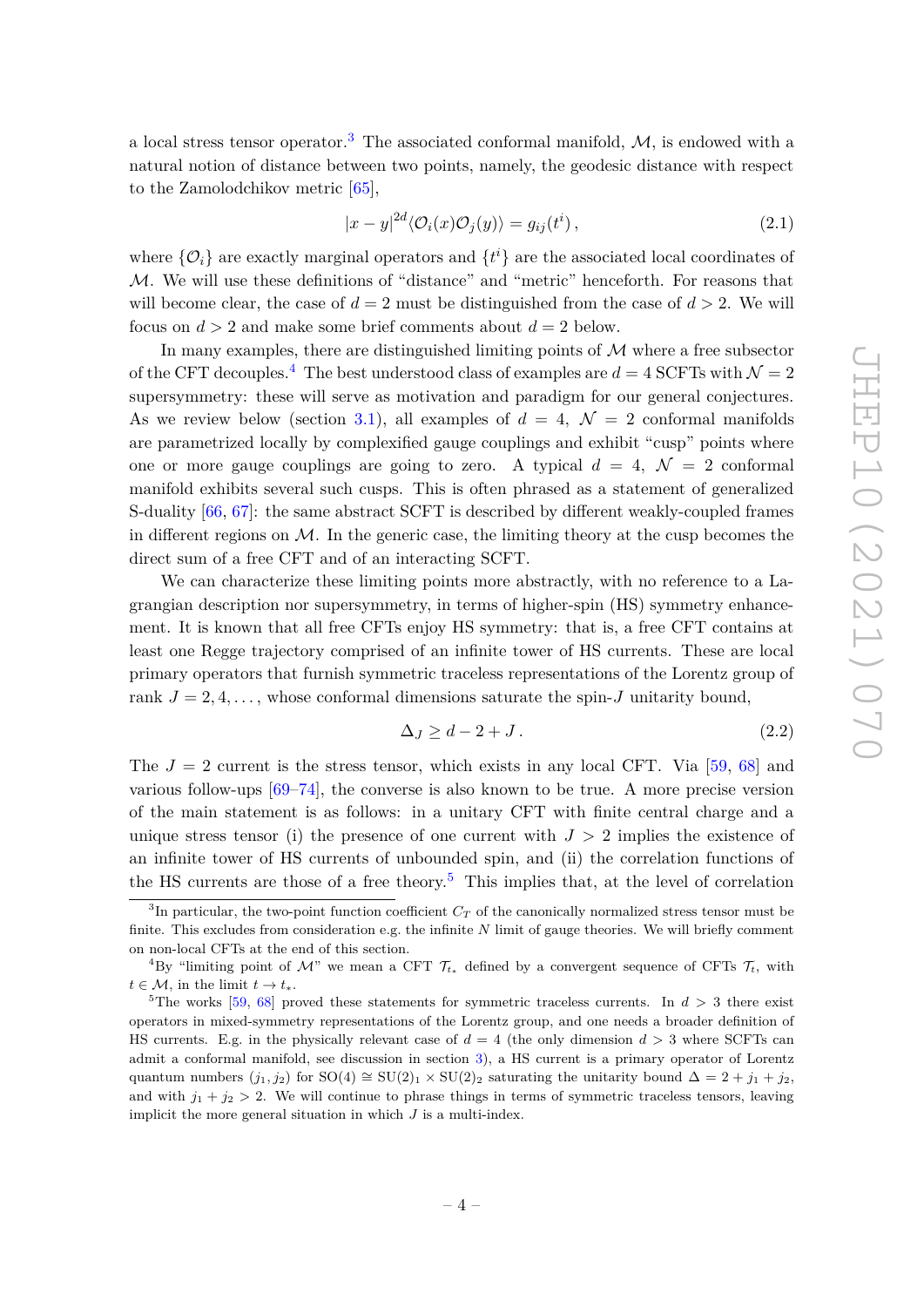functions, the CFT must be the direct sum of a free theory and a (possibly trivial) CFT'. We will refer to a limiting point of M with HS symmetry enhancement as a *HS point*. An equivalent characterization of a HS point is as a CFT with an accumulation in the twist spectrum at  $t = d - 2$ , where twist is defined as  $t := \Delta - J$ .

In all examples of conformal manifolds we are aware of, for CFTs in any dimension  $d > 2$ , the geodesic distance between an HS point and any point on M is infinite. In other words, by the definition given in the previous sentence, HS points are "at infinite distance."[6](#page-5-0) A prelude to the CFT Distance Conjecture is that this is a general fact:

#### **Conjecture I.** *All HS points are at infinite distance.*

We will prove Conjecture I for SCFTs in section [3.](#page-8-0) Our main conjecture, deeper but more adventurous, is the converse statement:

#### **Conjecture II.** *All CFTs at infinite distance are HS points.*

This can be phrased more quantitatively in terms of an upper bound on the *diameter* of  $M$ , defined in the obvious way,

$$
\text{diam}\left[\mathcal{M}\right] \coloneqq \sup\{d(t_1, t_2) \mid t_1, t_2 \in \mathcal{M}\},\tag{2.3}
$$

where  $d(t_1, t_2)$  is the distance. Our claim is that the diameter is controlled by the anomalous dimensions of HS operators,

$$
\gamma_J \coloneqq \Delta - (J + d - 2). \tag{2.4}
$$

Let us introduce some further notation. Consider a family of CFTs  $\mathcal{T}_t$  labelled by  $t \in \mathcal{M}$ . The collection of Hilbert spaces  $\mathcal{H}_t$  of  $\mathcal{T}_t$  defines a bundle. By the usual state/operator map,  $\mathcal{H}_t$  is isomorphic to the space of local operators of  $\mathcal{T}_t$ . We can grade  $\mathcal{H}_t$  by the spin quantum number,

$$
\mathcal{H}_t = \bigoplus_J \mathcal{H}_t^{(J)}.
$$
\n(2.5)

We define  $\gamma$ *J*(*t*) to be the smallest anomalous dimension for operators of spin *J* at point *t* on M,

$$
\gamma_J(t) := \min \{ \gamma_{\mathcal{O}} \mid \mathcal{O} \in \mathcal{H}_t^{(J)} \}.
$$
\n(2.6)

Note that  $\gamma_2(t) = 0$  for all t, because we assume the existence of a stress tensor. The criterion for a limiting point to exhibit HS symmetry is  $\gamma_4 \rightarrow 0$ , because a  $J = 4$  current is present in any HS algebra (whereas odd-spin currents need not be). Then a slightly weaker version of Conjecture II may be stated as follows:

<span id="page-5-0"></span> $6\overline{6}$ As studied in [\[60,](#page-27-7) [63,](#page-27-8) [75,](#page-28-6) [76\]](#page-28-7) using the rigorous machinery of  $d = 2$  CFTs, different infinite distance limits may exist, not all of which need satisfy the axioms of quantum field theory. The claims in this work pertain only to limits which converge to bona fide CFTs. Note also that the limit of the sequence of points  $t \in M$ may not be strictly "on"  $M$  (absent a compactification of the moduli space). For free-field limiting points, this manifests itself in more physical terms in two ways: first, the breakdown of conformal perturbation theory around free CFTs; and second, the number of independent stress tensors changes discontinuously in the strict decoupling limit. For these (somewhat formal) reasons, we sometimes refer to limiting points as being at infinite distance from M.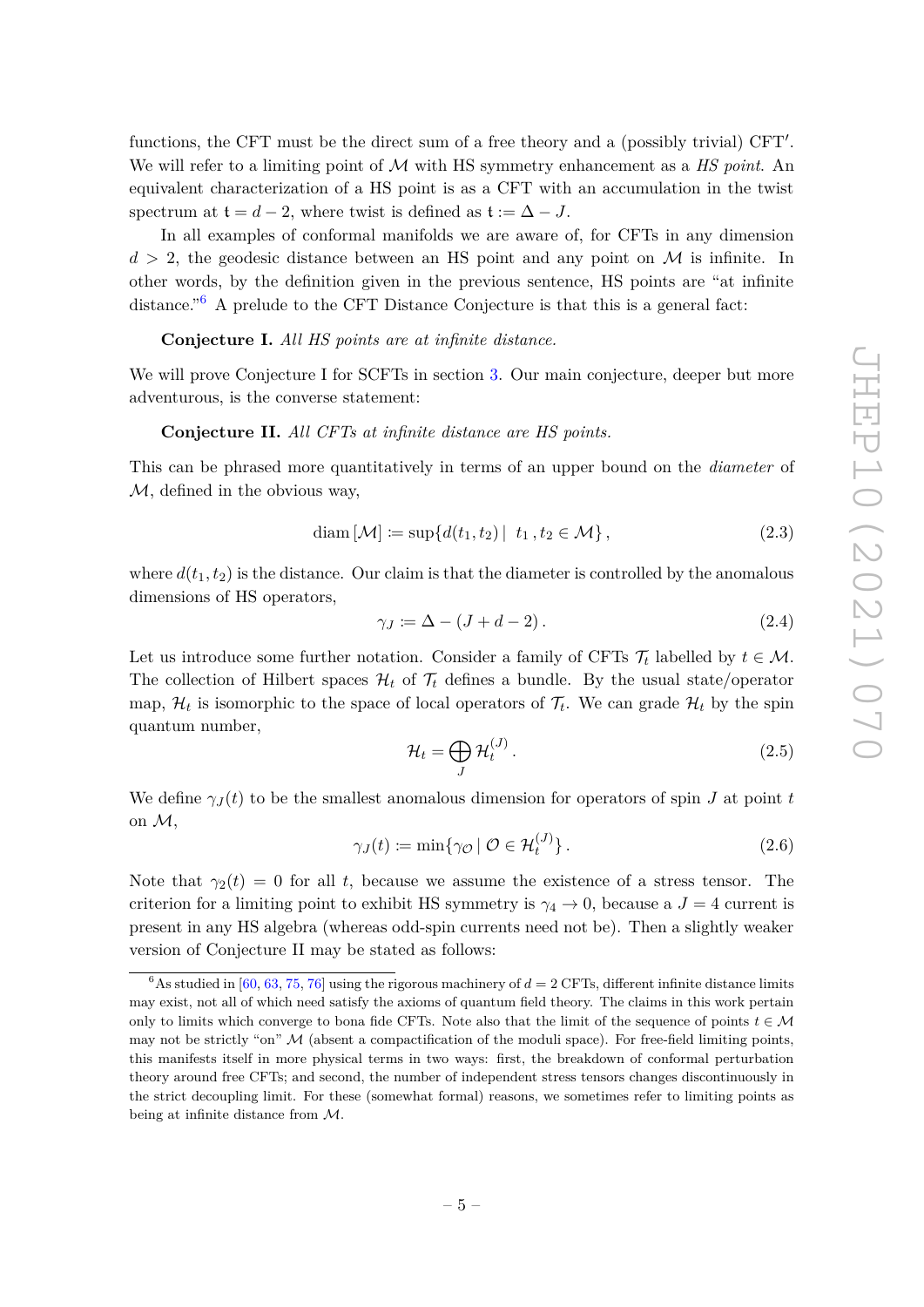# **Conjecture II'.** *If*  $\gamma_4(t) > \epsilon$  *for a fixed*  $\epsilon > 0$ ,  $\forall$   $t \in \mathcal{M}$ , *then* diam  $[\mathcal{M}] < \infty$ *.*

Next, let us consider how the HS points are approached. Suppose  $\lim_{t\to t_0} \gamma_4(t) = 0$ for some limiting point  $t_0$ . The behavior in several class of examples leads us to a yet more quantitative conjecture: the anomalous dimension near a HS point approaches zero *exponentially* in the distance. To motivate this from purely CFT considerations, consider the simple situation of a  $d = 4$ ,  $\mathcal{N} = 2$  gauge theory with a single exactly marginal complexified gauge coupling,  $\tau$ . The metric is locally hyperbolic near the cusp [\[77\]](#page-28-8),

<span id="page-6-1"></span>
$$
ds^2 \approx \beta^2 \frac{d\tau d\bar{\tau}}{(\text{Im}\,\tau)^2} \quad \text{as} \quad \text{Im}\,\tau \to \infty \tag{2.7}
$$

where  $\beta$  is a constant. The proper distance from an arbitrary point  $\tau' \in \mathcal{M}$  to the HS point is thus logarithmic,

$$
d(\tau, \tau') \approx \beta \log \operatorname{Im} \tau \quad \text{as} \quad \operatorname{Im} \tau \to \infty \tag{2.8}
$$

At  $O(g^2)$ , where Im  $\tau \sim g^{-2}$ , all HS currents must acquire anomalous dimensions. This can be shown by explicit perturbative calculation in examples, but also follows abstractly from the following logic. At  $O(g^2)$ , if there is at least one local operator with nonzero anomalous dimension, the CFT is no longer free. The results of [\[59,](#page-27-6) [68](#page-28-3)[–74\]](#page-28-5) then imply that the HS symmetry must be broken. Furthermore, since the existence of a single HS current implies an infinite tower of HS currents, all HS currents must be broken at this order. Therefore, ignoring possible degeneracy at a given spin, the leading-order anomalous dimensions  $\gamma$ *J* of the HS currents are

<span id="page-6-0"></span>
$$
\gamma_J \sim f(J) g^2 \sim f(J) \exp\left(-\frac{d(\tau, \tau')}{\beta}\right)
$$
 as  $d(\tau, \tau') \to \infty$  (2.9)

for some analytic function  $f(J)$ . For example, in  $d = 4$ ,  $\mathcal{N} = 4$  super-Yang-Mills (SYM) theory, the HS currents on the leading single-trace Regge trajectory obey [\[78–](#page-28-9)[80\]](#page-28-10)

$$
\gamma(J) \approx \frac{g_{\rm YM}^2 N}{2\pi^2} H(J) + O(g_{\rm YM}^4)
$$
 where  $H(J) \coloneqq \sum_{n=1}^J \frac{1}{n}$ . (2.10)

If we make the assumption that [\(2.9\)](#page-6-0) is indeed the general asymptotic behavior near HS points — equivalently, that the asymptotic metric approaching infinite distance is locally hyperbolic, à la [\(2.7\)](#page-6-1) — then we can refine the CFT Distance Conjecture as follows. We define  $\mathcal{M}_{\epsilon}$  as the subset of the conformal manifold where the anomalous dimension  $\gamma_4$  is bounded below by  $\epsilon > 0$ ,

<span id="page-6-2"></span>
$$
\mathcal{M}_{\epsilon} \equiv \{ t \in \mathcal{M} \mid \gamma_4(t) \ge \epsilon \}. \tag{2.11}
$$

Suppose M contains a HS point. We then conjecture that as  $\epsilon \to 0$ , the diameter diverges *logarithmically*:

**Conjecture III.** If 
$$
\inf \{ \gamma_4(t) | t \in \mathcal{M} \} = 0
$$
, then  $\text{diam} [\mathcal{M}_{\epsilon \to 0}] \sim \beta |\log \epsilon|$ .

The constant *β* is theory-dependent. Below we will derive *β* when *t* is a complexified gauge coupling in  $d = 4$ .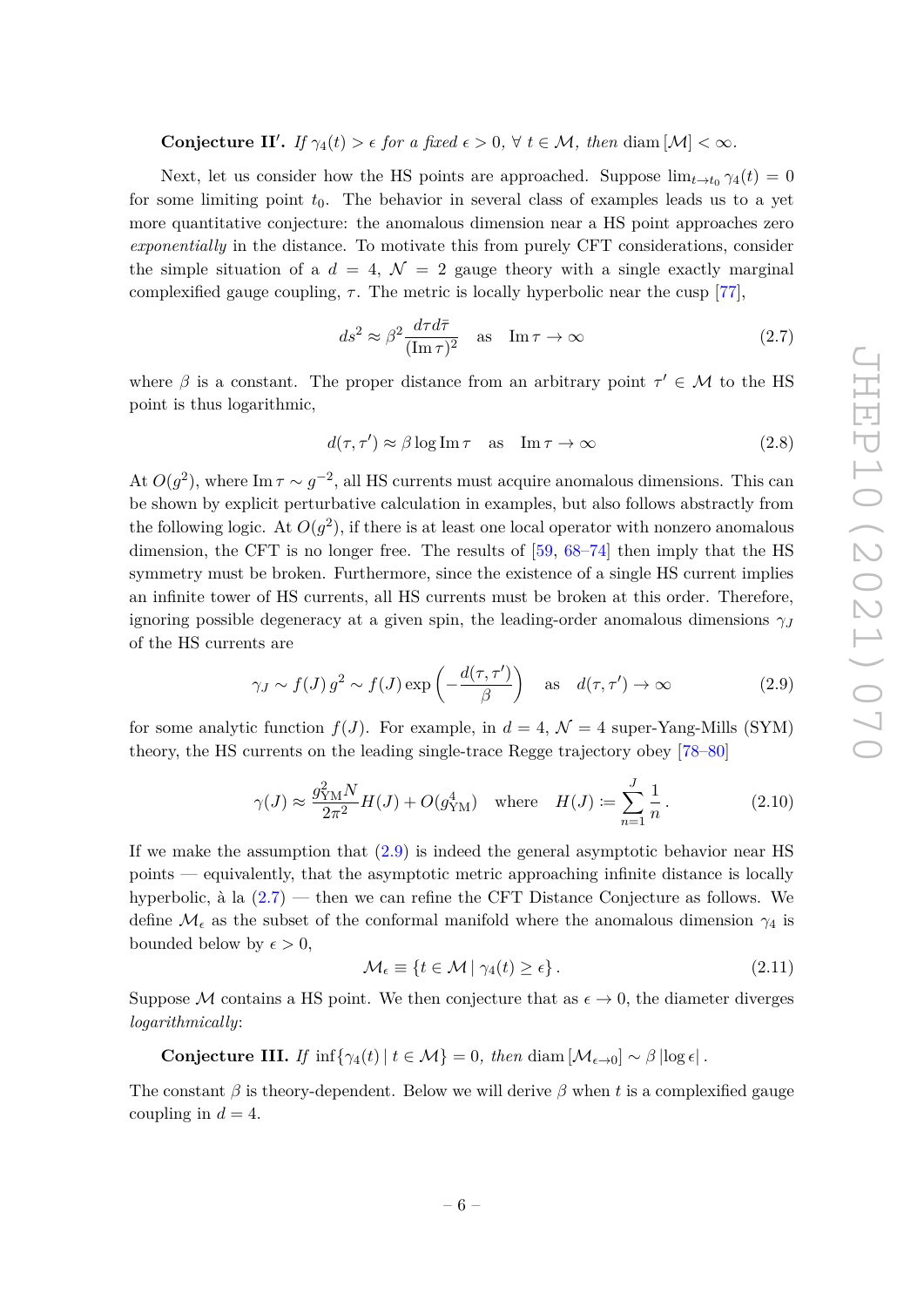This conjecture admits a further refinement using conformal Regge theory. By definition, the set of operators  $\mathcal{O} \in \mathcal{H}_t^{(J)}$ , with anomalous dimensions  $\gamma_J(t)$  at point  $t \in \mathcal{M}$ , comprises the leading Regge trajectory. The foregoing conjectures may be equally phrased in terms of the Regge slope of the leading trajectory; for example, Conjecture II is the statement that all CFTs at infinite distance have a *linear* leading trajectory with unit slope. In general,  $\gamma_J(t)$  may be continued to an analytic function in *J* [\[81\]](#page-28-11). It was proven in [\[82\]](#page-28-12) that in any CFT, the leading trajectory is monotonic and convex:

<span id="page-7-0"></span>
$$
\gamma'_J > 0 \,, \quad \gamma''_J < 0. \tag{2.12}
$$

Near HS points, the tower of HS currents with exponentially vanishing anomalous dimensions must obey  $(2.12)$ . Following  $(2.11)$ , we define

$$
\mathcal{M}_{\epsilon}^{(J)} \coloneqq \{ t \in \mathcal{M} \mid \gamma_J(t) \ge \epsilon_J \}. \tag{2.13}
$$

From the discussion earlier,  $\epsilon_J \propto \epsilon$  as  $\epsilon \to 0$ , and diam  $\left[\mathcal{M}_{\epsilon\to 0}^{(J)}\right]$  diverges logarithmically. Together with Conjecture III,  $(2.12)$  implies that as  $\epsilon \to 0$ , there is a monotonicity and convexity condition on the subsets of the conformal manifold graded by spin: if  $\inf\{\gamma_4(t) \mid t \in \mathcal{M}\}=0$ , then diam  $\left[\mathcal{M}_{\epsilon \to 0}^{(J)}\right]$  should be monotonic and convex as a function of *J*.

Our Distance Conjectures assume that the CFT is local, i.e. that it has a local stress tensor. Our whole discussion also relies on the standard geometric picture of the conformal manifold: the exactly-marginal local operators of  $\mathcal{T}_t$ , where  $t \in \mathcal{M}$ , define the tangent space of M at point *t*. This can also be understood as a statement of locality — correlation functions at nearby points of  $M$  are related by standard conformal perturbation theory, i.e. by integrating insertions of the local exactly marginal deformations. Conformal manifolds for local CFTs are very constrained  $-$  e.g., as we shall review below, the only known examples in *d >* 2 occur in supersymmetric theories. On the other hand, it is easy to construct continuous families of CFTs if one gives up locality, see e.g. [\[83,](#page-28-13) [84\]](#page-29-0). The simplest (indeed trivial) example is just "generalized free-field theory" (GFFT), the mean field theory generated by a "single-trace" primary operator, e.g. a scalar primary  $\mathcal{O}_{\Delta}$  of conformal dimension ∆, and its arbitrary "multi-trace" composites, assuming exact large *N* factorization. The dimension  $\Delta$  is a free continuous parameter; as  $\Delta \to \frac{d}{2} - 1$  we approach the usual local CFT of a free scalar, which enjoys HS symmetry. For  $\Delta > \frac{d}{2} - 1$ , GFFT is unitary but non-local: there is no local stress tensor operator nor a local exactly marginal operator that could be identified as the tangent vector to the conformal manifold. More elaborate and physically interesting examples of continuous families of non-local, non-supersymmetric CFTs are given in [\[83,](#page-28-13) [84\]](#page-29-0). They all lie outside the framework of our conjectures, indeed it is not even clear how to define a natural notion of distance, or of a conformal manifold, in the absence of local exactly marginal deformations. Locality appears to be essential for the CFT Distance Conjecture. When reinterpreted holographically, this statement is in nice agreement with the expectation that swampland constraints require the presence of dynamical gravity.

In *d* = 3, there are many fascinating sequences of Chern-Simons-matter CFTs admitting large *N* 't Hooft limits, e.g. [\[85–](#page-29-1)[92\]](#page-29-2). The prototypical 't Hooft coupling takes the form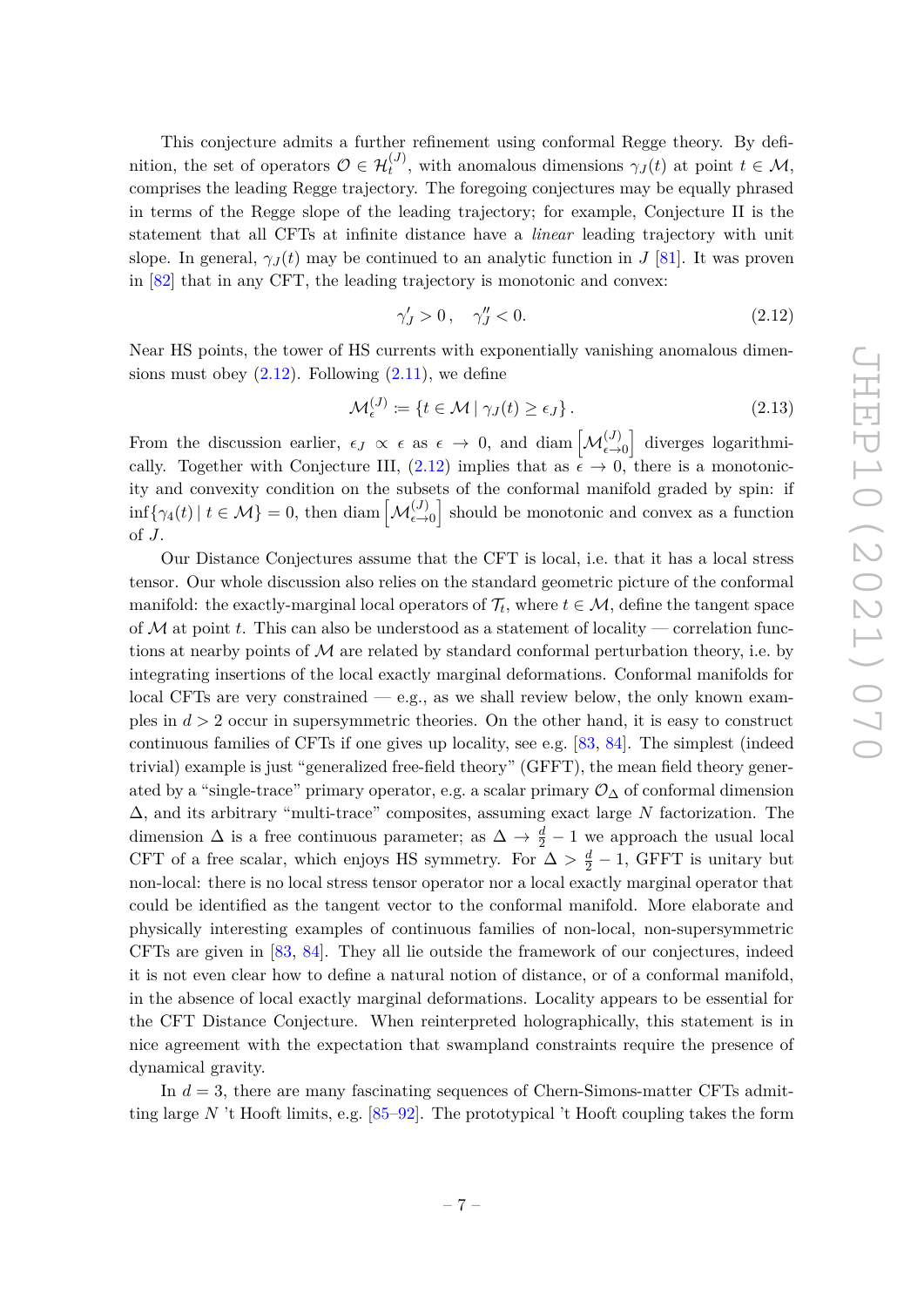$\lambda = N/k$ , where k is the Chern-Simons level. Since k is quantized,  $\lambda$  is not a continuous parameter away from large *N*, and hence does not parameterize a conformal manifold. Certain vector models of this type also include a scalar  $\phi^6$  coupling which, while exactly marginal at infinite *N* [\[91\]](#page-29-3), ceases to be so at finite *N*.

Finally, let us make some comments on the *d* = 2 case. The discussion needs to be modified, for several reasons. First, from the perspective of the global conformal symmetry in  $d = 2$ , local CFTs *always* have HS currents, constructed from composites of the holomorphic stress tensor. To formulate a criterion based on HS symmetry, one might instead require that the relevant HS currents be Virasoro primaries, but this does not appear to be useful either: composites of the Virasoro primary HS currents are themselves Virasoro primary, and they, too, are infinite in number. Going one step further, one might use the number of strong generators of the HS algebra (i.e. those currents which cannot be written as composites) as a HS criterion; however, in *d* = 2 there *do* exist HS algebras that are finitely generated. Finally, and most relevant for us, we know of no reason to associate HS points with infinite distance, e.g CFTs with HS chiral algebras need not be free.<sup>[7](#page-8-1)</sup> Instead, it appears that the best  $d = 2$  analog of the CFT Distance Conjecture makes reference to the *scalar gap*, i.e.  $\gamma_0$ . Limiting points with  $\gamma_0 \to 0$  are at infinite distance (for example, large volume limits of Calabi-Yau sigma models). Kontsevich and Soibelman [\[60,](#page-27-7) [61\]](#page-27-10) and Acharya and Douglas [\[62\]](#page-27-11) have conjectured that the converse is true: the only way to go to infinite distance is if  $\gamma_0 \to 0$ .

Nevertheless, both the  $d = 2$  conjecture in  $[60-62]$  $[60-62]$  and our  $d > 2$  conjectures involve infinite towers of operators approaching unitarity bounds at infinite distance. Therefore, they can be recast as the following universal but weaker statement applicable to  $d \geq 2$ : at infinite distance, there is an infinite tower of operators whose anomalous dimensions vanish. As we will note in section [4.2,](#page-20-0) in the holographic context this maps nicely to the DC in the Swampland program, in which there are infinite towers of massless fields with no universal constraint on their spin.

#### <span id="page-8-0"></span>**3 Conformal manifolds for SCFTs**

In dimension greater than two, all known examples of conformal manifolds occur in su-perconformal field theories (SCFTs) with at least four real Poincaré supercharges.<sup>[8](#page-8-2)</sup> It is currently not understood whether this is a lamppost effect or a deep fact about quantum field theory. One may hope to show by abstract bootstrap methods that the existence of a conformal manifold implies supersymmetry, e.g. by leveraging the intricate constraints on the spectrum and OPE coefficients imposed by the existence of exactly marginal operators [\[55,](#page-27-12) [56\]](#page-27-13), or perhaps to find a non-supersymmetric example. With present technology, this appears to be a difficult problem. In this section, our more modest aim will be to support our conjectures by surveying the landscape of SCFTs in various dimensions. In doing so we will prove Conjecture I for SCFTs.

<span id="page-8-2"></span><span id="page-8-1"></span> ${}^{7}$ The  $W_N$  minimal models are familiar examples.

<sup>&</sup>lt;sup>8</sup>Even in  $d = 2$ , non-supersymmetric CFTs with conformal manifolds are sparse. The only known examples are toroidal orbifolds.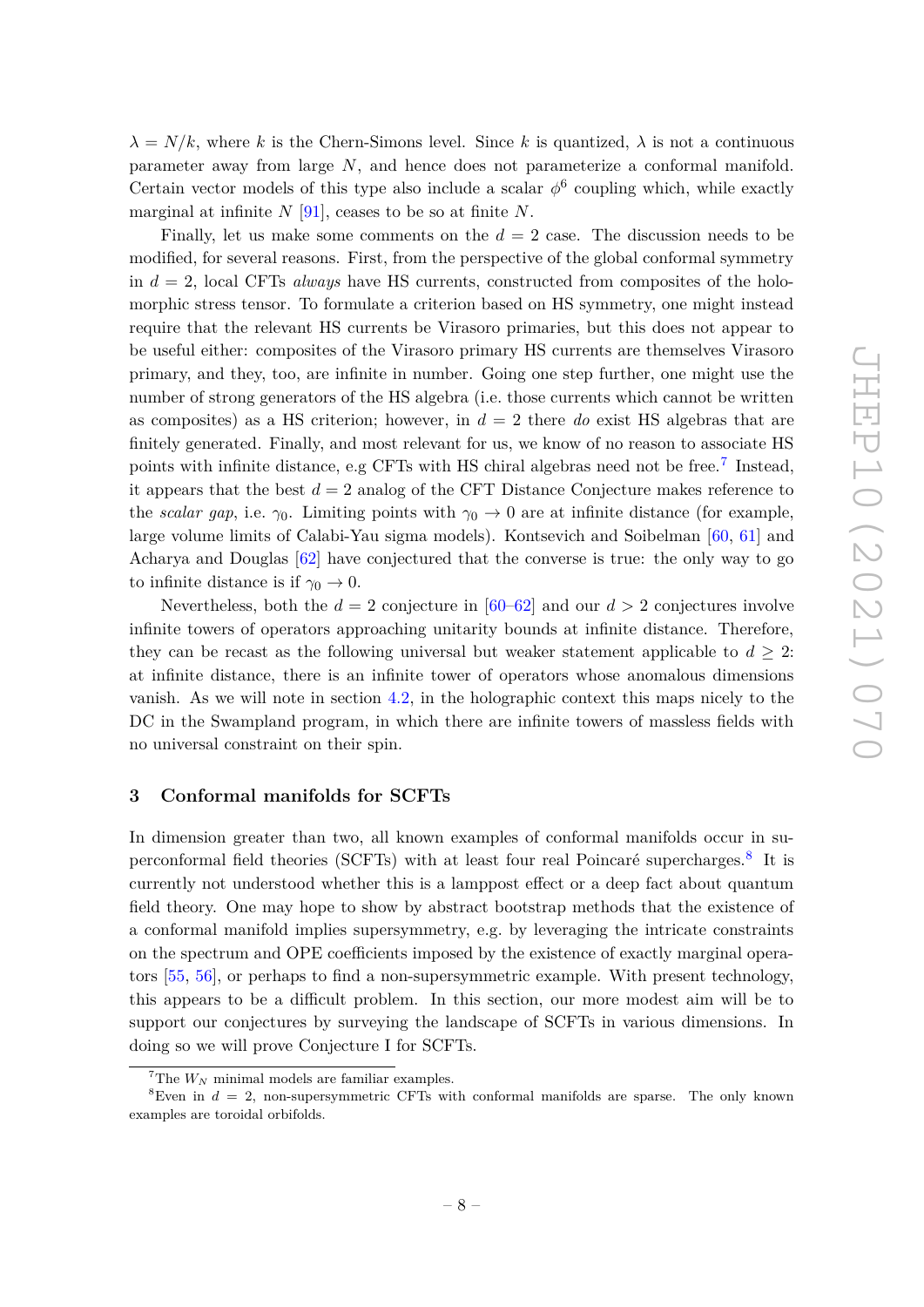Considerations of superconformal representation theory [\[93](#page-29-4)[–95\]](#page-29-5) restrict the number of preserved supercharges on the conformal manifold. Superconformal field theories in *d >* 2 that can admit conformal manifolds belong to the following list:

- In  $d = 3$ , SCFTs with  $\mathcal{N} = 2$  or (in principle)  $\mathcal{N} = 1$  supersymmetry.<sup>[9](#page-9-1)</sup> If  $\mathcal{N} >$ 2, there are no marginal operators preserving the additional supercharges, though supersymmetry enhancement is allowed at isolated points of the conformal manifold.
- In  $d = 4$ , SCFTs with  $\mathcal{N} = 1$ ,  $\mathcal{N} = 2$  or  $\mathcal{N} = 4$  supersymmetry. A genuine  $\mathcal{N} = 3$ SCFT is necessarily an isolated fixed point. There are many examples of  $\mathcal{N} = 1$ conformal manifolds where supersymmetry enhances to  $\mathcal{N}=2$  or  $\mathcal{N}=4$  on submanifolds.

Superconformal field theories in  $d = 5$  and  $d = 6$  are always isolated fixed points, and of course there are no SCFTs in  $d > 6$  [\[96\]](#page-29-6).

We will restrict attention to SCFTs with at least four supercharges, i.e.  $d = 3$ ,  $\mathcal{N} = 2$ theories and  $d = 4$ ,  $\mathcal{N} = 1, 2, 4$  theories. In all these cases, supersymmetry implies that the conformal manifold is complex, and that the Zamolodchikov metric is Kähler (see e.g. [\[97\]](#page-29-7)).

# <span id="page-9-0"></span>**3.1**  $d = 4, \mathcal{N} = 2$

The best understood class of examples of conformal manifolds in *d >* 2 occur in fourdimensional SCFTs with  $\mathcal{N}=2$  supersymmetry.

Some structural properties can be established from general principles. It is easy to argue from representation theory of the  $\mathfrak{su}(2, 2|2)$  superconformal algebra (see e.g. [\[93,](#page-29-4) [94,](#page-29-8) 98) that  $\mathcal{N} = 2$  exactly marginal deformations<sup>[10](#page-9-2)</sup> must take the form

$$
\delta S = \frac{1}{4\pi^2} \int d^4x \left( \delta \tau^i \mathcal{Q}^4 \phi_i + \delta \bar{\tau}^{\bar{i}} \overline{\mathcal{Q}}^4 \overline{\phi}_{\bar{i}} \right) , \qquad (3.1)
$$

where  $\phi_i$  and  $\overline{\phi}_i$  are  $\mathcal{N} = 2$  chiral and antichiral primaries of  $U(1)_R$  charge  $R = \pm 4$  and scaling dimension<sup>[11](#page-9-3)</sup>  $\Delta = |R|/2 = 2$ ,

$$
\left[\mathcal{Q}_{\alpha}^{\mathcal{I}}, \overline{\phi}_{i}\right] = \left[\overline{\mathcal{Q}}_{\dot{\alpha}}^{\mathcal{I}}, \phi_{i}\right] = 0, \quad R\left[\phi_{i}\right] = -R\left[\overline{\phi}_{i}\right] = 4. \tag{3.2}
$$

The Zamolodchikov metric is given by

$$
g_{i\bar{j}} = |x - y|^8 \langle \mathcal{Q}^4 \phi_i(x) \overline{\mathcal{Q}}^4 \, \overline{\phi}_{\bar{j}}(y) \rangle = \partial_i \partial_{\bar{j}} \mathcal{K}, \qquad (3.3)
$$

<span id="page-9-1"></span><sup>&</sup>lt;sup>9</sup>There are no known examples of conformal manifolds in  $d = 3$ ,  $\mathcal{N} = 1$  SCFTs. This amount of supersymmetry is too little to establish the existence of exactly marginal operators. They are in principle allowed by superconformal representation theory, but they are top components of long supermultiplets; as such, one does not expect them to remain marginal beyond leading order in conformal perturbation theory, barring some deeper dynamical reason. In this regard,  $d = 3$ ,  $\mathcal{N} = 1$  SCFTs appear to be on a similar footing as non-supersymmetric CFTs.

<span id="page-9-2"></span><sup>&</sup>lt;sup>10</sup>We focus here on deformations that preserve the full  $\mathcal{N}=2$  supersymmetry. The  $\mathcal{N}=1$  conformal manifold is often larger, and will be discussed below.

<span id="page-9-3"></span><sup>&</sup>lt;sup>11</sup>Our conventions for the supersymmetry algebra follow [\[99\]](#page-29-10):  $\mathcal{I} = 1, 2$  are SU(2)<sub>*R*</sub> indices,  $\alpha = \pm$  and  $\alpha = \pm$  spinor indices; the normalization of *R* is fixed by  $R[Q] = -1$  and  $R[\overline{Q}] = +1$ . We also assume that  $\overline{\phi}_{\bar{i}}$  is the hermitian conjugate of  $\phi_{\bar{i}}$ , and  $\delta\bar{\tau}^{\bar{i}}$  the complex conjugate of  $\delta\tau^i$ , as required by unitarity.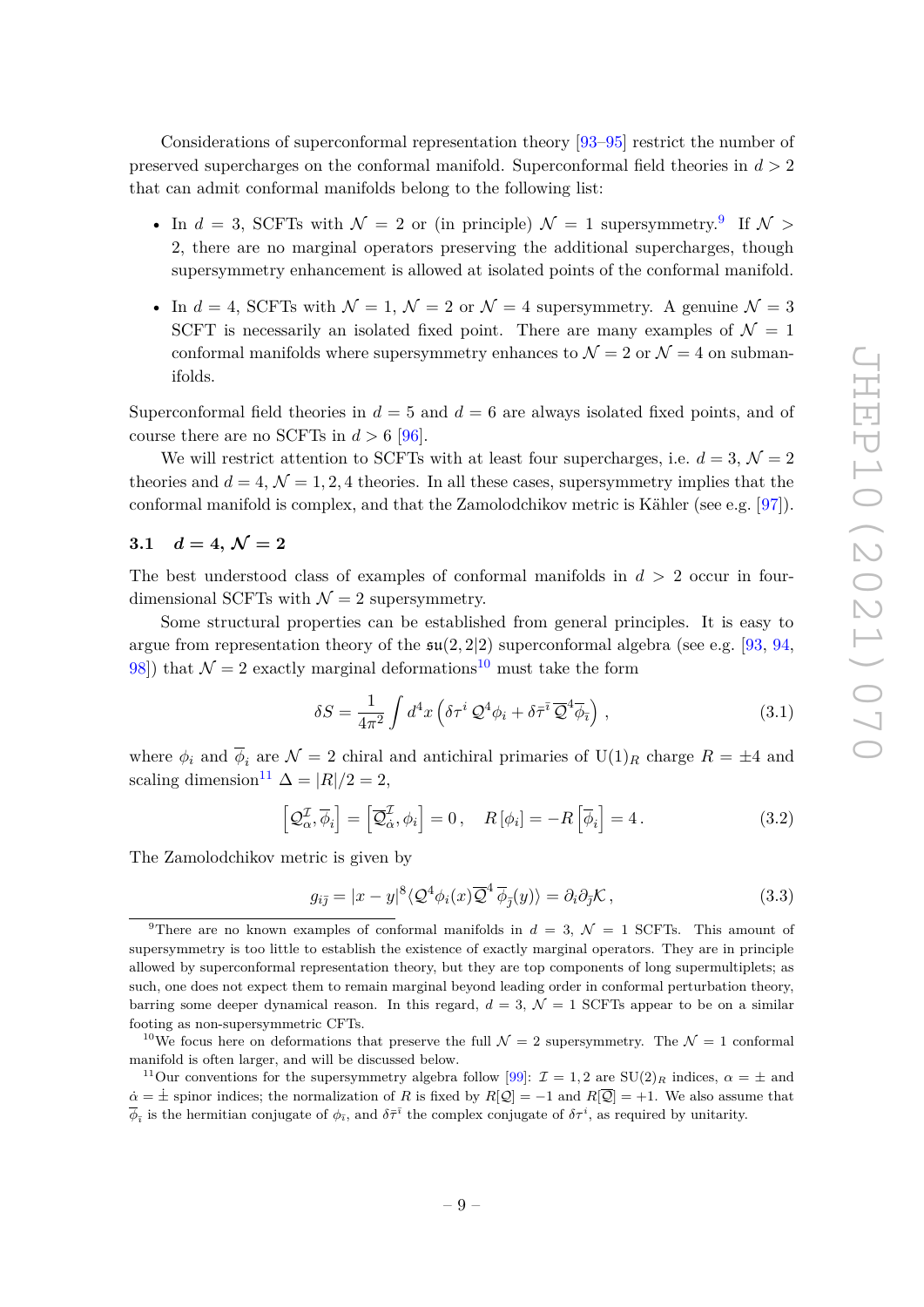where K is the Kähler potential. A remarkable property of  $d = 4$ ,  $\mathcal{N} = 2$  SCFTs (for which however we will have little use in our analysis) is that one can identify the Kähler potential with the logarithm of the  $S^4$  partition function,  $\mathcal{K} = 192 \log Z_{S^4}$  [\[100\]](#page-29-11). What's more, the conformal manifold  $M$  is Kähler-Hodge [\[101\]](#page-29-12) and its Kähler class can be determined from anomaly considerations [\[102,](#page-29-13) [103\]](#page-30-0). Supercharges are associated to a holomorphic line bundle  $\mathcal L$  over  $\mathcal M$ , whose curvature is proportional to the Kähler form of the Zamolodchikov metric [\[77\]](#page-28-8).[12](#page-10-0)

In all *known* examples of  $\mathcal{N} = 2$  conformal manifolds, the exactly marginal parameters arise as holomorphic gauge couplings, one for each simple factor of the total gauge group,  $G_{\text{tot}} = G_1 \times G_2 \dots G_n$ . To wit, even in non-Lagrangian SCFTs, the only known mechanism to generate  $\mathcal{N} = 2$  exactly marginal couplings is by gauging a subgroup of the global symmetry group of a collection of isolated SCFTs, in such a way that the beta function for each gauge coupling vanishes.<sup>[13](#page-10-1)</sup> All Lagrangian examples and all theories of class  $S$  [\[67\]](#page-28-2) are of this type, with the isolated SCFTs being just a set of free hypermultiplets in the Lagrangian case, and more general "matter"  $SCFTs$  in the class  $S$  case. It has been conjectured [\[104\]](#page-30-1) that this "decomposability" in elementary isolated building blocks (glued by gauging) is a general fact about the landscape of  $\mathcal{N}=2$  SCFTs, but a proof is lacking.

At a generic point of M the metric is generally hard to compute,  $^{14}$  $^{14}$  $^{14}$  but fortunately we are mostly concerned with its behavior near each of the weakly-coupled "cusps" where a coupling  $\tau \to i\infty$ , as these are HS limiting points where vector multiplets are becoming free. Let us focus (just for notational simplicity) on a single simple factor *G* of the total gauge group, and on its coupling  $\tau$ . Near the cusp, we identify the chiral primary  $\phi$  as  $\text{Tr }\varphi^2$ , where  $\varphi$  is the complex scalar of the  $\mathcal{N}=2$  vector multiplet in the adjoint representation of *G*, and the marginal operator with  $\mathcal{O}_{\tau} \sim \text{Tr}(F^2 + \dots)$ , where  $F_{\alpha\beta}$  is the self-dual field strength and the dots denote higher-order terms in the Yang-Mills coupling.<sup>[15](#page-10-3)</sup> In the vicinity of the cusp,  $\tau$  is then interpreted as the usual holomorphic gauge coupling,

<span id="page-10-5"></span>
$$
\tau = \frac{4\pi i}{g^2} + \frac{\theta}{2\pi}.
$$
\n(3.4)

As we approach the cusp from the interior of  $M$ , the leading-order contribution to two-point function  $\langle \mathcal{O}_\tau \mathcal{O}_{\bar{\tau}} \rangle$  as  $\tau \to i\infty$  is simply found by performing tree-level Wick contractions, and thus  $g_{\tau\bar{\tau}} \sim g^4(\dim G)$ . In the normalization conventions of [\[99\]](#page-29-10), one finds

<span id="page-10-4"></span>
$$
ds^2 \approx \beta^2 \frac{d\tau d\bar{\tau}}{(\text{Im}\,\tau)^2} \quad \text{as } \text{Im}\,\tau \to \infty \,, \quad \beta^2 = 24 \dim G. \tag{3.5}
$$

<span id="page-10-0"></span> $12\mathcal{N}=2$  chiral operators can also be viewed as sections of a holomorphic line bundle on M with an interesting geometric structure [\[77\]](#page-28-8).

<span id="page-10-1"></span><sup>&</sup>lt;sup>13</sup>Non-renormalization theorems ensure that it is sufficient to check the vanishing of the one-loop beta function. To have a chance at a zero beta function, each  $G_i$  must be non-abelian.

<span id="page-10-2"></span><sup>&</sup>lt;sup>14</sup>One can sometimes leverage the relation of the Kähler potential with the  $S<sup>4</sup>$  partition function, which in Lagrangian examples can in principle be evaluated using the techniques of supersymmetric localization [\[99,](#page-29-10) [105–](#page-30-2)[108\]](#page-30-3).

<span id="page-10-3"></span><sup>&</sup>lt;sup>15</sup>Similarly, the (CPT conjugate) antichiral primary is given by  $\overline{\phi} = \text{Tr } \overline{\phi}^2$  and the corresponding marginal operator by  $\mathcal{O}_{\bar{\tau}} \sim \text{Tr}(\overline{F}^2 + \dots)$ , where  $\overline{F}_{\dot{\alpha}\dot{\beta}}$  is the anti-selfdual field strength.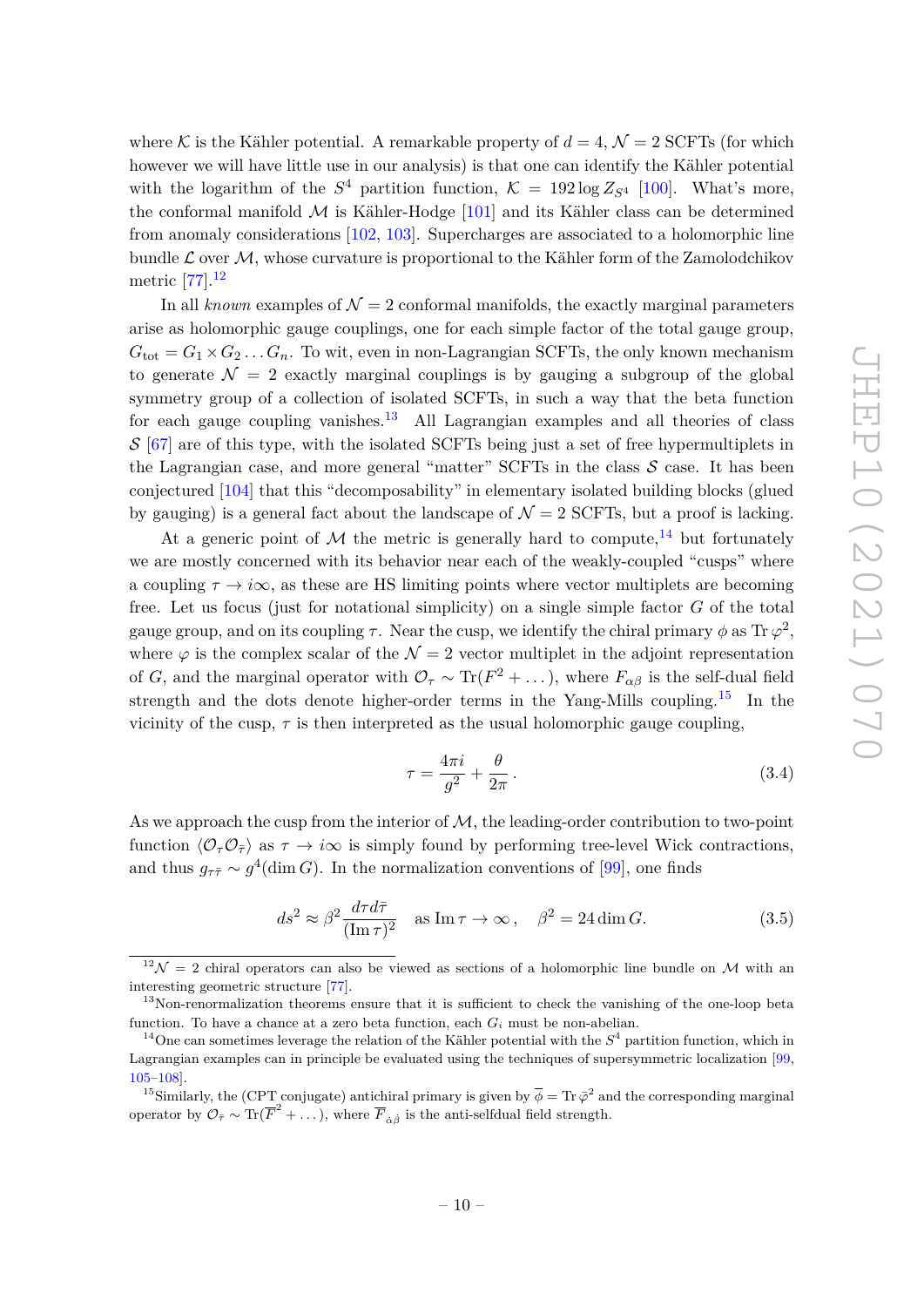Note that the local hyperbolic behavior of the metric follows from a perturbative argument. We also see that near the free vector point the metric depends only on the gauge group *G* that is becoming free — not on the rest of the SCFT — and is proportional to its dimension.

Having set the stage, let us now examine our conjectures. Conjecture I follows at once. Suppose that  $M$  admits a HS point at finite distance. Higher-spin symmetry implies the existence of a free decoupled sector, which in an  $\mathcal{N}=2$  SCFT means a collection of free hypermultiplets and/or free vector multiplets. We can argue against the possibility that *only* hypermultiplets become free using representation theory: the free hyper SCFT has no candidate composite operator with the quantum numbers<sup>[16](#page-11-0)</sup> of the chiral primary  $\phi$ . Therefore, the HS point must include free vectors. But as the analysis leading to [\(3.5\)](#page-10-4) shows, such a point lies an infinite distance away, with a logarithmic divergence of the diameter as a function of the HS anomalous dimensions.

Now we consider Conjecture II. This would follow from the above analysis if we could show that the *only* way to go to infinite distance is by approaching a limiting point with free vectors. (Conjecture III would then be an easy consequence of the local hyperbolic behavior of the metric). This is harder to establish, but perfectly plausible. Starting from a generic point of M, we can move to a nearby point by conformal perturbation theory.<sup>[17](#page-11-1)</sup> For the distance to diverge, we need conformal perturbation theory to break down. This is indeed what happens at the free vector points: feynman perturbation theory applies,  $^{18}$  $^{18}$  $^{18}$  but it is outside the standard framework of conformal perturbation theory, in that the perturbing operator (the supersymmetrization of  $A_{\mu}J^{\mu}$ ) is not part of the physical spectrum. Our Conjecture II would follow if one could show this is the *only* way for conformal perturbation theory to break down. If one were to find examples of  $\mathcal{N}=2$  SCFTs with exactly marginal deformations that could not be interpreted as holomorphic gauge couplings — that is, if the SCFT were not decomposable — then we are predicting that such exotic deformations would correspond to compact directions in  $\mathcal{M}$ . It is an interesting question whether the circle of ideas developed in this paper, possibly combined with the geometric constraints studied in [\[77,](#page-28-8) [101–](#page-29-12)[103\]](#page-30-0), may lead to a general proof of the decomposability conjecture for  $\mathcal{N}=2$  SCFTs.

We can treat  $d = 4$ ,  $\mathcal{N} = 4$  SCFTs as special cases of  $\mathcal{N} = 2$  theories. The conformal manifold of an irreducible  $\mathcal{N} = 4$  theory has complex dimension one, because the exactly marginal deformation is the top component of the stress-tensor multiplet. One can argue abstractly that  $M$  is locally a homogeneous hyperbolic manifold [\[77\]](#page-28-8), but the global structure is *a priori* unknown, e.g. we do not know of an abstract argument that it should be non-compact. All known examples of  $\mathcal{N}=4$  SCFTs are of course SYM theories, specified

<span id="page-11-0"></span> $16$ The conclusion still holds if one allows for the requisite composite operator to be the product of an operator from the free hyper SCFT and an operator from the decoupled SCFT' — there is no candidate with the correct quantum numbers.

<span id="page-11-1"></span><sup>&</sup>lt;sup>17</sup>While not strictly needed for our considerations, a piece of lore which would be nice to establish more firmly is that conformal perturbation theory at an interior point of  $M$  has finite radius of convergence, see e.g. [\[109\]](#page-30-4).

<span id="page-11-2"></span><sup>&</sup>lt;sup>18</sup>Even in cases where the "matter" SCFT that is being gauged is strongly coupled, we can adopt a hybrid formalism where the gauge field degrees of freedom, which have a standard Lagrangian description, are coupled to the "abstract" conserved current  $J_\mu$  of the strongly-coupled SCFT, as e.g. in [\[66,](#page-28-1) [110\]](#page-30-5).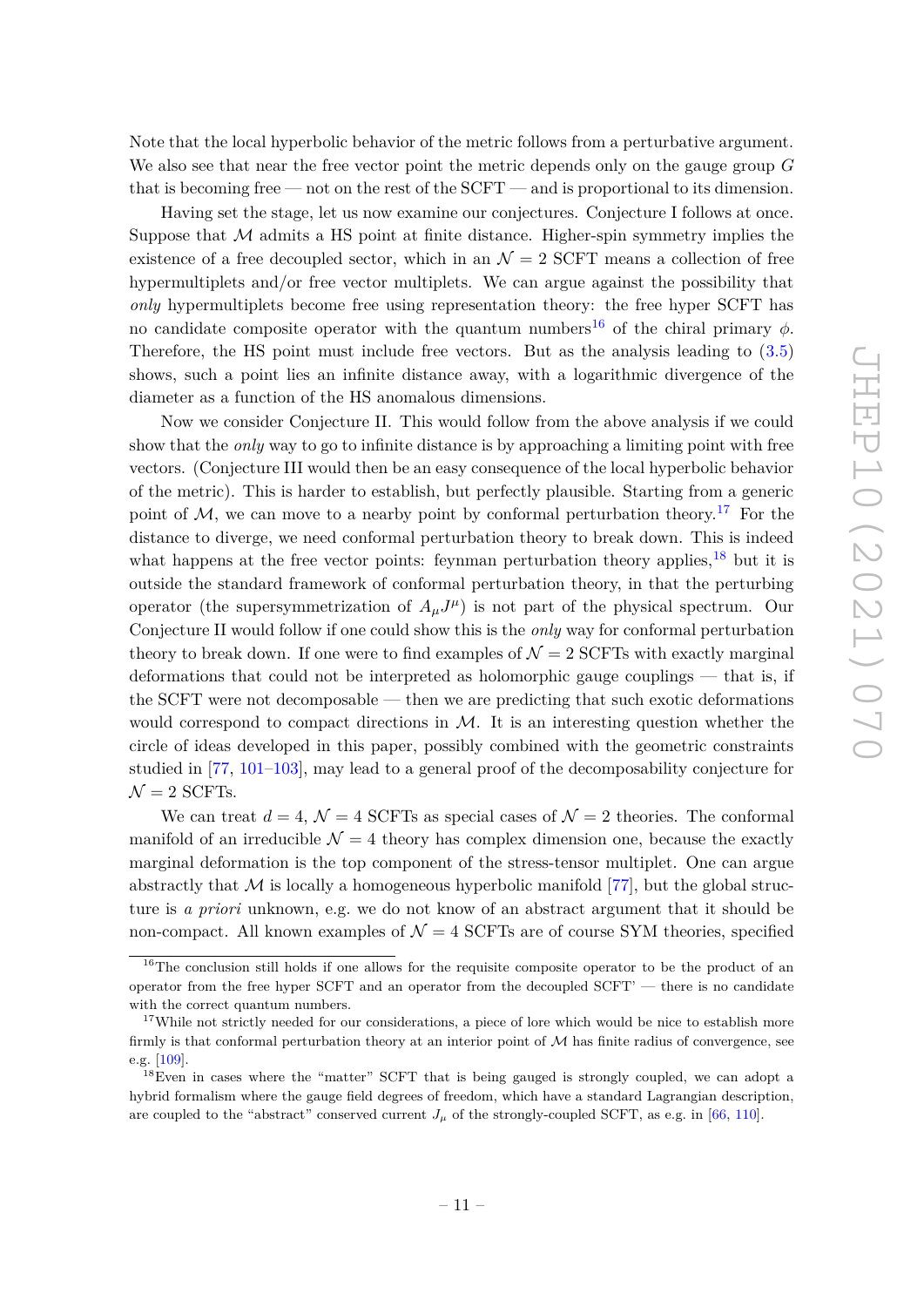by a choice of simple gauge group  $G$  and complexified gauge coupling  $\tau$ . The global structure is determined by the S-duality group, e.g. for  $G$  simply laced  $\mathcal M$  is the fundamental domain of  $SL(2, \mathbb{Z})$ , endowed with the exact hyperbolic metric  $(3.5)$ .

# <span id="page-12-0"></span>**3.2**  $d = 4, \mathcal{N} = 1$

Conformal manifolds are ubiquitous in  $\mathcal{N} = 1$  SCFTs. Their study was systematized in the classic paper of Leigh and Strassler [\[111\]](#page-30-6). A simpler recipe to identify the space of exactly marginal deformations of a given  $\mathcal{N} = 1$  SCFT (i.e., locally on  $\mathcal{M}$ ) was found by Green et al. [\[112\]](#page-30-7). For a sample of the recent literature see e.g. [\[113–](#page-30-8)[116\]](#page-30-9). Superconformal representation theory informs us that an  $\mathcal{N}=1$  preserving marginal operator must be the descendant of a chiral scalar operator<sup>[19](#page-12-1)</sup> with  $U(1)_r$  charge  $r = 2$  and scaling dimension  $\Delta = 3,$ 

$$
\delta S = \int d^4x \left( \delta t^i \mathcal{Q}^2 \chi_i + \text{h.c.} \right) , \quad \left[ \overline{\mathcal{Q}}_{\dot{\alpha}}, \chi_i \right] = 0 , \ r[\chi_i] = 2 . \tag{3.6}
$$

Starting from a reference SCFT, which we call  $\mathcal{T}_P$  (we think of P as a point of M), one can enumerate all chiral scalar operators  $\{\chi_i\}$  with  $r = 2$ , but in general only a subset of them is exactly marginal. The rest are marginally irrelevant: they acquire a positive anomalous dimension away from *P*, becoming part of a long multiplet by recombining with a current multiplet. A careful analysis [\[112\]](#page-30-7) shows that the conformal manifold in a neighborhood of *P* is given by the Kähler quotient

<span id="page-12-4"></span>
$$
\mathcal{M} = \{t^i\}/G_{\text{global}}^{\mathbb{C}},\tag{3.7}
$$

where  $G_{\text{global}}$  is the continuous global symmetry group of  $\mathcal{T}_P$ , and  $G_{\text{global}}^{\mathbb{C}}$  its complexification. Properly interpreted, the recipe works both when  $\mathcal{T}_P$  does not contain free non-abelian<sup>[20](#page-12-2)</sup> gauge fields and when it does, but the two situations are physically quite different:

- (i): T*<sup>P</sup>* does *not* contain free non-abelian gauge fields. The candidate marginal operators  $\{\chi_i\}$  are interpreted as "matter" superpotential deformations.<sup>[21](#page-12-3)</sup> We expect conformal perturbation theory to hold. In particular, a small deformation in an exactly marginal direction [\(3.7\)](#page-12-4) should cost a small distance in the Zamolodchikov metric, i.e. *P* is a regular interior point of M.
- (ii):  $\mathcal{T}_P$  contains free non-abelian gauge fields. It then consists of a free gauge multiplet  $W_{\alpha}$  in the adjoint representation of  $G_{\text{gauge}}$ , and of a decoupled "matter" sector with global symmetry  $G_{\text{total}}$ . One gauges a subgroup  $G_{\text{gauge}} \subset G_{\text{total}}$ . The recipe [\(3.7\)](#page-12-4) applies, if one includes the complexified gauge coupling  $\tau$  in the list of  $\{t^i\}$ , and interprets  $G_{\text{global}}$  as the centralizer<sup>[22](#page-12-5)</sup> of  $G_{\text{gauge}}$  in  $G_{\text{total}}$ . However, as we have already remarked in the context of  $\mathcal{N} = 2$  SCFTs, the gauging procedure falls outside

<span id="page-12-1"></span><sup>&</sup>lt;sup>19</sup>Here we follow the usual conventions for  $\mathcal{N} = 1$  supersymmetry, with  $r(\mathcal{Q}) = -1$ ,  $r(Q) = 1$ . Chiral operators have dimension  $\Delta = \frac{3}{2}r$ .

<span id="page-12-2"></span><sup>&</sup>lt;sup>20</sup>Abelian gauge fields cannot occur as their beta function would be positive, unless they are completely decoupled from the rest of theory.

<span id="page-12-3"></span><sup>&</sup>lt;sup>21</sup>Here and below we use "matter" to indicate a collection of free chiral multiplets, a strongly-coupled SCFT, or any combination thereof.

<span id="page-12-5"></span> $^{22}G_{\text{global}}$  is the global symmetry group at zero gauge coupling. The coupling to gauge fields may render a subgroup of  $G_{\text{global}}$  anomalous, so that it acts non-trivially on  $\tau$ .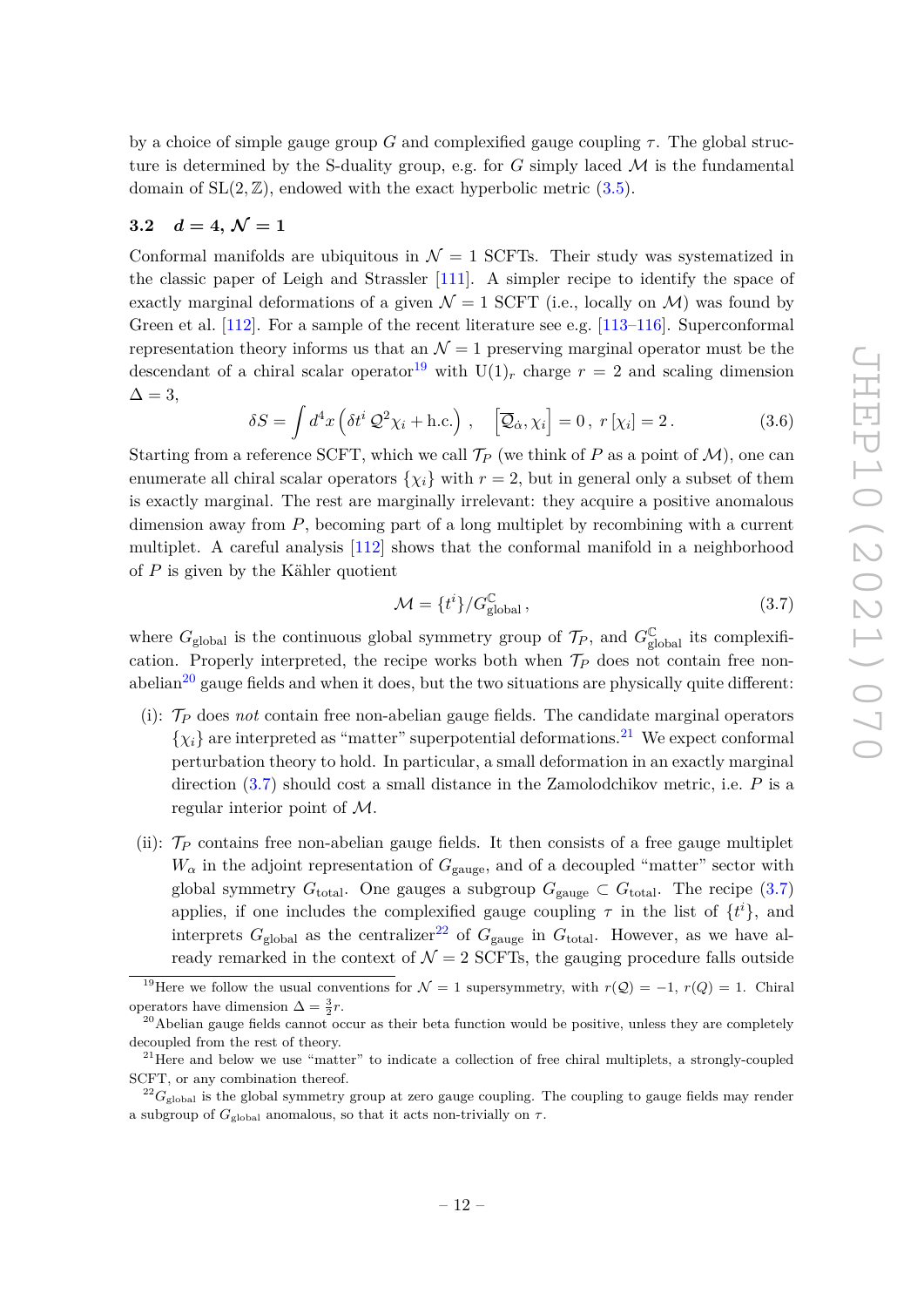the framework of conformal perturbation theory, and the deformation by  $Tr W_{\alpha}W^{\alpha}$ cannot be considered "small". We can repeat almost verbatim the analysis that led to [\(3.5\)](#page-10-4), and find exactly the same answer (in the usual normalization [\(3.4\)](#page-10-5) of the holomorphic gauge coupling),

<span id="page-13-2"></span>
$$
ds^2 \approx \beta^2 \frac{d\tau d\bar{\tau}}{(\text{Im}\,\tau)^2} \quad \text{as } \text{Im}\,\tau \to \infty \,, \quad \beta^2 = 24 \dim G. \tag{3.8}
$$

The Zamolodchikov metric has local hyperbolic behavior near the limiting point with free gauge fields, which is then an infinite distance away.

Let us now examine our distance conjectures in the light of this analysis. Mimicking the  $\mathcal{N}=2$  argument of the previous subsection, Conjecture I follows from the fact that no HS point at finite distance on M can have a free sector with *just* free chiral superfields. Suppose that this unwanted scenario were realized, i.e. that as we approach the interior point *P* we have HS symmetry enhancement, with  $\mathcal{T}_P$  the direct sum of a collection of free chiral superfields and of a decoupled theory  $\mathcal{T}'$ . There is a U(1) global symmetry, U(1)  $\subset G_{\text{global}}$ , which rotates all chiral superfields by a common phase. It then follows from  $(3.7)$  that there cannot be any exactly marginal operator  $\chi_i$  that receives a contribution for the free-chiral sector,  $^{23}$  $^{23}$  $^{23}$  as there is no way to cancel the U(1) charge. All exactly marginal deformations must be part of  $\mathcal{T}'$ , but then they do not move us away from the HS symmetry locus, against the original assumption.<sup>[24](#page-13-1)</sup> Then Conjecture I follows from the argument leading to  $(3.8)$ , which shows that a HS limiting point containing free gauge fields lies at infinite distance.

Conjecture II (the only way to go to infinite distance is by approaching a HS point) is harder, and we can only repeat what we said in the  $\mathcal{N}=2$  case: it would follow if we could show that the only mechanism for conformal perturbation theory to break down is by approaching a free vector point. The local hyperbolic behavior [\(3.8\)](#page-13-2) would then easily imply Conjecture III as well.

As our discussion has been quite abstract so far, let us illustrate it with a few concrete examples of  $\mathcal{N} = 1$  conformal manifolds.

Let us start with a classic example of type (ii), the  $\mathcal{N}=1$  conformal manifold of  $\mathcal{N}=4$ SYM [\[111\]](#page-30-6) (see [\[117\]](#page-30-10) for a nice discussion). Taking the free-field point as reference point,  $\mathcal{T}_P$  consists of the non-abelian gauge multiplet<sup>[25](#page-13-3)</sup> and of three adjoint chiral superfields  $\Phi^i$ ,  $i = 1, 2, 3$ . The global symmetry group is  $G_{\text{global}} = U(3)$ . There is one complexified gauge coupling  $\tau$  and 11 cubic superpotential couplings, which split as the  $1+10$  irreps of SU(3),

$$
W = \frac{\tau}{8\pi i} \text{Tr} \, W_{\alpha} W^{\alpha} + \frac{\tilde{h}}{6} \epsilon_{ijk} \text{Tr} \left[ \Phi^{i} \Phi^{j} \Phi^{k} \right] + \frac{1}{3} h_{ijk} \text{Tr} \left[ \Phi^{i} \Phi^{j} \Phi^{k} \right], \tag{3.9}
$$

with *hijk* a fully symmetric tensor. A quick counting (which is easily confirmed by a careful construction of the Kähler quotient) gives  $12 - \dim U(3) = 12 - 9 = 3$  exactly marginal

<span id="page-13-0"></span><sup>&</sup>lt;sup>23</sup>The candidate deformation may be the product of free chiral superfields, or the product of a free-chiral piece times a chiral operator of  $\mathcal{T}'$ .

<span id="page-13-1"></span> $24$ Note that this argument doesn't work if the free sector contains vector superfields as well: the holomorphic gauge coupling  $\tau$  is *charged* under the U(1) (i.e. the U(1) is rendered anomalous by the coupling to the gauge fields) and it may be possible to find invariant combinations of the couplings.

<span id="page-13-3"></span><sup>&</sup>lt;sup>25</sup>We assume that the gauge group is a simple non-abelian group different from  $SU(2)$ .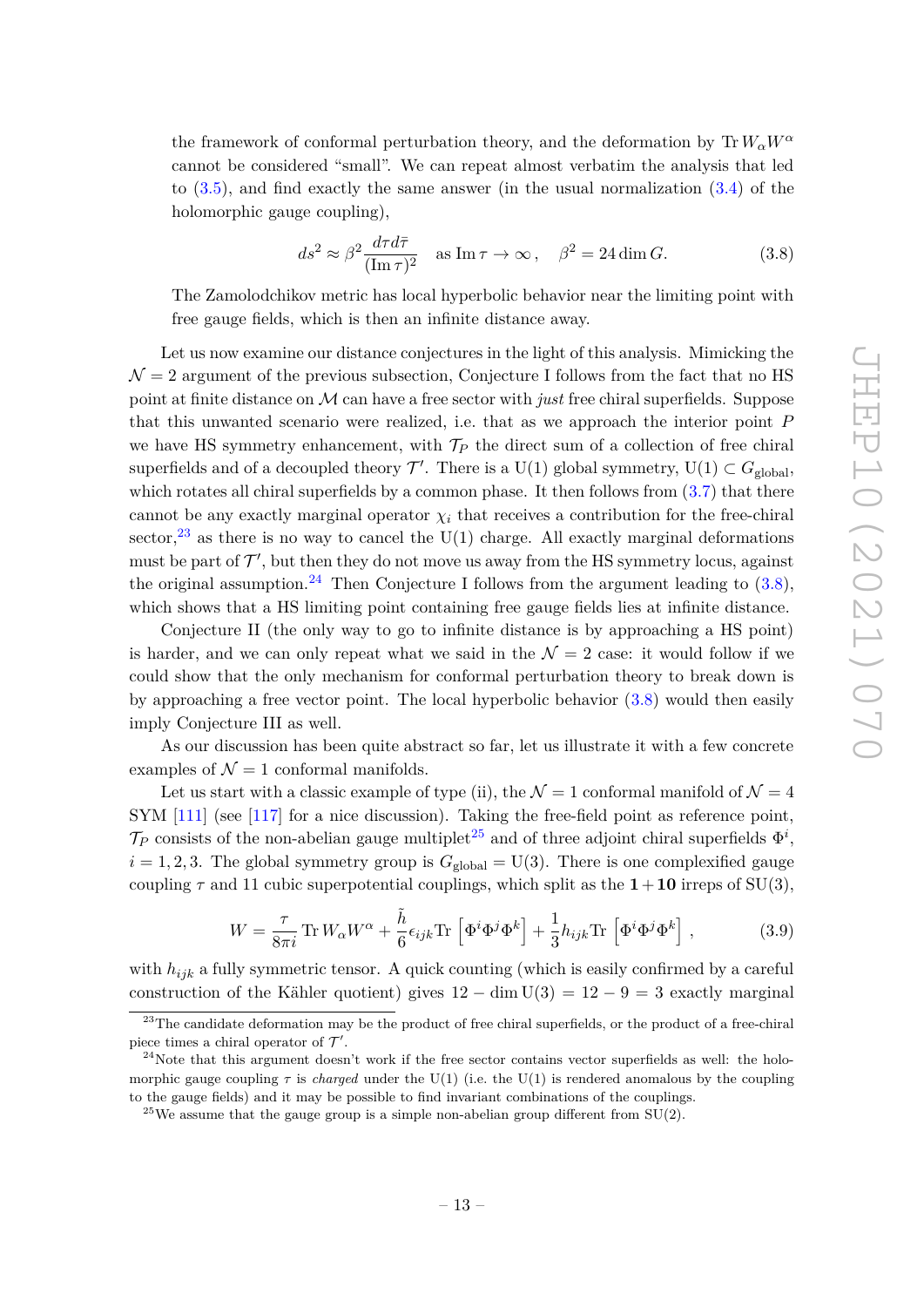couplings. The choice  $\tilde{h} = g$  (where *g* is the Yang-Mills coupling) and  $h_{ijk} = 0$  preserves the full  $\mathcal{N} = 4$  supersymmetry. By a suitable SU(3) rotation, one can parametrize the general exactly marginal deformation by  $\tau$  and two superpotential couplings<sup>[26](#page-14-0)</sup>  $h_1$  and  $h_2$ ,

<span id="page-14-2"></span>
$$
\frac{h_1}{2}\text{Tr}\left[\Phi^1\Phi^2\Phi^3 + \Phi^1\Phi^3\Phi^2\right] + \frac{h_2}{2}\text{Tr}\left[(\Phi^1)^2 + (\Phi^2)^2 + (\Phi^3)^2\right].\tag{3.10}
$$

In a neighborhood of free field theory, one confirms by inspection of the two-point functions that the only infinite distance direction is associated to the gauge coupling  $\tau$ , whose metric takes the form [\(3.8\)](#page-13-2). Conversely, any point on the  $\mathcal{N} = 4$  SYM fixed line with finite  $\tau$  (and  $h_1 = h_2 = 0$ ) is an interior point<sup>[27](#page-14-1)</sup> of type (i). Moving into the directions parametrized by  $h_1$  and  $h_2$  is a regular perturbation that can be described by conformal perturbation theory. The associated operators are in fact protected, so their two-point functions are independent of  $\tau$  to leading order in  $h_1$  and  $h_2$ .

This example admits a plethora of generalizations. A complete classification of  $\mathcal{N} =$ 1 Lagrangian gauge theories with simple gauge group that admit a conformal manifold was recently given in  $[115]$ , and many more cases could be generated with product gauge groups. There are also interesting examples of theories where the matter sector that is being conformally gauged contains a strongly-coupled SCFT, see e.g. [\[114\]](#page-30-12) and section 9.2 of [\[115\]](#page-30-11). All of these gauge theory examples work along similar lines, exhibiting a cusp at *τ* → *i*∞ with local hyperbolic behavior.

The systematic exploration of  $\mathcal{N} = 1$  conformal manifolds in the search for dualities has been pioneered in [\[113,](#page-30-8) [114\]](#page-30-12). While in its infancy, it has already led to some very curious discoveries. Let us focus on a example from [\[113\]](#page-30-8) that nicely illustrates the relation between different kinds of symmetry enhancement and distance. The *T*<sup>4</sup> "trinion" theory is a strongly-coupled  $\mathcal{N}=2$  SCFT with global symmetry SU(4)<sup>3</sup> [\[67\]](#page-28-2). While it has no  $\mathcal{N}=2$  exactly marginal deformations (and so it should be viewed an elementary "matter" building block from the  $\mathcal{N} = 2$  viewpoint), it admits an 83-dimensional  $\mathcal{N} = 1$  conformal manifold  $M$ . At a generic point of  $M$  the global symmetry is completely broken. A first observation is that all exactly marginal deformations of  $T_4$  are of "matter" superpotential type. While very special from the viewpoint of global symmetry (and supersymmetry) enhancement, the  $T_4$  point is otherwise a smooth interior point of  $M$ . The second much less obvious claim is that  $M$  admits (at least) another special limiting point, described by a weakly-coupled fully Lagrangian theory with gauge group  $USp(4) \times SU(2)^3$  and 99 chiral multiplets [\[113\]](#page-30-8). The free gauge theory, with emergent HS symmetry, lies an infinite distance away.

Our distance conjecture has some non-trivial implications for the qualitative behavior of the Zamolodchikov distance. We are claiming that either a conformal manifold  $\mathcal M$ admits a limiting point an infinite distance away with an emergent weakly-coupled (or

<span id="page-14-0"></span><sup>&</sup>lt;sup>26</sup>The precise statement is that  $M$  is found by imposing one complex constraint for four complex couplings,  $f(\tau, \tilde{h}, h_1, h_2) = 0$ . What's more, at generic point on the  $\mathcal{N} = 4$  fixed line (parametrized by  $\tau$ ), the two deformations  $(3.10)$  are exactly marginal to leading order in  $h_1$  and  $h_2$  [\[117\]](#page-30-10).

<span id="page-14-1"></span><sup>&</sup>lt;sup>27</sup>To apply the recipe [\(3.7\)](#page-12-4) when *P* is a generic point on the  $\mathcal{N} = 4$  fixed line, one enumerates only the 11 superpotential couplings and takes  $G_{\text{global}} = SU(3)$ , because the U(1) is explicitly broken; this gives again  $11 - 8 = 3$  exactly marginal parameters, as it should.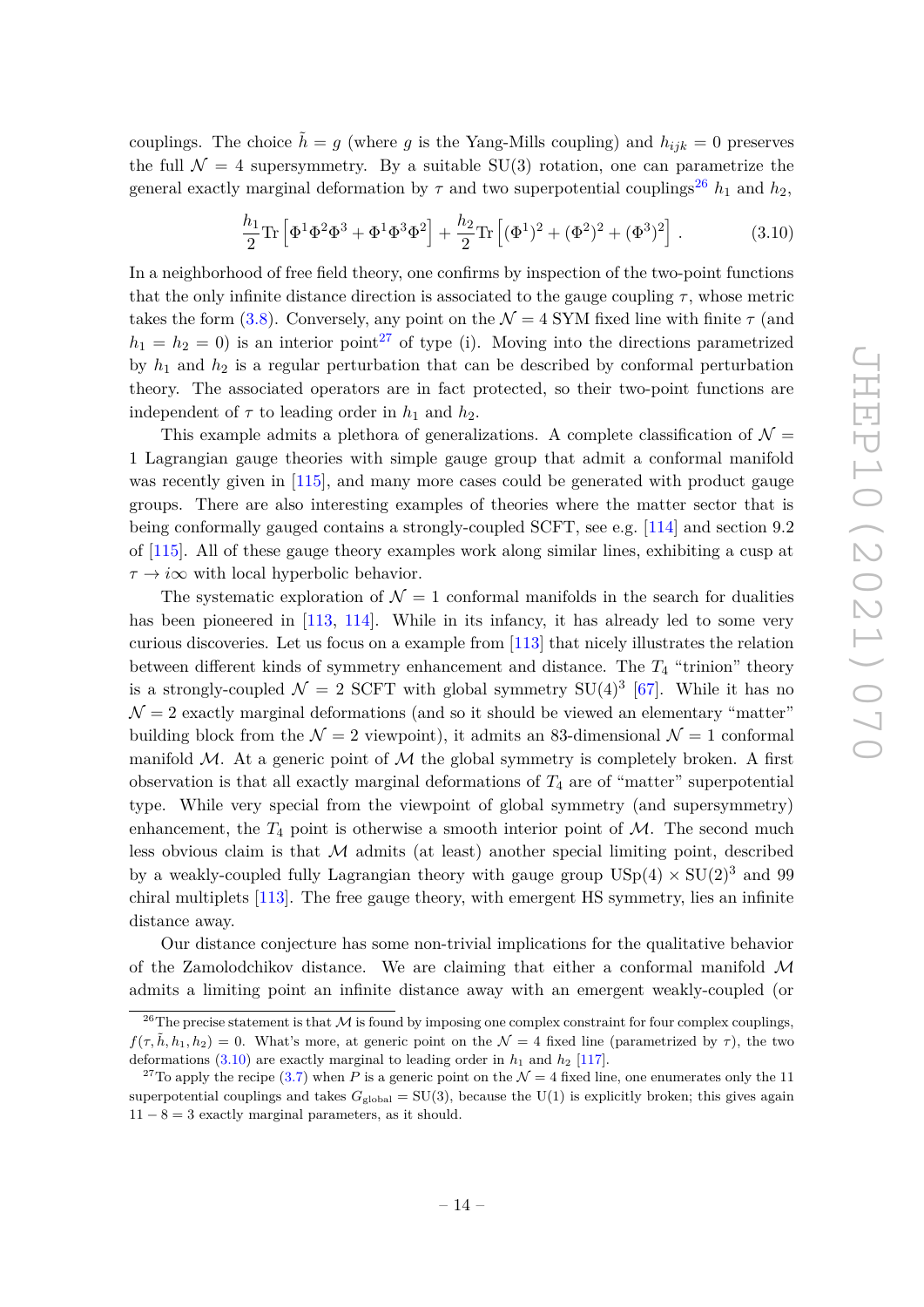partially weakly-coupled) dual description, or else it is compact. Take (as just one of many possible examples) the IR  $\mathcal{N} = 1$  SCFT that is obtained from  $\mathcal{N} = 4$  SYM as the endpoint of the RG flow triggered by a superpotential mass deformation for one of the three scalar superfields, say  $\Phi^3$ . The IR theory admits a three-dimensional conformal manifold  $\mathcal{M}_{IR}$ , of which a one-dimensional submanifold preserves an SU(2) flavor symmetry (realized in the UV by rotations of  $\Phi_1$  and  $\Phi_2$ ). We are predicting that either  $\mathcal{M}_{IR}$  is compact or there exists a limiting point with some novel dual description.<sup>[28](#page-15-2)</sup>

# <span id="page-15-0"></span>**3.3**  $d = 3, \mathcal{N} = 2$

Conformal manifolds of three-dimensional SCFTs are comparatively much less studied. The representation theory for the  $d = 3$ ,  $\mathcal{N} = 2$  works very similarly to the  $d = 4$ ,  $\mathcal{N} = 1$ case, and so does the analysis of [\[112\]](#page-30-7), leading to the same recipe  $(3.7)$ , where the  $\chi_i$ 's are now interpreted as chiral primary operators with  $\Delta = 2$ . Accordingly, the status of our conjectures is the same as in  $d = 4$  SCFT. An important difference is that the Yang-Mills coupling is relevant in three dimensions, so case (ii) of the previous subsection is never realized.[29](#page-15-3) In all examples we are aware of, exactly marginal deformations are of the matter superpotential kind. Correspondingly, *we expect all d* = 3 *conformal manifolds to be compact*.

A nice example that has been worked out in detail [\[57\]](#page-27-14) is the theory of three chiral superfields with a cubic superpotential.<sup>[30](#page-15-4)</sup> Its conformal manifold is an orbifold of  $\mathbb{C}\mathbb{P}^1$ , endowed with a metric that is a certain regular deformation of the Fubini-Study metric (the deviation from Fubini-Study can be computed perturbatively in  $4 - \epsilon$  dimensions). While there are special points on  $\mathcal M$  with enhanced global symmetry, none of them has HS symmetry; so the compactness of  $\mathcal M$  is in concordance with our conjectures. It would be nice to investigate  $d = 3$ ,  $\mathcal{N} = 2$  conformal manifolds more systematically.

## <span id="page-15-1"></span>**4 AdS interpretation**

Our CFT Distance Conjecture admits a straightforward translation into the language of AdS quantum gravity. We consider an  $AdS_{d+1}$  vacuum whose spectrum of excitations includes massless scalar fields. The bulk moduli space parameterized by scalar vevs is the conformal manifold  $\mathcal M$  of the dual CFT. Via the holographic dictionary, the scalar twopoint functions with conformal boundary conditions define the metric on  $\mathcal{M}$ . A HS point is holographically dual to an AdS background containing an infinite tower of HS gauge fields. Our conjectures herein relate the spectrum of perturbative HS fields in a fixed AdS background — that is, with fixed AdS radius in Planck units — to the metric as follows: approaching a limiting point at infinite distance, a tower of bulk fields of unbounded spin

<span id="page-15-3"></span><span id="page-15-2"></span><sup>&</sup>lt;sup>28</sup>More elaborate examples of compact  $\mathcal{N} = 1$  conformal manifolds have been discussed in [\[118\]](#page-30-13).

 $^{29}$ As we have already remarked in section [2,](#page-3-0) there are many interesting examples of conformal Chern-Simons-matter theories which fall outside the scope of our conjecture because they do not possess a genuine conformal manifold at finite *N*.

<span id="page-15-4"></span><sup>&</sup>lt;sup>30</sup>See also [\[119,](#page-30-14) [120\]](#page-30-15) for recent analyses of  $\mathcal{N}=2$  preserving exactly marginal deformations of special classes of  $\mathcal{N} = 4$  SCFTs.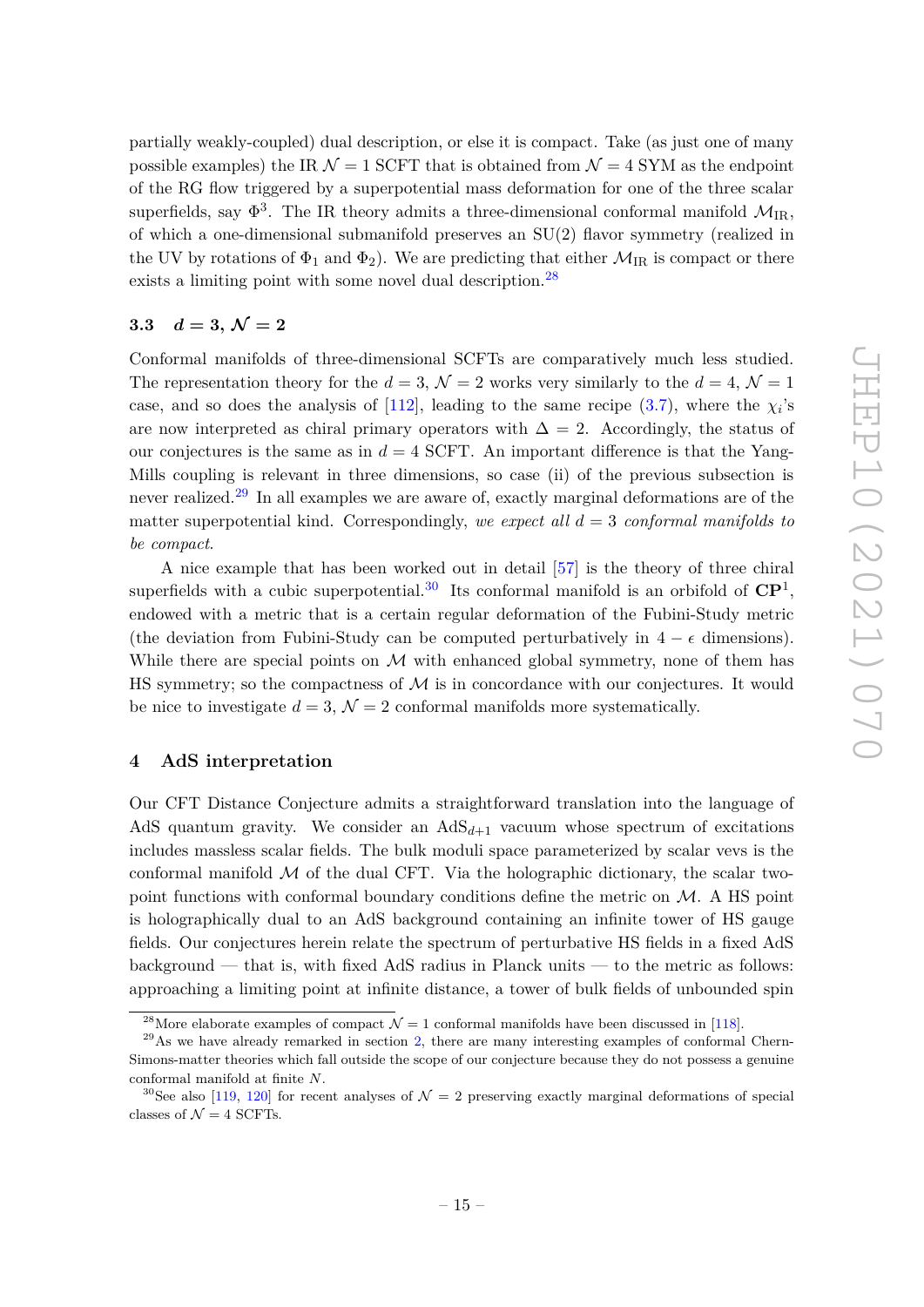becomes *massless*, at a rate exponential in the proper distance. As is perhaps familiar from previous studies of HS holography (e.g.  $[90, 91, 121-126]$  $[90, 91, 121-126]$  $[90, 91, 121-126]$  $[90, 91, 121-126]$  $[90, 91, 121-126]$  $[90, 91, 121-126]$ ) and its embedding in string theory (e.g. [\[92,](#page-29-2) [127–](#page-31-1)[134\]](#page-31-2)), the relevant bulk regime is not that of Einstein (super)gravity, whose dual CFTs are far from any cusps on  $\mathcal{M}.^{31}$  $\mathcal{M}.^{31}$  $\mathcal{M}.^{31}$ 

In the context of string theory in  $AdS_{D>3}$ , our claim is that all infinite distance points in moduli space give rise to massless HS string excitations. For large *N* CFTs with string duals, this is a statement about the spectrum of classical string theory in an AdS background of large, i.e. string-scale, curvature; the infinite-dimensional HS gauge symmetry emerges from a tensionless limit, with the spectrum given by that of a strongly-coupled worldsheet sigma model. More generally, the emergent HS symmetry that we are conjecturally associating with infinite distance arguably suggests that the gravity duals have some avatar of stringy structure, in a similar sense as [\[135\]](#page-31-3). Also note that our Conjecture I is very natural in the AdS context: it is a reflection of the implausibility that an Einstein gravity theory can be connected to a Vasiliev-type gravity with infinitely many massless HS fields by a finite field deformation.

In preparation for a more quantitative relation with the DC of the swampland program, let us now write the conjectured exponential behavior [\(2.9\)](#page-6-0) in gravitational variables. Given a spin-*J* field in AdS with mass  $m<sub>J</sub>$  approaching zero, we denote by  $\alpha$  the exponential decay rate,

$$
m_J := \exp\left(-\alpha \,\hat{d}(\tau,\tau')\right) \to 0\tag{4.1}
$$

where  $\hat{d}(\tau, \tau')$  is the (diverging) proper field distance in  $(d+1)$ -dimensional Planck units. As we will see, this exponent obeys a lower bound.

Near an infinite distance point with metric  $(2.7)$ , we write the action for the complex scalar modulus *τ* as

<span id="page-16-1"></span>
$$
S_{\text{bulk}} = \frac{1}{2\ell_p^{d-1}} \int d^{d+1}z \sqrt{g} \left( R - \eta \frac{\partial_\mu \tau}{(\text{Im}\tau)^2} + \dots \right) \tag{4.2}
$$

 $\ell_p$  is the  $(d+1)$ -dimensional Planck length, *η* is a constant and *z* are bulk coordinates. We have included the Einstein action to set our conventions for the Planck length. We set the AdS radius to unity. The assertion of the previous section is that as  $\text{Im } \tau \to \infty$ , a tower of HS fields becomes massless,  $m_J \rightarrow 0$ , with scaling [\(2.9\)](#page-6-0). The AdS/CFT dictionary for spin-*J* fields implies  $m_j^2 \propto \gamma_J$  as  $\gamma_J \to 0$ , so the masses approach zero with parametric scaling  $m_J \propto (\text{Im}\tau)^{-\frac{1}{2}}$ . Due to the choice of conventions for *η* in [\(4.2\)](#page-16-1), we immediately read off the exponent in Planck units as

<span id="page-16-2"></span>
$$
\alpha = \frac{1}{2\sqrt{\eta}}\tag{4.3}
$$

We may further relate  $(4.3)$  to our field theory parameterization  $(2.7)$  by using the holographic dictionary to determine the constant of proportionality in  $\eta \propto \beta^2$ . A metric [\(2.7\)](#page-6-1) defined with respect to a marginal deformation normalized as

$$
\delta S_{\text{CFT}} = \frac{1}{4\pi^2} \int d^d x \left( \tau \mathcal{O}_\tau(x) + \bar{\tau} \bar{\mathcal{O}}_\tau(x) \right) \tag{4.4}
$$

<span id="page-16-0"></span><sup>&</sup>lt;sup>31</sup>In the present context, we know of no special role played by CFTs with  $a \approx c$  and sparse light spectra, which have Einstein gravity duals at strong coupling. It would, however, be interesting to find one.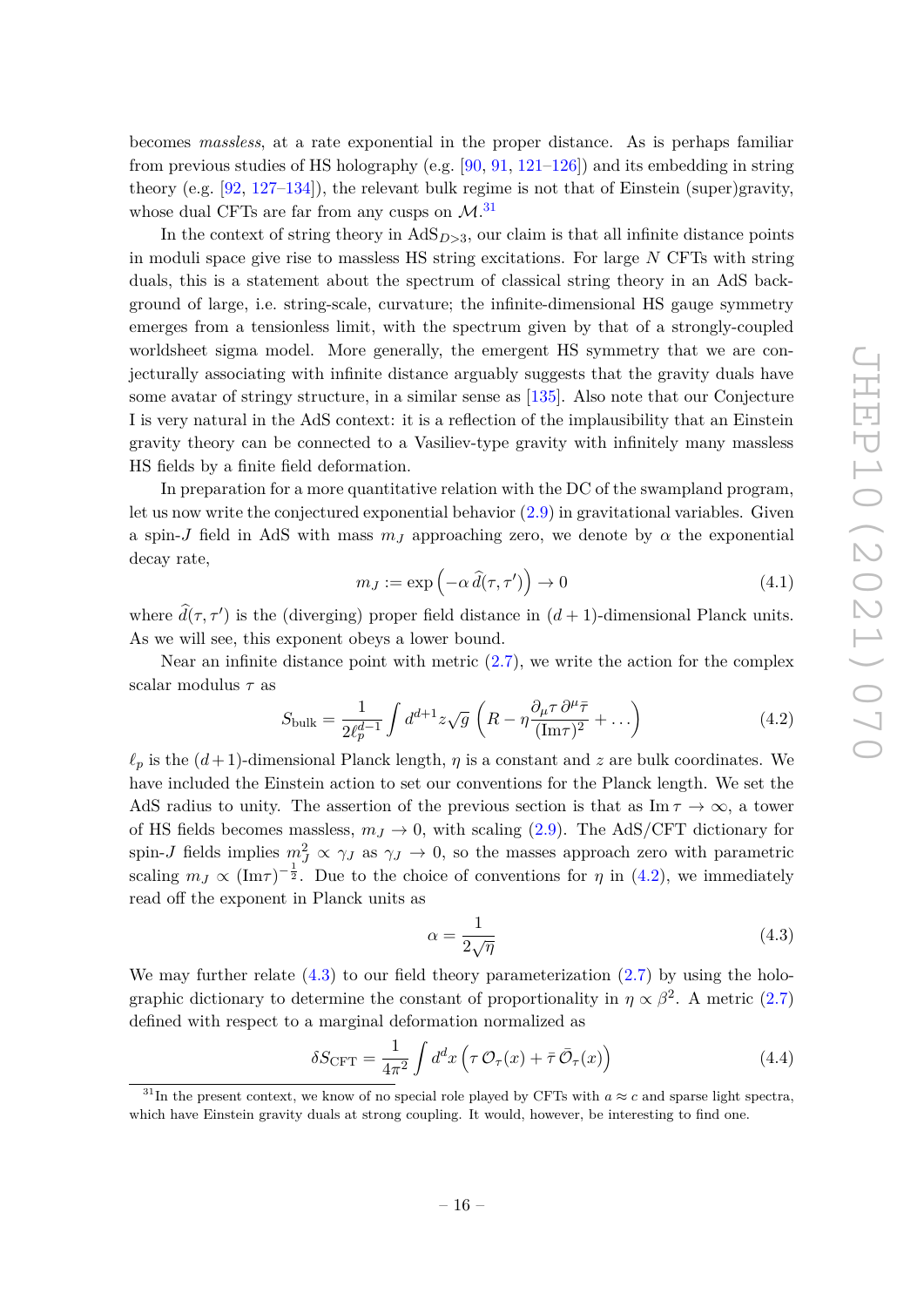yields the following relation obtained by matching two-point functions [\[136\]](#page-31-4),

$$
\frac{\eta}{2\ell_p^{d-1}} = \frac{\beta^2}{(4\pi^2)^2} \frac{\pi^{d/2} \Gamma(d/2)}{\Gamma(d+1)}.
$$
\n(4.5)

To write  $\eta$  in purely CFT terms, we trade  $\ell_p^{d-1}$  for  $C_T$ , the norm of the stress tensor two-point function, using the holographic dictionary (e.g. [\[137\]](#page-31-5)), yielding

<span id="page-17-1"></span>
$$
\eta = \frac{\beta^2}{C_T} \frac{d+1}{8\pi^4(d-1)}.
$$
\n(4.6)

By writing the distance in Planck units, we have computed  $\alpha$  in units of the central charge *C<sup>T</sup>* .

Let us make the following brief remark. One may find it natural to use CFT conventions that rescale the distance by a factor of  $\sqrt{C_T}$ . In that case,  $\beta^2/C_T$  instead of  $\beta^2$ parameterizes the asymptotic behavior [\(2.7\)](#page-6-1). Though the strongest motivation for this choice comes from natural (Planck) units in holography, the quantity  $C_T$  is simply the canonical stress tensor normalization and is not inherently holographic. This suggests that the normalization of the Zamolodchikov metric by the stress tensor two-point function is an interesting quantity even at finite *C<sup>T</sup>* .

We pause to note that AdS vacua in quantum gravity often appear together with a compact space,  $AdS_{d+1} \times X_{D-d}$  (which is also a consequence of a generalized DC of the Swampland in the AdS context  $[46]$ . One may wonder how sensitive  $\alpha$  is to whether we measure the field distance in  $(D+1)$ - or  $(d+1)$ -dimensional Planck units. They are related as  $\ell_{p,D+1}^{D-1} = \ell_p^{d-1} \text{Vol}(X)$ . Therefore, if there is no scale separation between the AdS and *X* radii, then  $\alpha$  changes only by order one numerical factors inherited from the volume  $Vol(X)$ . The same applies if X is a direct product space with only a subset of its dimensions admitting scale separation.

#### <span id="page-17-0"></span>**4.1 A lower bound for the exponential rate**

The result  $(4.3)$  shows that  $\alpha$  admits a lower bound: the scalar kinetic term in  $(4.2)$  must have finite normalization  $\eta$  relative to the gravitational term, since both are normalized with respect to the Planck length which defines the shortest length scale in quantum gravity. A lower bound is interesting because it implies in turn an upper bound on the scalar field range that can be travelled in the moduli space before the quantum gravity breakdown induced by HS fields. However, there is no upper bound, as the scalar kinetic term may be parametrically suppressed (as we will see later).

When  $\tau$  is a complexified gauge coupling in  $d = 4$ , we earlier derived  $\beta^2 = 24 \dim G$ . Trading  $C_T = \frac{40}{\pi^4}c$  for convenience, where *c* is the *c*-type central charge defined in the conventions of  $[137]$ , plugging into  $(4.6)$  yields

<span id="page-17-2"></span>
$$
\alpha = \sqrt{\frac{2c}{\dim G}} \qquad (d = 4)
$$
\n(4.7)

Thus,  $\alpha$  is minimized by the CFT with the smallest value of *c* relative to dim *G*. For application to  $\mathcal{N} = 2$  SCFTs, recalling that the *c*-type central charge of a single  $\mathcal{N} = 2$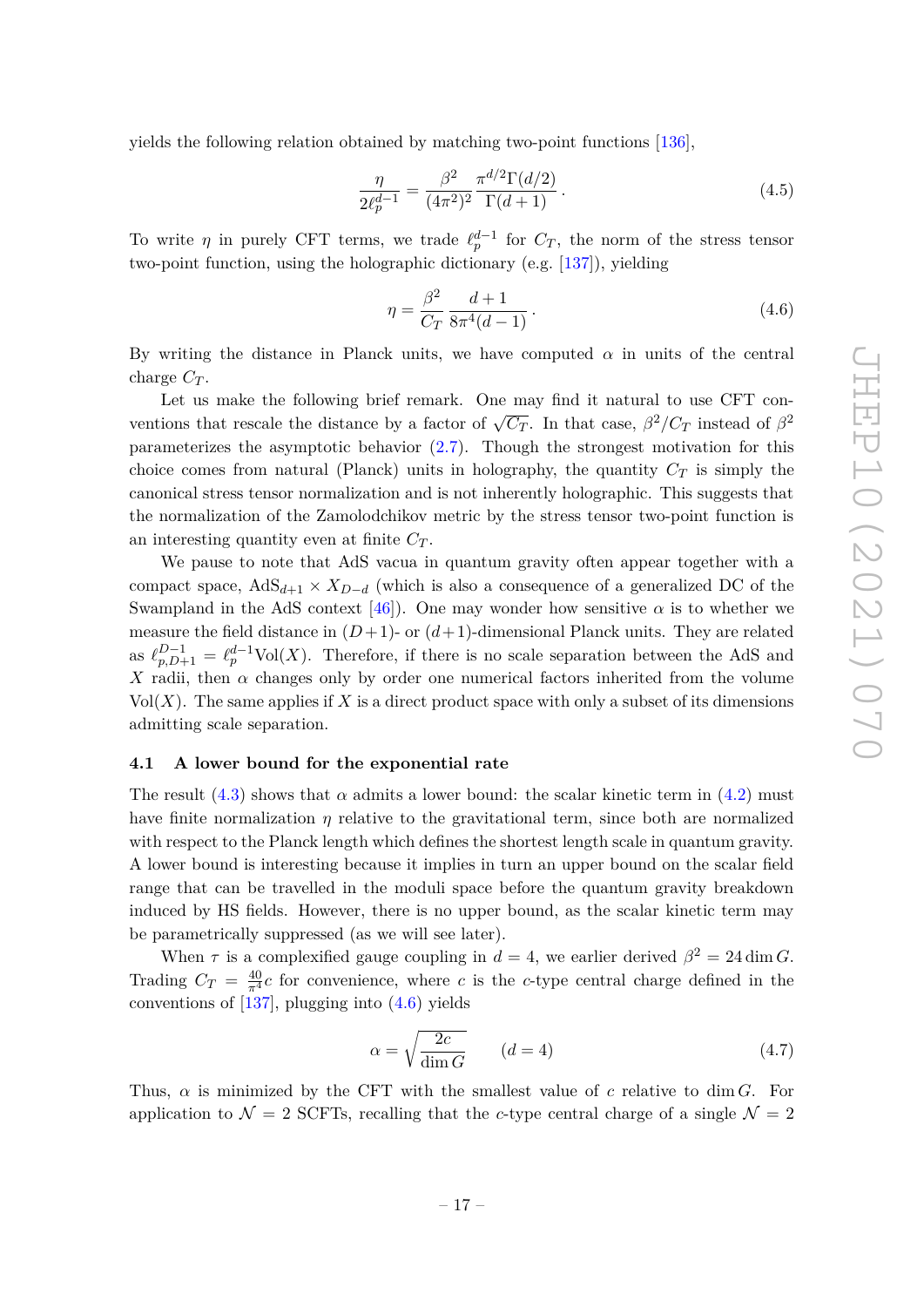vector multiplet is  $c_v = 1/6$ , one may write this as  $\alpha = \sqrt{c/3c_v}$ . Analogously, for  $\mathcal{N} = 1$ SCFTs, we get  $\alpha = \sqrt{c/4c_v}$  where  $c_v = 1/8$  for a single  $\mathcal{N} = 1$  vector multiplet. There seems to be no upper bound for  $\alpha$ , as we can in principle select a subsector  $c_v \ll c$ . On the other hand, for the case of vanishing gauge couplings, a lower bound on  $\alpha$  follows from  $c > c_v$ . Noting that a gauge theory with  $c = c_v$  is not conformal, we conclude that  $\alpha$ satisfies the following strict inequalities,

$$
\alpha > \frac{1}{\sqrt{3}}
$$
  $(d = 4, \ N = 2);$   $\alpha > \frac{1}{\sqrt{4}}$   $(d = 4, \ N = 1)$  (4.8)

This begs the question of how much these bounds can be improved. We now prove that in several classes of large *c* SCFTs with  $\mathcal{N} = 1$  and  $\mathcal{N} = 2$  supersymmetry listed below,  $\alpha$ obeys the stronger bound

<span id="page-18-0"></span>
$$
\alpha \ge \frac{1}{\sqrt{2}} \quad (d=4)
$$
\n<sup>(4.9)</sup>

Moreover, this bound is saturated by  $\mathcal{N} = 4$  SYM, for which  $c = \frac{\dim G}{4}$  $\frac{mG}{4}$ .

- $\mathcal{N} = 2$  *SCFTs with simple gauge group.* A complete classification of  $d = 4, \mathcal{N} = 2$ Lagrangian gauge theories was presented in [\[138\]](#page-31-6). Extracting those which admit a large *N* limit, we compute the exponent  $\alpha$  using [\(4.7\)](#page-17-2) and present the results in table [1.](#page-19-0) All of them satisfy  $(4.9)^{32}$  $(4.9)^{32}$  $(4.9)^{32}$  $(4.9)^{32}$
- $\mathcal{N} = 1$  *SCFTs with simple gauge group.* A complete classification of  $d = 4, \mathcal{N} = 1$ Lagrangian conformal manifolds with simple gauge groups was presented in [\[115\]](#page-30-11). Extracting those which admit a large *N* limit, we compute the exponent  $\alpha$  using [\(4.7\)](#page-17-2) and present the results in table [2.](#page-19-1) All of them satisfy [\(4.9\)](#page-18-0).
- $\mathcal{N} = 1$  *SCFTs with AdS*<sub>5</sub>  $\times$  *SE*<sub>5</sub> *duals.* Consider  $\mathcal{N} = 1$  SCFTs with conformal manifolds and  $a \approx c$  at large *N*. Some of these SCFTs admit a supergravity description at strong coupling. A well-studied class of supergravity backgrounds dual to  $\mathcal{N} = 1$  SCFTs are AdS<sub>5</sub>  $\times$  *SE*<sub>5</sub> solutions of type IIB, where *SE*<sub>5</sub> is a Sasaki-Einstein 5-manifold. Consider a theory in this class, call it  $\mathcal{T}_{*}$ , with a weakly-coupled fixed point with *G*-valued gauge fields. Compared to  $\mathcal{N} = 4$  SYM with the same gauge group *G*,  $\mathcal{T}_{*}$  will have  $\alpha_{*} > \alpha_{\mathcal{N}=4}$  if and only if  $c_{*} > c_{\mathcal{N}=4}$ . Due to supersymmetry, *c* is not renormalized and can hence be computed in supergravity. The holographic dictionary [\[139\]](#page-31-7) fixes the central charge *c* to be inversely proportional to the volume of the Sasaki-Einstein *SE*<sup>5</sup> manifold,

<span id="page-18-2"></span>
$$
c \propto \frac{1}{\text{Vol}(SE_5)}\tag{4.10}
$$

It is an old result in the theory of Einstein manifolds (not necessarily Sasakian), due to Bishop [\[140\]](#page-31-8), that the volume of a closed Einstein *n*-manifold is bounded above

<span id="page-18-1"></span><sup>&</sup>lt;sup>32</sup>We also computed [\(4.7\)](#page-17-2) for all of the  $\mathcal{N} = 2$  theories in [\[138\]](#page-31-6) with finite *N*. This calculation is motivated by the discussion below  $(4.6)$ . The result is that all such cases satisfy the bound  $(4.9)$  with the exception of USp(4) with a half hypermultiplet in the 16 representation. Amusingly, this theory has the property, unusual among Lagrangian SCFTs, that  $a > c$ . We conclude that the stricter bound  $(4.9)$  does not hold away from large *N*. We leave open the interesting question of the optimal bound at finite *N*.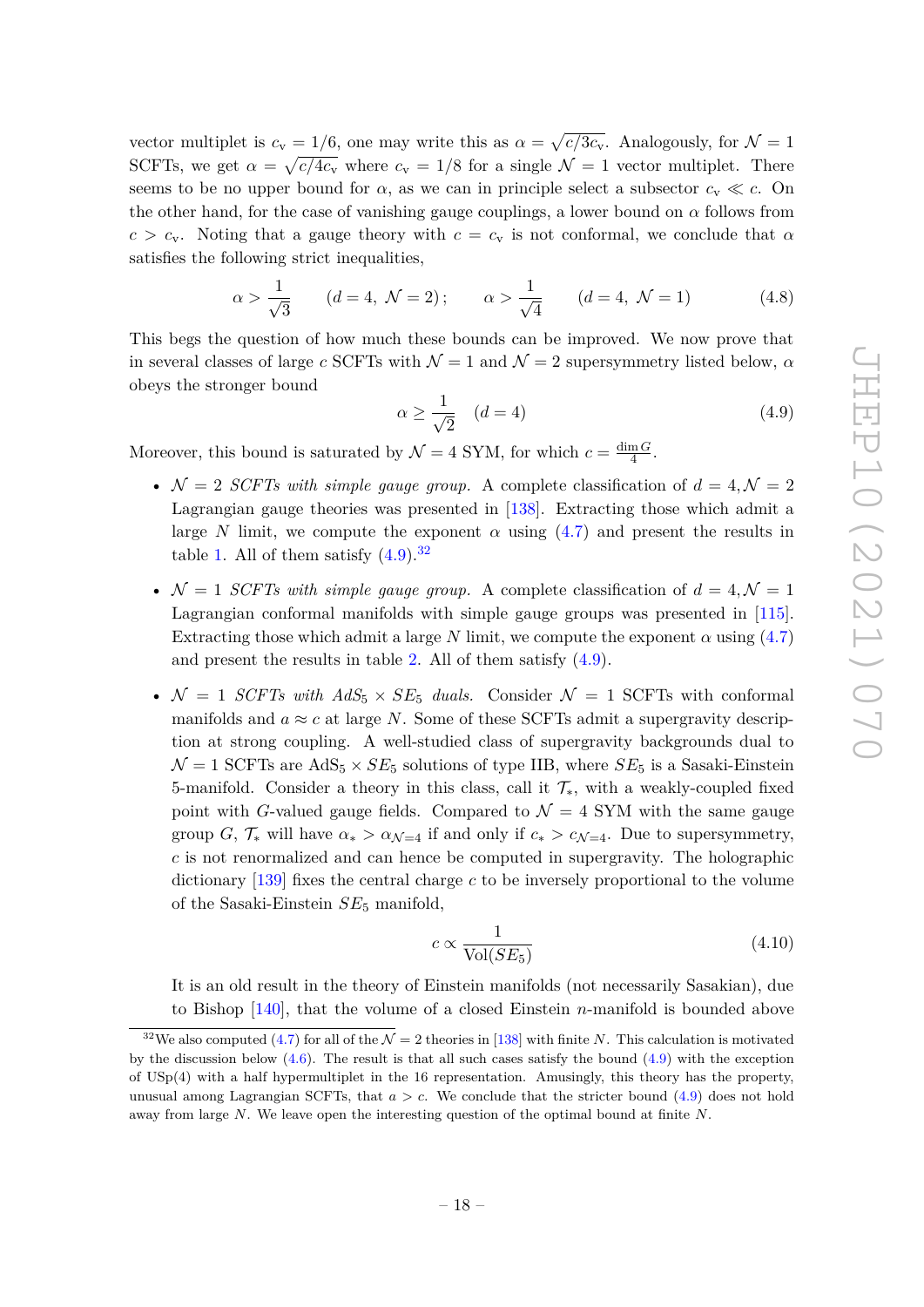<span id="page-19-0"></span>

| G       | Hypermultiplets                 | $\mathcal{C}$             | $\alpha$              |
|---------|---------------------------------|---------------------------|-----------------------|
| SU(N)   | $2N$ fund                       | $\frac{1}{6}(2N^2-1)$     | $\sqrt{\frac{2}{3}}$  |
| SU(N)   | 1 asym, $N+2$ fund              | $\frac{1}{24}(7N^2+3N-4)$ | $\sqrt{\frac{7}{12}}$ |
| SU(N)   | $2$ asym, $4$ fund              | $\frac{1}{12}(3N^2+3N-2)$ | $\frac{1}{\sqrt{2}}$  |
| SU(N)   | 1 asym, $N-2$ fund              | $\frac{1}{24}(7N^2-3N-4)$ | $\sqrt{\frac{7}{12}}$ |
| SU(N)   | $1 \text{ sym}, 1 \text{ asym}$ | $\frac{1}{12}(3N^2-2)$    | $\frac{1}{\sqrt{2}}$  |
| USp(2N) | $4N + 4\frac{1}{2}$ fund        | $\frac{1}{6}N(4N+3)$      | $\sqrt{\frac{2}{3}}$  |
| USp(2N) | $1$ asym, $4$ fund              | $\frac{1}{12}(6N^2+9N-1)$ | $\frac{1}{\sqrt{2}}$  |
| SO(N)   | $N-2$ vect                      | $\frac{1}{12}N(2N-3)$     | $\sqrt{\frac{2}{3}}$  |

<span id="page-19-1"></span>**Table 1.** Computation of  $\alpha$  for  $d = 4, \mathcal{N} = 2$  SCFTs with simple gauge group, to leading order in large *N*. We list all entries of the classification of [\[138\]](#page-31-6) that admit large *N* limits, in the notation of [\[138\]](#page-31-6).

| $G_{-}$            | Theory           | $\mathcal{C}$               | $\alpha$              |
|--------------------|------------------|-----------------------------|-----------------------|
| ${\rm SU}(N)$      | Table 2, $\#1$   | $\frac{1}{24}(7N^2-5)$      | $\sqrt{\frac{7}{12}}$ |
| SU(N)              | Table 2, $#5$    | $\frac{1}{24}(6N^2+3N-5)$   | $\frac{1}{\sqrt{2}}$  |
| SU(N)              | Table 3, $\#4$   | $\frac{1}{24}(7N^2-4)$      | $\sqrt{\frac{7}{12}}$ |
| SU(N)              | Table 5, $\#4$   | $\frac{1}{24}(8N^2-3)$      | $\sqrt{\frac{2}{3}}$  |
| $\mathrm{USp}(2N)$ | Table 12, $\#1$  | $\frac{1}{24}(14N^2+15N-1)$ | $\sqrt{\frac{7}{12}}$ |
| USp(2N)            | Table 13, $#9$   | $\frac{1}{8}(4N^2+8N-1)$    | $\frac{1}{\sqrt{2}}$  |
| $\mathrm{USp}(2N)$ | Table 13, $\#10$ | $\frac{1}{24}(14N^2+21N-2)$ | $\sqrt{\frac{7}{12}}$ |
| SO(N)              | Table 18, $\#1$  | $\frac{1}{48}(7N^2-21N-4)$  | $\sqrt{\frac{7}{12}}$ |
| SO(N)              | Table 18, $#2$   | $\frac{1}{48}(7N^2-15N-2)$  | $\sqrt{\frac{7}{12}}$ |
| SO(N)              | Table 18, $#3$   | $\frac{1}{24}(4N^2-9N-1)$   | $\sqrt{\frac{2}{3}}$  |

**Table 2.** Computation of  $\alpha$  for  $d = 4$ ,  $\mathcal{N} = 1$  SCFTs with simple gauge group, to leading order in large *N*. We list all entries of the classification of [\[115\]](#page-30-11) that admit large *N* limits, referring to the table entry in [\[115\]](#page-30-11).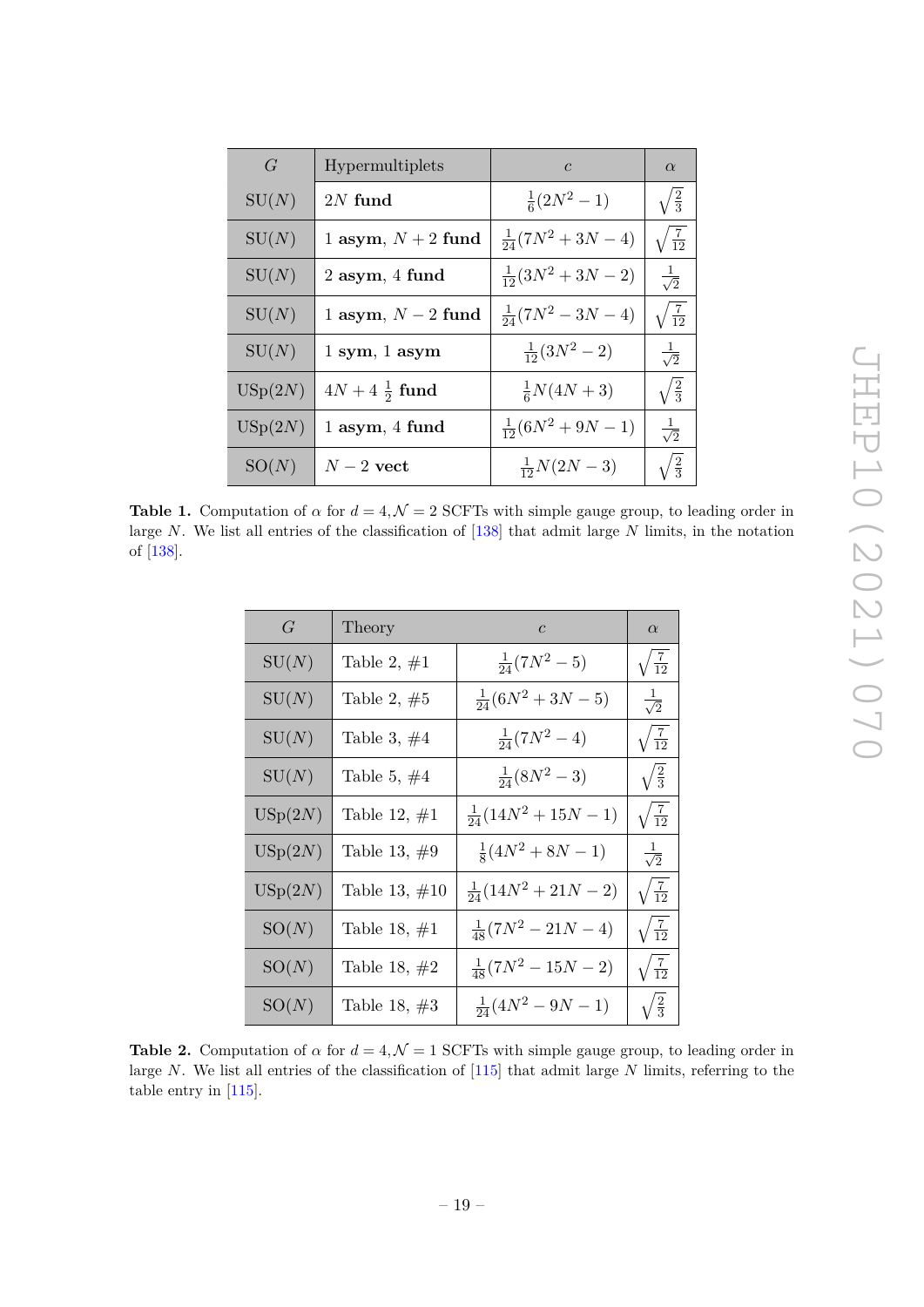by that of the unit round *n*-sphere, with saturation only for the sphere. Applied to our case,

$$
\frac{\text{Vol}(SE_5)}{\text{Vol}(S^5)} < 1, \quad SE_5 \neq S^5 \,,\tag{4.11}
$$

a statement which is readily checked for examples with known metrics, e.g. *L pqr* spaces [\[141\]](#page-32-0). Therefore, [\(4.10\)](#page-18-2) implies  $\alpha_* > \alpha_{\mathcal{N}=4} = \frac{1}{\sqrt{2}}$  $\frac{1}{2}$ .

In contrast to these lower bounds, a simple example in which  $\alpha$  can become arbitrarily *large* is the case of  $d = 4, \mathcal{N} = 2$  class S theories, reviewed in e.g. [\[142\]](#page-32-1). Associated to a class  $\mathcal S$  theory is, among other data, a simply-laced Lie algebra and a (possibly punctured) genus *g* Riemann surface. Focusing on the  $A_N$  series for concreteness, the central charge is  $c \approx \frac{N^3}{3}$  $\frac{\partial^{3}}{\partial 3}(g-1)$  to leading order in large *N*. Since dim  $G \sim N^{2}$ , [\(4.7\)](#page-17-2) will scale with *N*. Explicitly,

$$
\alpha \approx \sqrt{\frac{2N(g-1)}{3k}},\tag{4.12}
$$

where  $k$  is again the number of complexified gauge couplings sent to zero simultaneously, bounded by the genus as  $k \leq g$ . The  $\alpha \sim$ ع⊥<br>⁄ *N* scaling for fixed *g* and large *N*, a somewhat surprising result, highlights a difference between the CFT Distance Conjecture and expectations from the DC in flat space, in which  $\alpha$  is  $O(1)$ .<sup>[33](#page-20-1)</sup>

## <span id="page-20-0"></span>**4.2 Comparison with the DC in the swampland program**

As explained in the introduction, the AdS formulation of the CFT Distance Conjecture makes contact with the Distance Conjecture (DC) in the swampland program. In this section, we will delve into this comparison, although the reader should keep in mind that the CFT Distance Conjecture applies regardless of whether the CFT has a semiclassical dual AdS description. Even though it pertains to families of CFTs with fixed central charge, which is incompatible with taking the flat space limit of AdS [\[143\]](#page-32-2), it is natural to expect that the DC applies also in the AdS background. Higher-spin symmetry plays an essential role in our conjectures, which assume *d >* 2. However, similar conjectures [\[60–](#page-27-7)[62\]](#page-27-11) in  $d = 2$  involve instead the scalar gap. Hence, as noted in section [2,](#page-3-0) it is possible to unify both CFT conjectures into a weaker statement valid for  $d \geq 2$  involving infinite towers of operators at infinite distance which are dual to massless fields in AdS, without referring to the spin. This more universal but weaker statement maps directly to the DC in the swampland program, while the additional constraints on the spin can be understood as stronger refinements of the latter for the specific case of AdS. Indeed, from the perspective of the DC in the Swampland program, for large *N* CFTs with an Einstein gravity dual the HS aspect of our conjectures is natural: the emergence of a tower of light states in the DC for  $AdS_{d+1}$  with  $d > 2$  would imply a tower of vanishing anomalous dimensions in the dual

<span id="page-20-1"></span><sup>&</sup>lt;sup>33</sup>In [\[102\]](#page-29-13), the Kähler class of the Zamolodchikov metric of class  $S$  theories was computed from an anomaly perspective. However, in order to extract the metric from those computations, one must avoid degeneration limits in which the Kähler class is ill-defined. Our computation of  $\alpha$  is relevant precisely in the degeneration limit, so there is no comparison to be made. The authors of [\[102\]](#page-29-13) also compute the Zamolodchikov metric from supergravity, but that is likewise not at infinite distance. We thank Yuji Tachikawa for helpful correspondence.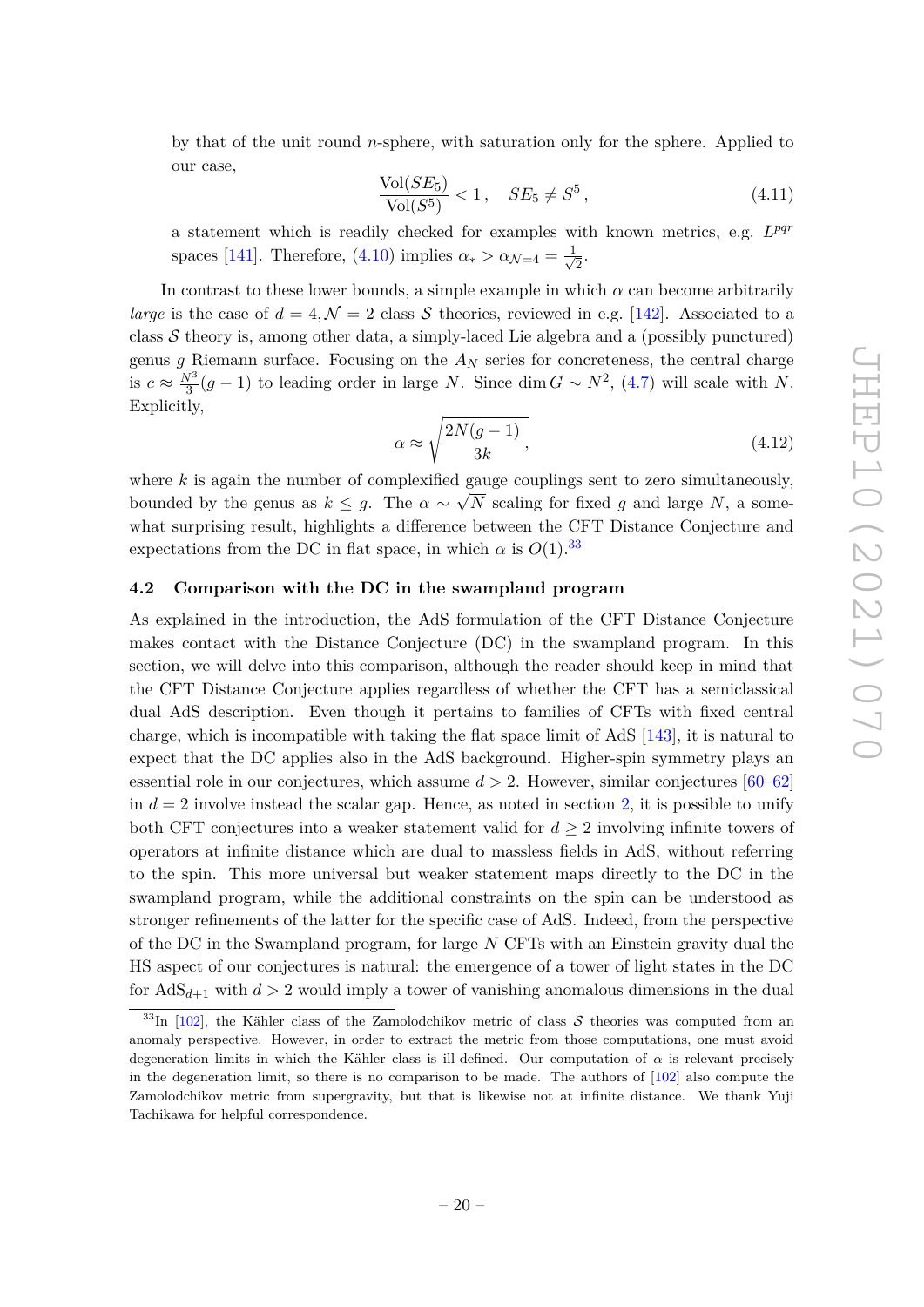CFT for HS states, since an accumulation of spin  $J \leq 2$  operators in  $d > 2$  is forbidden by the expected finiteness of the CFT partition function even in the infinite distance limit.

In the context of the DC in the swampland program, one of the most important open questions is to understand the properties, and range of possible values, of the exponential decay rate of the tower. Progress in this direction has been performed in the context of Calabi-Yau  $(CY)$  flat space compactifications [\[22,](#page-25-3) [26,](#page-25-4) [27,](#page-26-4) [33,](#page-26-5) [40\]](#page-26-3), where the exponential decay rate is parametrized by the monodromy properties of the large field limit and roughly indicates how much of the space is getting decompactified. There is some similarity with the result for the exponent  $\alpha$  for the gauge case in  $(4.7)$ , which parametrizes what portion of the theory decouples at infinite distance. In the CY case, a lower bound on the exponent corresponds to decompactifying all dimensions; in AdS, the lower bound corresponds to the full CFT becoming free. Furthermore, in the CY case, the exponent also has a maximum, corresponding to equi-dimensional string perturbative limits. Thus, the upper bound is possible only because the maximum number of total dimensions is bounded for effective field theories arising from (sub)critical string theory and M-theory compactifications. On the contrary,  $\alpha$  in AdS has no upper bound, so the tower can get light parametrically fast. Of course, in both AdS and flat space, these constraints disappear when decoupling gravity; this is as expected from experience in the swampland.

Let us analyse in more detail the specific value of the lower bound for  $\alpha$ . In the context of the DC in quantum gravity, determining precisely this lower bound is one of the most important aspects of the conjecture. As mentioned in the introduction, the TCC motivates a lower bound for the DC exponent given either by  $\alpha_{TCC} \ge \frac{2}{R\sqrt{(D+1)}}$  $\frac{2}{D\sqrt{(D-1)(D-2)}}$  [\[43\]](#page-26-1) or  $\alpha_{TCC} \geq \frac{1}{\sqrt{(D-1)}}$  $\frac{1}{(D-1)(D-2)}$  [\[44,](#page-26-6) [45\]](#page-26-2) depending on the specific relation between the mass of the tower and the scalar potential, where *D* is the spacetime dimension. This yields  $\alpha_{TCC} \geq \frac{1}{5M}$  $\frac{1}{5\sqrt{3}}$  or  $\alpha_{TCC} \geq \frac{1}{\sqrt{12}}$  for  $D = 5$ , respectively. In the previous subsection we collected evidence for a universal lower bound of  $\alpha \geq \frac{1}{\sqrt{2}}$  $\frac{1}{2}$  for the case of vanishing gauge couplings, which we proved to hold for some prominent classes of SCFTs. This value is larger than the TCC prediction. It is also larger than the bound obtained for Calabi-Yau  $CY_3$  compactifications, namely  $\alpha_{CY_3} \geq \frac{1}{\sqrt{3}}$  $\frac{1}{6}$  [\[22,](#page-25-3) [40\]](#page-26-3).<sup>[34](#page-21-0)</sup> Amusingly, for the case of simple gauge groups, we found in the previous section that  $\alpha$  can only take three values:  $\alpha = \sqrt{6/12}, \sqrt{7/12}, \sqrt{8/12}$ , whose squares are all multiples of 1/12 which is precisely the above minimum value predicted by the TCC.

How does the swampland DC inform the CFT Distance Conjecture? Conjecture III and the exponential decay of HS anomalous dimensions [\(2.9\)](#page-6-0) were shown here to hold in the gauge case, but are conjectural more generally. On the other hand, exponential decay is the central feature of the swampland DC: not only has it been tested in a wider variety of top-down models, but its origins (in certain supersymmetric cases) have been more rigorously tied to certain theorems of limiting mixed Hodge structures [\[22,](#page-25-3) [26,](#page-25-4) [39,](#page-26-7) [144\]](#page-32-3). We take this as an independent suggestion that the Zamolodchikov metric asymptoting to infinite distance is indeed locally hyperbolic. In fact, it would be interesting to check

<span id="page-21-0"></span><sup>&</sup>lt;sup>34</sup>For theories with eight supercharges arising from  $CY_n$  compactifications, it was found in [\[22,](#page-25-3) [40\]](#page-26-3) a universal bound  $\alpha_{CY} \geq \frac{1}{\sqrt{2n}}$  with  $n = \dim_{\mathbb{C}}(CY)$  for towers of BPS states.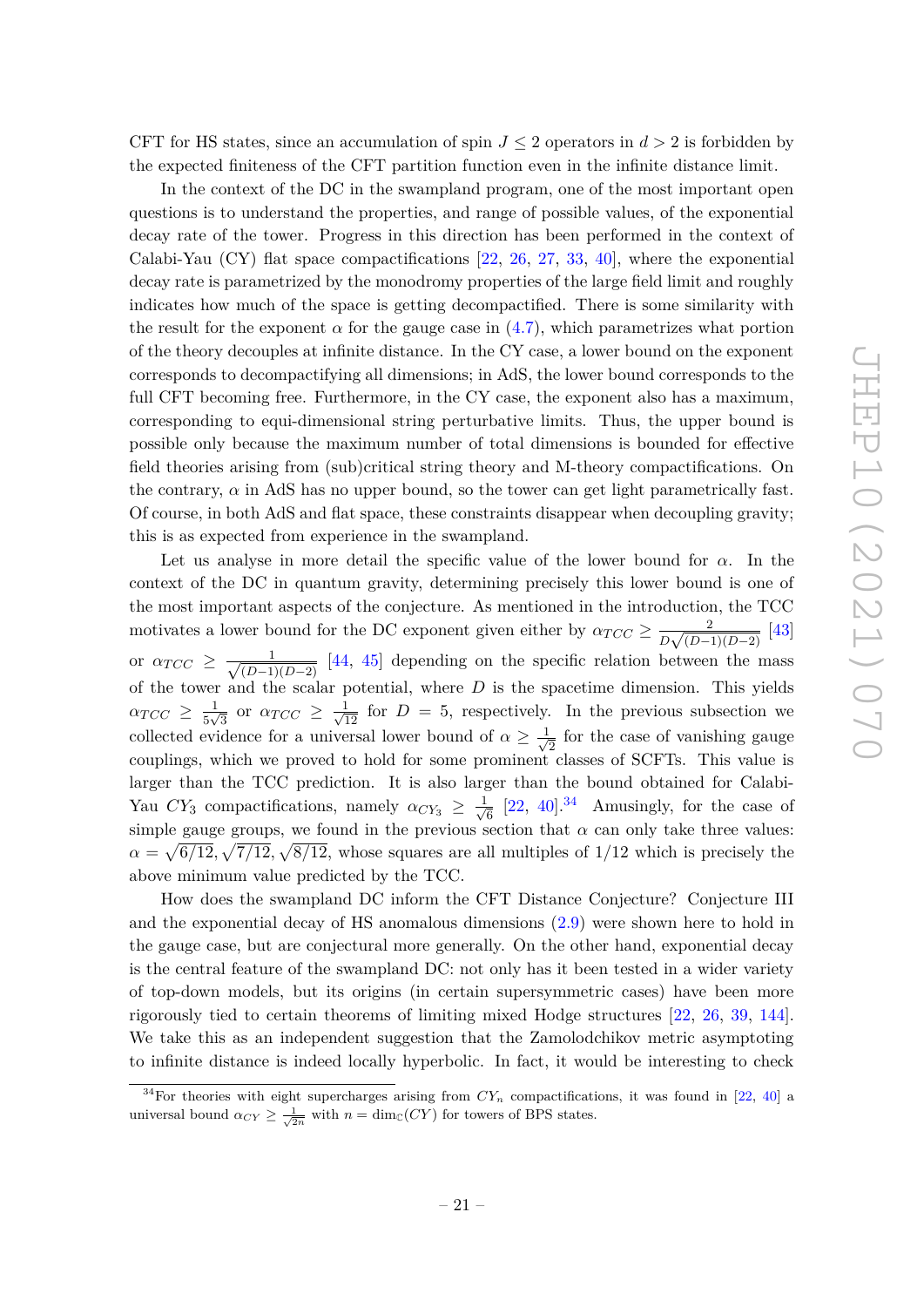whether the same mathematical techniques based on Hodge theory used in the context of CY spaces might also be used to prove our Conjectures I and III for conformal manifolds in section [2.](#page-3-0) We leave this for future work.

Conversely, the CFT Distance Conjecture lends support for stronger versions of the DC that specify the nature of the tower of states. In particular, the CFT Distance Conjecture requires the universal presence of HS fields furnishing an emergent infinite-dimensional gauge symmetry at infinite distance in  $d > 2$ . This suggests similar properties at infinite distance in flat space quantum gravity. It also resonates with the proposal in [\[41\]](#page-26-8), for which every infinite field distance limit can be identified with the RG flow endpoint of codimension-two objects universally present at these limits (i.e. particles in  $D = d + 1 = 3$ and extended objects containing HS fields in  $D > 3$ , and with the proposal in [\[40\]](#page-26-3) that any infinite distance limit corresponds to the weak coupling limit of some *p*-form gauge field. The CFT Distance Conjecture lends a different conceptual motivation for these. In [\[33\]](#page-26-5) the Emergent String Conjecture was proposed, which claims that any infinite distance limit should either correspond to a decompactification limit or a limit in which a critical weaklycoupled string becomes tensionless with respect to the Planck mass. Our conjecture in  $d > 2$  is consistent with the latter case, as the string spectra contain towers of HS fields, but we are making the prediction that at fixed AdS curvature, there can be no (even partial) decompactification of *X* in  $AdS_{D>3} \times X$ : in particular, assuming that decompactification would lead to an infinite tower of massless scalars, our conjecture asserts that the massless modes in AdS must instead be HS fields. Note that our HS conjecture in the context of holographic dual  $AdS_{D>3} \times X$  implies that the scale of no part of X can be decoupled from that of AdS and thus leads to a refined version of the absence of AdS scale separation [\[46\]](#page-27-5), which in principle allows for part of *X* to decompactify (as is the case in  $AdS_3$  examples).<sup>[35](#page-22-2)</sup>

## <span id="page-22-0"></span>**4.3 Application to some AdS/CFT dual pairs**

We close this section with some phenomenology for  $d = 4$  SCFTs at large central charge. We compute  $\alpha$  from CFT and make some comments about the AdS dual in the relevant regime. To be clear, AdS/CFT guarantees that the bulk and boundary HS spectra will agree everywhere on  $M$ . In general, one cannot use a supergravity approximation (if it exists), which does not lie at infinite distance, to compute the spectrum and the metric near a HS point. For the special case of  $\mathcal{N} = 4$  SYM at large N, we explain the sense in which one can actually match to a supergravity computation.

## <span id="page-22-1"></span>**4.3.1**  $\mathcal{N} = 4$  SU(*N*) super-Yang-Mills

As derived earlier,

$$
\alpha = \frac{1}{\sqrt{2}}\tag{4.13}
$$

There is substantial literature on the local operator spectrum of free  $\mathcal{N} = 4$  SYM [\[127–](#page-31-1) [129,](#page-31-9) [131,](#page-31-10) [145,](#page-32-4) [146\]](#page-32-5), including the algebra of HS conserved currents [\[147\]](#page-32-6). The bulk dual is

<span id="page-22-2"></span><sup>&</sup>lt;sup>35</sup>Another possibility, which we think is unlikely to be the case, is for our HS conjecture to be incorrect without invalidating the DC in the Swampland context by getting a partial decompactification of *X* leading to a light tower of KK modes comprised of massless  $J = 0$  modes in this limit.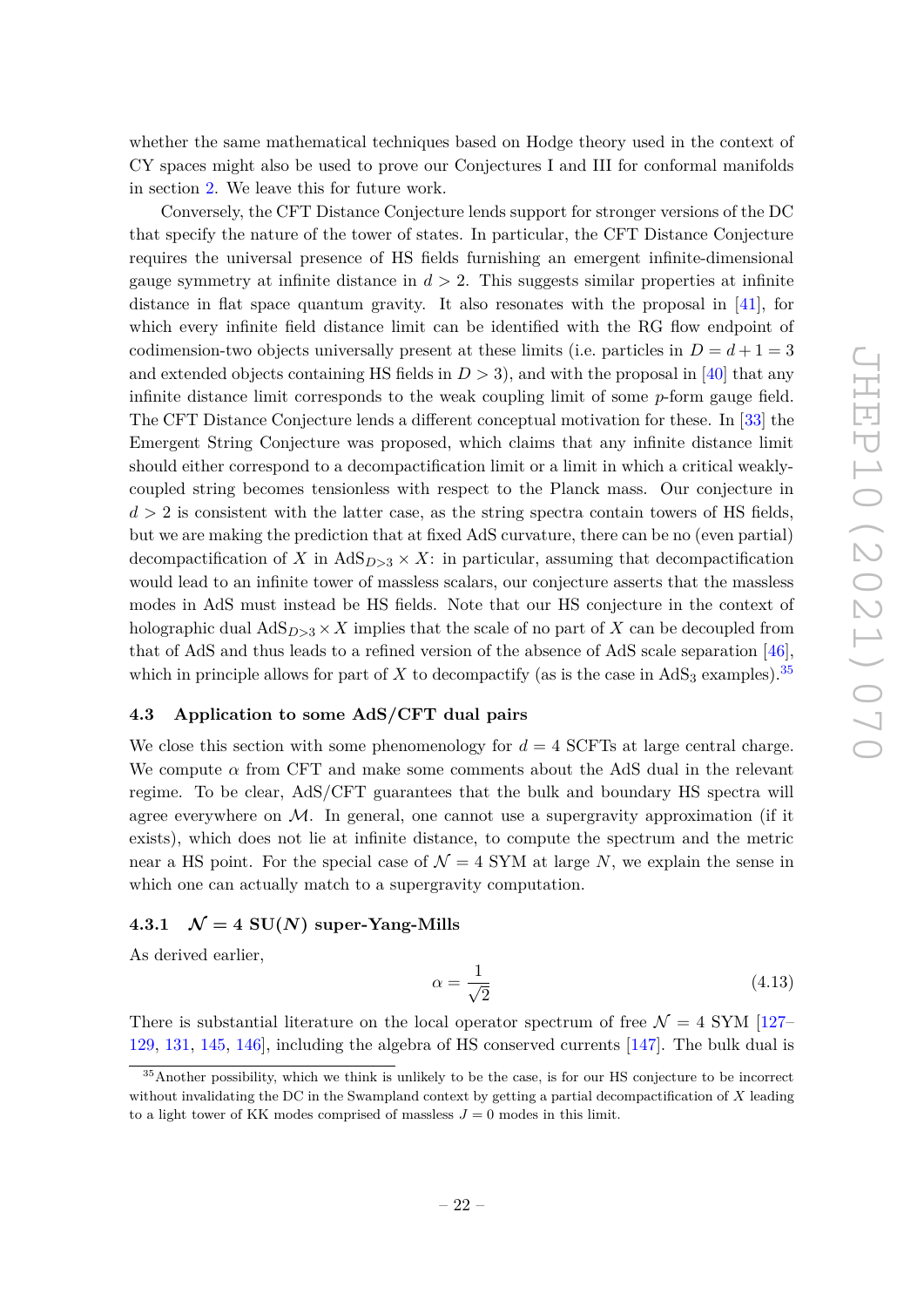type IIB string theory on  $AdS_5 \times S^5$ . In the regime of large (but finite) *N*, small coupling  $g_s \sim g_{\text{YM}}^2 \ll 1$  and small 't Hooft coupling  $\lambda = g_{\text{YM}}^2 N \ll 1$ , a good approximation to the bulk theory is given by classical string theory in a highly curved (string size) geometry. It is believed that in this regime, the holographic dictionary is modified such that  $L \sim \ell_s$ corresponds to  $\lambda = 0$ . (For a compelling case, see [\[129\]](#page-31-9); analogous claims in AdS<sub>3</sub> ×  $S^3 \times T^4$ were firmly established in [\[134\]](#page-31-2).) Nevertheless, due to the maximal supersymmetry, the exponent  $\alpha$  may be computed in the *supergravity* regime. Maximal supersymmetry implies that the metric is in fact given by the Poincaré metric over *all* of moduli space, and one needs only determine the overall constant  $\beta^2$ . We are free to compute  $\beta$  in type IIB supergravity. From e.g.  $[148]$ , the graviton-axio-dilaton part of the type IIB supergravity action in Einstein frame takes the form  $(4.2)$  with  $\eta = 1/2$ , in agreement with the CFT result above.

One may also perform  $\mathbb{Z}_n$  orbifolds of  $\mathcal{N}=4$  SYM that preserve  $\mathcal{N}=2$  supersymmetry, dual to type IIB string theory on  $AdS_5 \times S^5/\mathbb{Z}_n$ , with central charge  $c = n \dim G/4$ . The gauge group is  $SU(N)^n$ , so the moduli space of this conformal manifold is parameterized by one complexified gauge coupling for each gauge factor. If we take the weak coupling limit of *k* gauge couplings simultaneously, where  $k = 1, \ldots, n$ , we get

$$
\alpha = \sqrt{\frac{n}{2k}}\tag{4.14}
$$

There is no upper bound on the rank *n* in the CFT, though the classical gravity approximation breaks down when  $\text{Vol}(S^5/\mathbb{Z}_n) = \text{Vol}(S^5)/n$  is of order the Planck scale.

# <span id="page-23-0"></span>**4.3.2 SU(***N***) SQCD** with  $N_f = 2N$

We next consider SU(*N*) SQCD with  $N_f = 2N$  at large *N*, which preserves  $\mathcal{N} = 2$ supersymmetry. From the first entry in table [1,](#page-19-0)

<span id="page-23-2"></span>
$$
\alpha \approx \sqrt{\frac{2}{3}}\tag{4.15}
$$

The bulk dual of this SCFT was explored in [\[149\]](#page-32-8).  $\mathcal{N}=2$  supersymmetry is not powerful enough to constrain the metric to be globally hyperbolic, unlike  $\mathcal{N} = 4$  SYM. In order to faithfully match [\(4.15\)](#page-23-2) to a bulk computation, one must compute the HS spectrum in the highly stringy regime of large curvature. (See [\[149\]](#page-32-8) for some comments and speculations about the string-scale geometry.) We note that the bulk dual of SQCD has no supergravity regime anywhere on  $\mathcal{M}$ , as  $a \neq c$  at large *N*.

# <span id="page-23-1"></span>**4.3.3**  $d = 4, \mathcal{N} = 1$   $\beta$ -deformed CFTs

The result [\(3.8\)](#page-13-2) gives the asymptotic behavior of the metric in a  $d = 4, \mathcal{N} = 1$  SCFT as a gauge coupling vanishes. One class of  $\mathcal{N} = 1$  SCFTs with well-studied holographic duals are *β*-deformations, which preserve  $\mathcal{N} = 1$  supersymmetry and a U(1)  $\times$  U(1) flavor symmetry. The result [\(3.8\)](#page-13-2) is invariant under *β*-deformation, which preserves the gauge group *G*. AdS vacua for *β*-deformed SCFTs were constructed in supergravity by performing an SL(2*,* R) transformation of the original solutions [\[150\]](#page-32-9). By inspection of the actions given in [\[150\]](#page-32-9),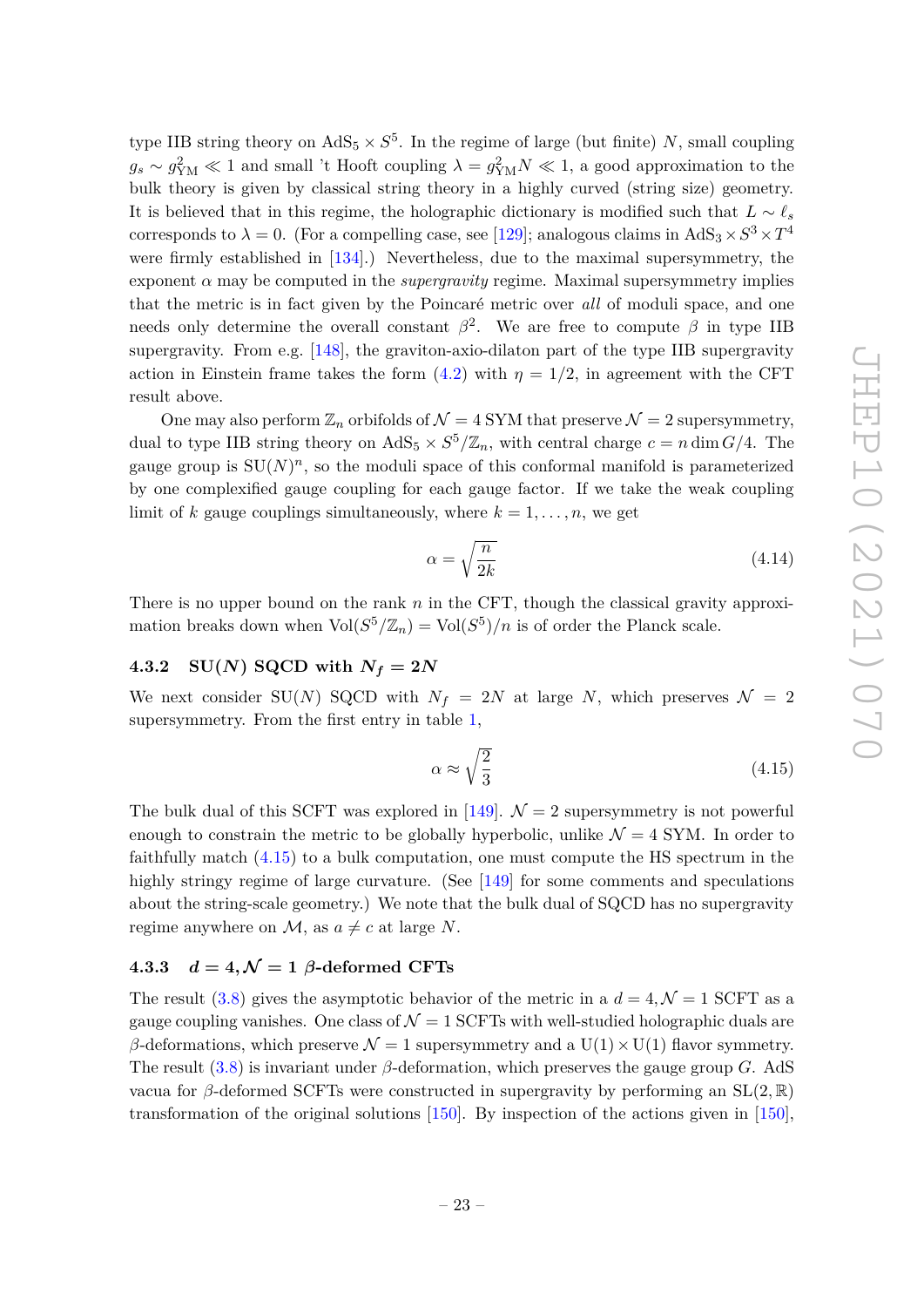one can notice that the directions associated to superpotential couplings are compact while the one associated to the gauge coupling is non-compact, in harmony with the discussion in section [3.2.](#page-12-0) Focusing on the *β*-deformation of  $\mathcal{N} = 4$  SYM for concreteness, one observes that the purely axio-dilaton action given in [\[150\]](#page-32-9) is identical to the one in  $AdS_5 \times S^5$ , before the  $SL(2,\mathbb{R})$  transformation. This would suggest the same value of  $\alpha$  as before the *β*-deformation if the leading term of the bulk field metric could be trusted at weak coupling; however, *a priori* this is not the case. It would be interesting to determine the fate of the backgrounds of [\[150\]](#page-32-9) and their associated string spectra as one interpolates between supergravity and string theory, and whether non-renormalization theorems exist.

#### **Acknowledgments**

We wish to thank Chris Beem, Jan de Boer, Sergio Cecotti, Tristan Collins, Daniel Jafferis, Zohar Komargodski, Jacob McNamara, Carlo Meneghelli, Miguel Montero, Kyriakos Papadodimas, Shlomo Razamat, Yuji Tachikawa, Arnav Tripathy and Shing-Tung Yau for helpful discussions.

E.P. is supported in part by the World Premier International Research Center Initiative, MEXT, Japan, and by the U.S. Department of Energy, Office of Science, Office of High Energy Physics, under Award Number DE-SC0011632. The research of L.R. is supported in part by NSF grant No. PHY-1915093. The research of C.V. and I.V. was supported in part by a grant from the Simons Foundation (602883, CV). The research of C.V. was also supported by the National Science Foundation under Grant No. NSF PHY-2013858. We thank the KITP for hospitality during the course of this work, which was supported in part by the National Science Foundation under Grant No. NSF PHY-1748958.

**Open Access.** This article is distributed under the terms of the Creative Commons Attribution License [\(CC-BY 4.0\)](https://creativecommons.org/licenses/by/4.0/), which permits any use, distribution and reproduction in any medium, provided the original author(s) and source are credited.

#### **References**

- <span id="page-24-0"></span>[1] D. Simmons-Duffin, *The Conformal Bootstrap*, in *Theoretical Advanced Study Institute in Elementary Particle Physics: New Frontiers in Fields and Strings*, (2017), pp. 1–74, [DOI](https://doi.org/10.1142/9789813149441_0001) [[arXiv:1602.07982](https://arxiv.org/abs/1602.07982)] [IN[SPIRE](https://inspirehep.net/search?p=find+EPRINT%2BarXiv%3A1602.07982)].
- <span id="page-24-1"></span>[2] D. Poland, S. Rychkov and A. Vichi, *The Conformal Bootstrap: Theory, Numerical Techniques, and Applications*, *[Rev. Mod. Phys.](https://doi.org/10.1103/RevModPhys.91.015002)* **91** (2019) 015002 [[arXiv:1805.04405](https://arxiv.org/abs/1805.04405)] [IN[SPIRE](https://inspirehep.net/search?p=find+EPRINT%2BarXiv%3A1805.04405)].
- <span id="page-24-2"></span>[3] T.D. Brennan, F. Carta and C. Vafa, *The String Landscape, the Swampland, and the Missing Corner*, *PoS* **[TASI2017](https://doi.org/10.22323/1.305.0015)** (2017) 015 [[arXiv:1711.00864](https://arxiv.org/abs/1711.00864)] [IN[SPIRE](https://inspirehep.net/search?p=find+EPRINT%2BarXiv%3A1711.00864)].
- <span id="page-24-3"></span>[4] E. Palti, *The Swampland: Introduction and Review*, *Fortsch. Phys.* **67** [\(2019\) 1900037](https://doi.org/10.1002/prop.201900037) [[arXiv:1903.06239](https://arxiv.org/abs/1903.06239)] [IN[SPIRE](https://inspirehep.net/search?p=find+EPRINT%2BarXiv%3A1903.06239)].
- <span id="page-24-4"></span>[5] Y. Nakayama and Y. Nomura, *Weak gravity conjecture in the AdS/CFT correspondence*, *Phys. Rev. D* **92** [\(2015\) 126006](https://doi.org/10.1103/PhysRevD.92.126006) [[arXiv:1509.01647](https://arxiv.org/abs/1509.01647)] [IN[SPIRE](https://inspirehep.net/search?p=find+EPRINT%2BarXiv%3A1509.01647)].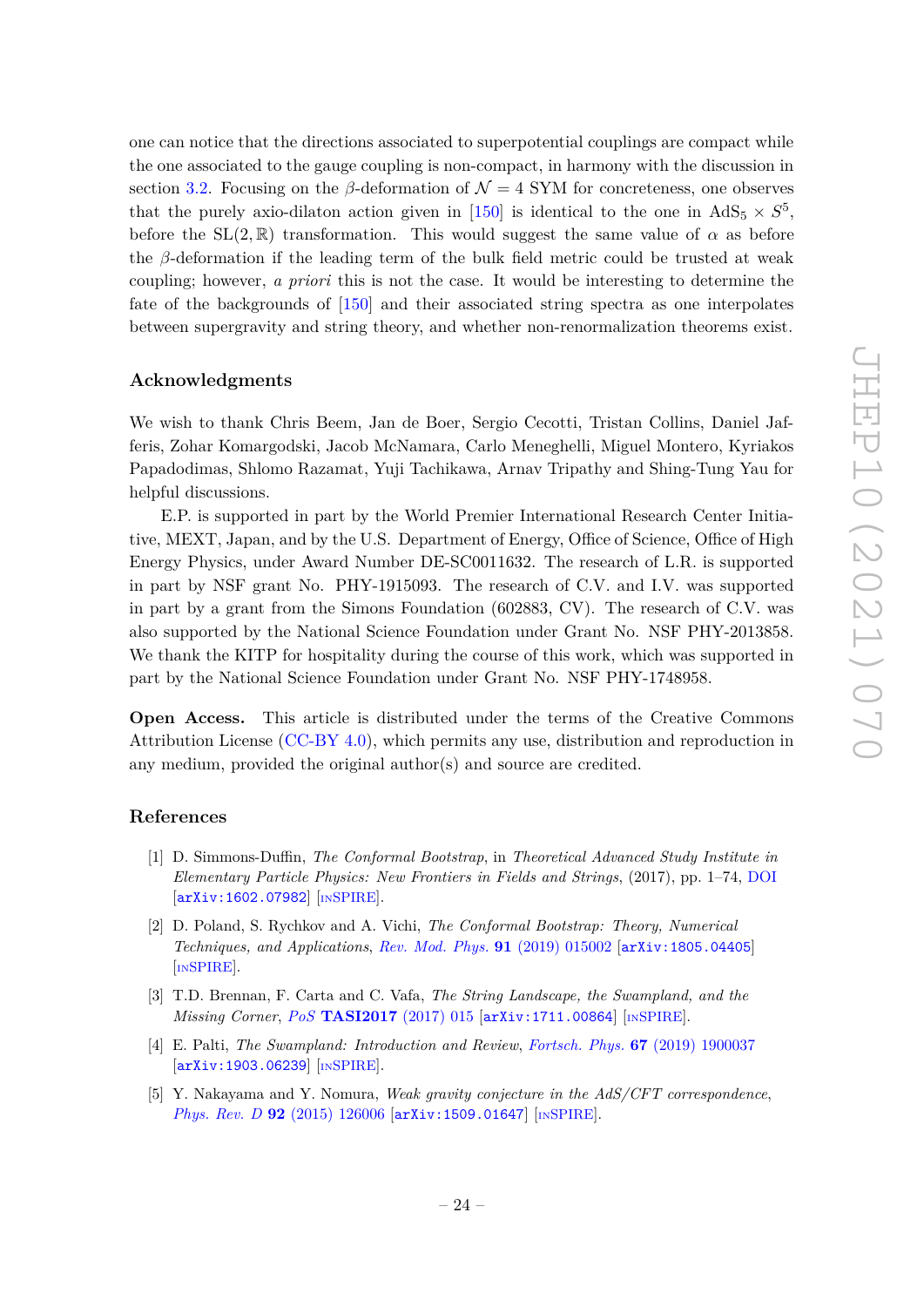- [6] D. Harlow, *Wormholes, Emergent Gauge Fields, and the Weak Gravity Conjecture*, *[JHEP](https://doi.org/10.1007/JHEP01(2016)122)* **01** [\(2016\) 122](https://doi.org/10.1007/JHEP01(2016)122) [[arXiv:1510.07911](https://arxiv.org/abs/1510.07911)] [IN[SPIRE](https://inspirehep.net/search?p=find+EPRINT%2BarXiv%3A1510.07911)].
- [7] N. Benjamin, E. Dyer, A.L. Fitzpatrick and S. Kachru, *Universal Bounds on Charged States in 2d CFT and 3d Gravity*, *JHEP* **08** [\(2016\) 041](https://doi.org/10.1007/JHEP08(2016)041) [[arXiv:1603.09745](https://arxiv.org/abs/1603.09745)] [IN[SPIRE](https://inspirehep.net/search?p=find+EPRINT%2BarXiv%3A1603.09745)].
- [8] M. Montero, G. Shiu and P. Soler, *The Weak Gravity Conjecture in three dimensions*, *JHEP* **10** [\(2016\) 159](https://doi.org/10.1007/JHEP10(2016)159) [[arXiv:1606.08438](https://arxiv.org/abs/1606.08438)] [IN[SPIRE](https://inspirehep.net/search?p=find+EPRINT%2BarXiv%3A1606.08438)].
- [9] B. Heidenreich, M. Reece and T. Rudelius, *Evidence for a sublattice weak gravity conjecture*, *JHEP* **08** [\(2017\) 025](https://doi.org/10.1007/JHEP08(2017)025) [[arXiv:1606.08437](https://arxiv.org/abs/1606.08437)] [IN[SPIRE](https://inspirehep.net/search?p=find+EPRINT%2BarXiv%3A1606.08437)].
- [10] M. Montero, *Are tiny gauge couplings out of the Swampland?*, *JHEP* **10** [\(2017\) 208](https://doi.org/10.1007/JHEP10(2017)208) [[arXiv:1708.02249](https://arxiv.org/abs/1708.02249)] [IN[SPIRE](https://inspirehep.net/search?p=find+EPRINT%2BarXiv%3A1708.02249)].
- [11] D. Harlow and H. Ooguri, *Symmetries in quantum field theory and quantum gravity*, *[Commun. Math. Phys.](https://doi.org/10.1007/s00220-021-04040-y)* **383** (2021) 1669 [[arXiv:1810.05338](https://arxiv.org/abs/1810.05338)] [IN[SPIRE](https://inspirehep.net/search?p=find+EPRINT%2BarXiv%3A1810.05338)].
- [12] J.-B. Bae, S. Lee and J. Song, *Modular Constraints on Superconformal Field Theories*, *JHEP* **01** [\(2019\) 209](https://doi.org/10.1007/JHEP01(2019)209) [[arXiv:1811.00976](https://arxiv.org/abs/1811.00976)] [IN[SPIRE](https://inspirehep.net/search?p=find+EPRINT%2BarXiv%3A1811.00976)].
- [13] D. Harlow and H. Ooguri, *Constraints on Symmetries from Holography*, *[Phys. Rev. Lett.](https://doi.org/10.1103/PhysRevLett.122.191601)* **122** [\(2019\) 191601](https://doi.org/10.1103/PhysRevLett.122.191601) [[arXiv:1810.05337](https://arxiv.org/abs/1810.05337)] [IN[SPIRE](https://inspirehep.net/search?p=find+EPRINT%2BarXiv%3A1810.05337)].
- [14] Y.-H. Lin and S.-H. Shao, *Anomalies and Bounds on Charged Operators*, *[Phys. Rev. D](https://doi.org/10.1103/PhysRevD.100.025013)* **100** [\(2019\) 025013](https://doi.org/10.1103/PhysRevD.100.025013) [[arXiv:1904.04833](https://arxiv.org/abs/1904.04833)] [IN[SPIRE](https://inspirehep.net/search?p=find+EPRINT%2BarXiv%3A1904.04833)].
- [15] M. Montero, *A Holographic Derivation of the Weak Gravity Conjecture*, *JHEP* **03** [\(2019\)](https://doi.org/10.1007/JHEP03(2019)157) [157](https://doi.org/10.1007/JHEP03(2019)157) [[arXiv:1812.03978](https://arxiv.org/abs/1812.03978)] [IN[SPIRE](https://inspirehep.net/search?p=find+EPRINT%2BarXiv%3A1812.03978)].
- [16] J.P. Conlon and F. Quevedo, *Putting the Boot into the Swampland*, *JHEP* **03** [\(2019\) 005](https://doi.org/10.1007/JHEP03(2019)005) [[arXiv:1811.06276](https://arxiv.org/abs/1811.06276)] [IN[SPIRE](https://inspirehep.net/search?p=find+EPRINT%2BarXiv%3A1811.06276)].
- [17] J.P. Conlon and F. Revello, *Moduli Stabilisation and the Holographic Swampland*, *[LHEP](https://doi.org/10.31526/lhep.2020.171)* **2020** [\(2020\) 171](https://doi.org/10.31526/lhep.2020.171) [[arXiv:2006.01021](https://arxiv.org/abs/2006.01021)] [IN[SPIRE](https://inspirehep.net/search?p=find+EPRINT%2BarXiv%3A2006.01021)].
- [18] H. Ooguri and T. Takayanagi, *Cobordism Conjecture in AdS*, [arXiv:2006.13953](https://arxiv.org/abs/2006.13953) [IN[SPIRE](https://inspirehep.net/search?p=find+EPRINT%2BarXiv%3A2006.13953)].
- <span id="page-25-1"></span>[19] P. Agarwal, K.-H. Lee and J. Song, *Classification of large N superconformal gauge theories with a dense spectrum*,  $arXiv:2007.16165$  [IN[SPIRE](https://inspirehep.net/search?p=find+EPRINT%2BarXiv%3A2007.16165)].
- <span id="page-25-0"></span>[20] H. Ooguri and C. Vafa, *On the Geometry of the String Landscape and the Swampland*, *[Nucl. Phys. B](https://doi.org/10.1016/j.nuclphysb.2006.10.033)* **766** (2007) 21 [[hep-th/0605264](https://arxiv.org/abs/hep-th/0605264)] [IN[SPIRE](https://inspirehep.net/search?p=find+EPRINT%2Bhep-th%2F0605264)].
- <span id="page-25-2"></span>[21] D. Klaewer and E. Palti, *Super-Planckian Spatial Field Variations and Quantum Gravity*, *JHEP* **01** [\(2017\) 088](https://doi.org/10.1007/JHEP01(2017)088) [[arXiv:1610.00010](https://arxiv.org/abs/1610.00010)] [IN[SPIRE](https://inspirehep.net/search?p=find+EPRINT%2BarXiv%3A1610.00010)].
- <span id="page-25-3"></span>[22] T.W. Grimm, E. Palti and I. Valenzuela, *Infinite Distances in Field Space and Massless Towers of States*, *JHEP* **08** [\(2018\) 143](https://doi.org/10.1007/JHEP08(2018)143) [[arXiv:1802.08264](https://arxiv.org/abs/1802.08264)] [IN[SPIRE](https://inspirehep.net/search?p=find+EPRINT%2BarXiv%3A1802.08264)].
- [23] S.-J. Lee, W. Lerche and T. Weigand, *Tensionless Strings and the Weak Gravity Conjecture*, *JHEP* **10** [\(2018\) 164](https://doi.org/10.1007/JHEP10(2018)164) [[arXiv:1808.05958](https://arxiv.org/abs/1808.05958)] [IN[SPIRE](https://inspirehep.net/search?p=find+EPRINT%2BarXiv%3A1808.05958)].
- [24] S.-J. Lee, W. Lerche and T. Weigand, *A Stringy Test of the Scalar Weak Gravity Conjecture*, *[Nucl. Phys. B](https://doi.org/10.1016/j.nuclphysb.2018.11.001)* **938** (2019) 321 [[arXiv:1810.05169](https://arxiv.org/abs/1810.05169)] [IN[SPIRE](https://inspirehep.net/search?p=find+EPRINT%2BarXiv%3A1810.05169)].
- [25] E. Gonzalo, L.E. Ibáñez and A.M. Uranga, *Modular symmetries and the swampland conjectures*, *JHEP* **05** [\(2019\) 105](https://doi.org/10.1007/JHEP05(2019)105) [[arXiv:1812.06520](https://arxiv.org/abs/1812.06520)] [IN[SPIRE](https://inspirehep.net/search?p=find+EPRINT%2BarXiv%3A1812.06520)].
- <span id="page-25-4"></span>[26] T.W. Grimm, C. Li and E. Palti, *Infinite Distance Networks in Field Space and Charge Orbits*, *JHEP* **03** [\(2019\) 016](https://doi.org/10.1007/JHEP03(2019)016) [[arXiv:1811.02571](https://arxiv.org/abs/1811.02571)] [IN[SPIRE](https://inspirehep.net/search?p=find+EPRINT%2BarXiv%3A1811.02571)].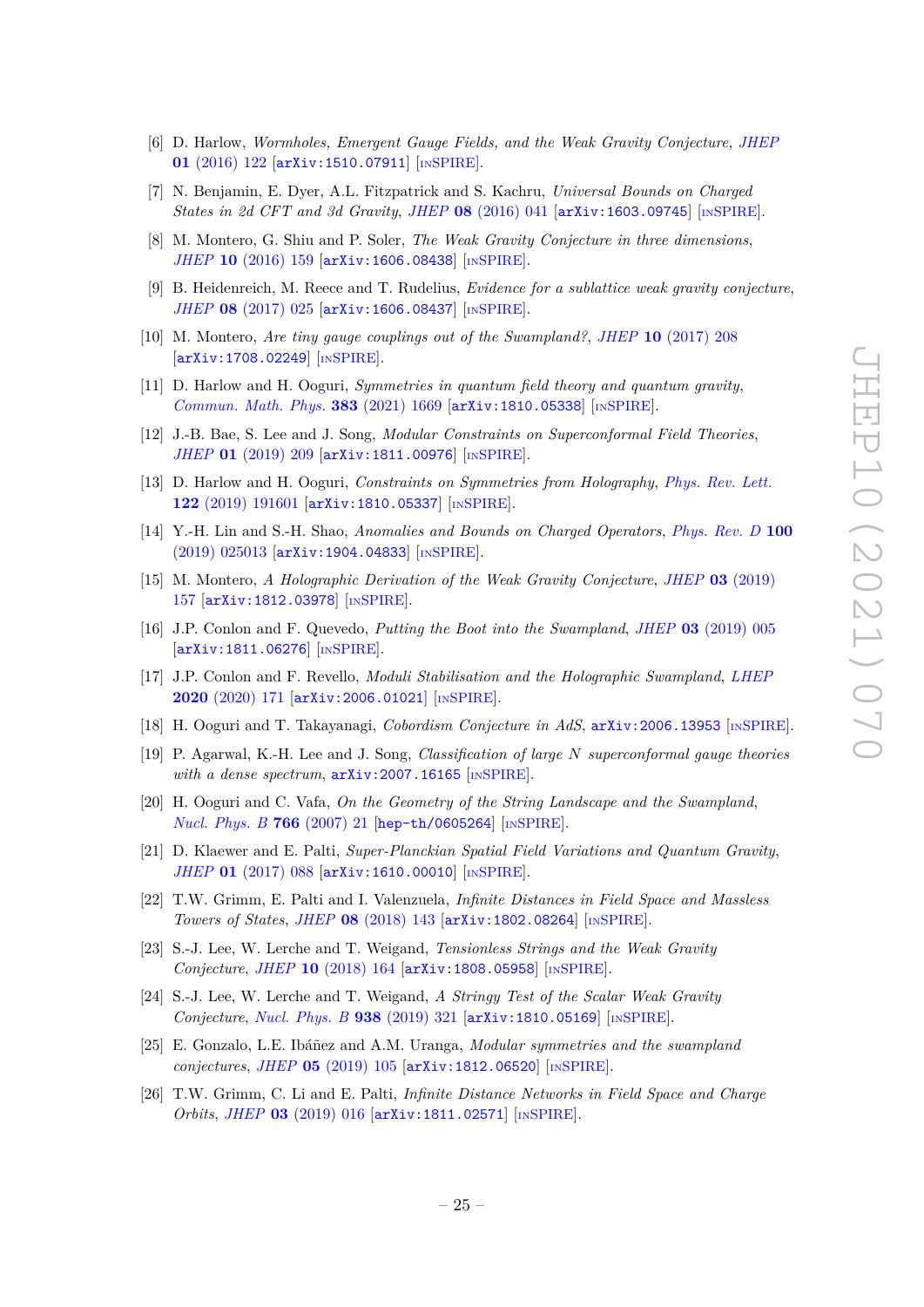- <span id="page-26-4"></span>[27] P. Corvilain, T.W. Grimm and I. Valenzuela, *The Swampland Distance Conjecture for Kähler moduli*, *JHEP* **08** [\(2019\) 075](https://doi.org/10.1007/JHEP08(2019)075) [[arXiv:1812.07548](https://arxiv.org/abs/1812.07548)] [IN[SPIRE](https://inspirehep.net/search?p=find+EPRINT%2BarXiv%3A1812.07548)].
- [28] T.W. Grimm and D. Van De Heisteeg, *Infinite Distances and the Axion Weak Gravity Conjecture*, *JHEP* **03** [\(2020\) 020](https://doi.org/10.1007/JHEP03(2020)020) [[arXiv:1905.00901](https://arxiv.org/abs/1905.00901)] [IN[SPIRE](https://inspirehep.net/search?p=find+EPRINT%2BarXiv%3A1905.00901)].
- [29] A. Joshi and A. Klemm, *Swampland Distance Conjecture for One-Parameter Calabi-Yau Threefolds*, *JHEP* **08** [\(2019\) 086](https://doi.org/10.1007/JHEP08(2019)086) [[arXiv:1903.00596](https://arxiv.org/abs/1903.00596)] [IN[SPIRE](https://inspirehep.net/search?p=find+EPRINT%2BarXiv%3A1903.00596)].
- [30] F. Marchesano and M. Wiesner, *Instantons and infinite distances*, *JHEP* **08** [\(2019\) 088](https://doi.org/10.1007/JHEP08(2019)088) [[arXiv:1904.04848](https://arxiv.org/abs/1904.04848)] [IN[SPIRE](https://inspirehep.net/search?p=find+EPRINT%2BarXiv%3A1904.04848)].
- [31] S.-J. Lee, W. Lerche and T. Weigand, *Modular Fluxes, Elliptic Genera, and Weak Gravity Conjectures in Four Dimensions*, *JHEP* **08** [\(2019\) 104](https://doi.org/10.1007/JHEP08(2019)104) [[arXiv:1901.08065](https://arxiv.org/abs/1901.08065)] [IN[SPIRE](https://inspirehep.net/search?p=find+EPRINT%2BarXiv%3A1901.08065)].
- [32] S.-J. Lee, W. Lerche and T. Weigand, *Emergent Strings, Duality and Weak Coupling Limits for Two-Form Fields*, [arXiv:1904.06344](https://arxiv.org/abs/1904.06344) [IN[SPIRE](https://inspirehep.net/search?p=find+EPRINT%2BarXiv%3A1904.06344)].
- <span id="page-26-5"></span>[33] S.-J. Lee, W. Lerche and T. Weigand, *Emergent Strings from Infinite Distance Limits*, [arXiv:1910.01135](https://arxiv.org/abs/1910.01135) [IN[SPIRE](https://inspirehep.net/search?p=find+EPRINT%2BarXiv%3A1910.01135)].
- [34] A. Font, A. Herráez and L.E. Ibáñez, *The Swampland Distance Conjecture and Towers of Tensionless Branes*, *JHEP* **08** [\(2019\) 044](https://doi.org/10.1007/JHEP08(2019)044) [[arXiv:1904.05379](https://arxiv.org/abs/1904.05379)] [IN[SPIRE](https://inspirehep.net/search?p=find+EPRINT%2BarXiv%3A1904.05379)].
- [35] F. Baume, F. Marchesano and M. Wiesner, *Instanton Corrections and Emergent Strings*, *JHEP* **04** [\(2020\) 174](https://doi.org/10.1007/JHEP04(2020)174) [[arXiv:1912.02218](https://arxiv.org/abs/1912.02218)] [IN[SPIRE](https://inspirehep.net/search?p=find+EPRINT%2BarXiv%3A1912.02218)].
- [36] R. Blumenhagen, I. Valenzuela and F. Wolf, *The Swampland Conjecture and F-term Axion Monodromy Inflation, JHEP* 07 [\(2017\) 145](https://doi.org/10.1007/JHEP07(2017)145) [[arXiv:1703.05776](https://arxiv.org/abs/1703.05776)] [IN[SPIRE](https://inspirehep.net/search?p=find+EPRINT%2BarXiv%3A1703.05776)].
- [37] R. Blumenhagen, D. Kläwer, L. Schlechter and F. Wolf, *The Refined Swampland Distance Conjecture in Calabi-Yau Moduli Spaces*, *JHEP* **06** [\(2018\) 052](https://doi.org/10.1007/JHEP06(2018)052) [[arXiv:1803.04989](https://arxiv.org/abs/1803.04989)] [IN[SPIRE](https://inspirehep.net/search?p=find+EPRINT%2BarXiv%3A1803.04989)].
- [38] D. Erkinger and J. Knapp, *Refined swampland distance conjecture and exotic hybrid Calabi-Yaus*, *JHEP* **07** [\(2019\) 029](https://doi.org/10.1007/JHEP07(2019)029) [[arXiv:1905.05225](https://arxiv.org/abs/1905.05225)] [IN[SPIRE](https://inspirehep.net/search?p=find+EPRINT%2BarXiv%3A1905.05225)].
- <span id="page-26-7"></span>[39] S. Cecotti, *Special Geometry and the Swampland*, *JHEP* **09** [\(2020\) 147](https://doi.org/10.1007/JHEP09(2020)147) [[arXiv:2004.06929](https://arxiv.org/abs/2004.06929)] [IN[SPIRE](https://inspirehep.net/search?p=find+EPRINT%2BarXiv%3A2004.06929)].
- <span id="page-26-3"></span>[40] N. Gendler and I. Valenzuela, *Merging the weak gravity and distance conjectures using BPS extremal black holes*, *JHEP* **01** [\(2021\) 176](https://doi.org/10.1007/JHEP01(2021)176) [[arXiv:2004.10768](https://arxiv.org/abs/2004.10768)] [IN[SPIRE](https://inspirehep.net/search?p=find+EPRINT%2BarXiv%3A2004.10768)].
- <span id="page-26-8"></span>[41] S. Lanza, F. Marchesano, L. Martucci and I. Valenzuela, *Swampland Conjectures for Strings and Membranes*, *JHEP* **02** [\(2021\) 006](https://doi.org/10.1007/JHEP02(2021)006) [[arXiv:2006.15154](https://arxiv.org/abs/2006.15154)] [IN[SPIRE](https://inspirehep.net/search?p=find+EPRINT%2BarXiv%3A2006.15154)].
- <span id="page-26-0"></span>[42] D. Klaewer, S.-J. Lee, T. Weigand and M. Wiesner, *Quantum corrections in 4d*  $N = 1$ *infinite distance limits and the weak gravity conjecture*, *JHEP* **03** [\(2021\) 252](https://doi.org/10.1007/JHEP03(2021)252) [[arXiv:2011.00024](https://arxiv.org/abs/2011.00024)] [IN[SPIRE](https://inspirehep.net/search?p=find+EPRINT%2BarXiv%3A2011.00024)].
- <span id="page-26-1"></span>[43] A. Bedroya and C. Vafa, *Trans-Planckian Censorship and the Swampland*, *JHEP* **09** [\(2020\)](https://doi.org/10.1007/JHEP09(2020)123) [123](https://doi.org/10.1007/JHEP09(2020)123) [[arXiv:1909.11063](https://arxiv.org/abs/1909.11063)] [IN[SPIRE](https://inspirehep.net/search?p=find+EPRINT%2BarXiv%3A1909.11063)].
- <span id="page-26-6"></span>[44] D. Andriot, N. Cribiori and D. Erkinger, *The web of swampland conjectures and the TCC bound*, *JHEP* **07** [\(2020\) 162](https://doi.org/10.1007/JHEP07(2020)162) [[arXiv:2004.00030](https://arxiv.org/abs/2004.00030)] [IN[SPIRE](https://inspirehep.net/search?p=find+EPRINT%2BarXiv%3A2004.00030)].
- <span id="page-26-2"></span>[45] A. Bedroya, *de Sitter Complementarity, TCC, and the Swampland*, [arXiv:2010.09760](https://arxiv.org/abs/2010.09760) [IN[SPIRE](https://inspirehep.net/search?p=find+EPRINT%2BarXiv%3A2010.09760)].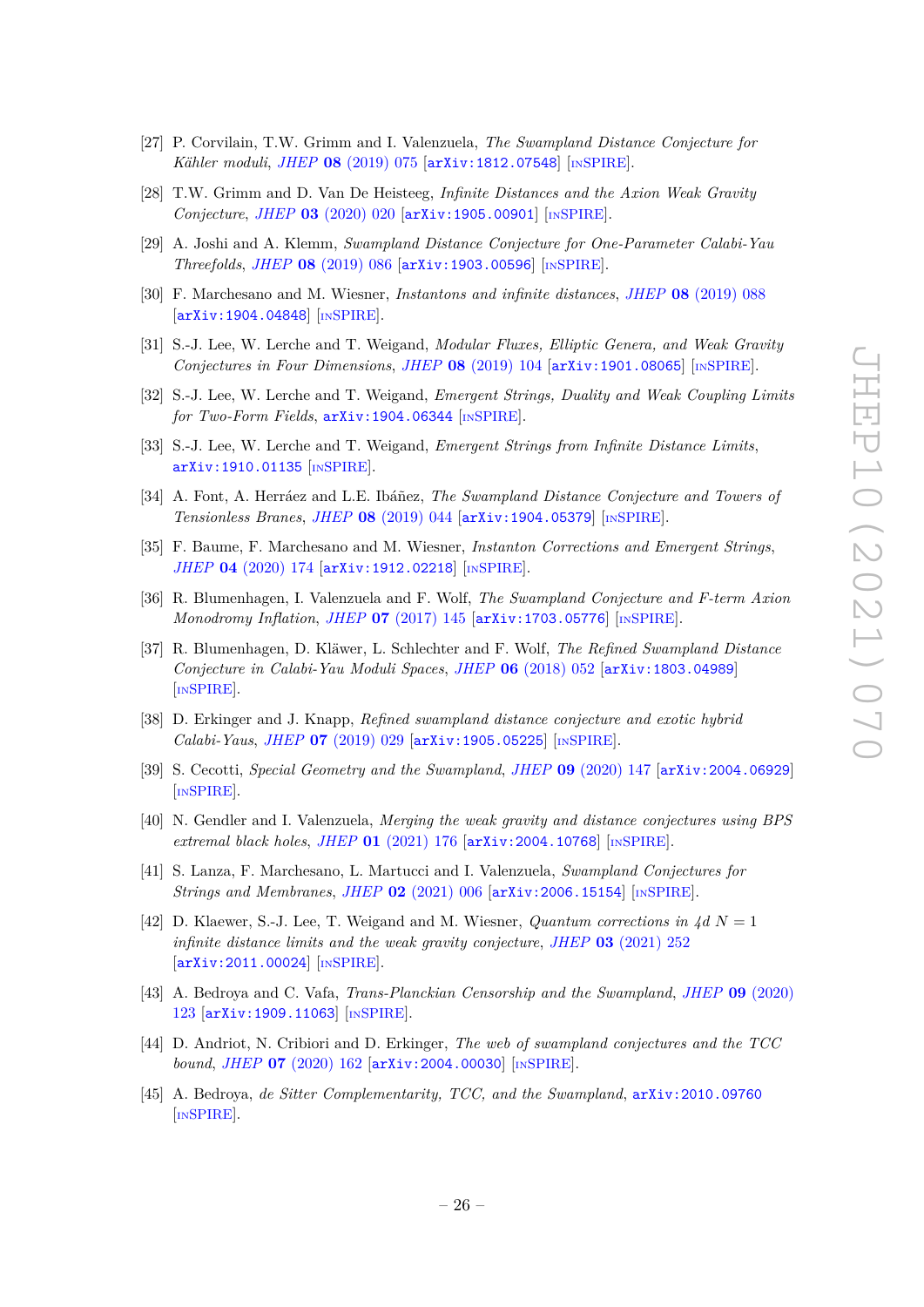- <span id="page-27-5"></span>[46] D. Lüst, E. Palti and C. Vafa, *AdS and the Swampland*, *Phys. Lett. B* **797** [\(2019\) 134867](https://doi.org/10.1016/j.physletb.2019.134867) [[arXiv:1906.05225](https://arxiv.org/abs/1906.05225)] [IN[SPIRE](https://inspirehep.net/search?p=find+EPRINT%2BarXiv%3A1906.05225)].
- <span id="page-27-0"></span>[47] S. El-Showk, M.F. Paulos, D. Poland, S. Rychkov, D. Simmons-Duffin and A. Vichi, *Solving the 3D Ising Model with the Conformal Bootstrap*, *Phys. Rev. D* **86** [\(2012\) 025022](https://doi.org/10.1103/PhysRevD.86.025022) [[arXiv:1203.6064](https://arxiv.org/abs/1203.6064)] [IN[SPIRE](https://inspirehep.net/search?p=find+EPRINT%2BarXiv%3A1203.6064)].
- [48] S. El-Showk, M.F. Paulos, D. Poland, S. Rychkov, D. Simmons-Duffin and A. Vichi, *Solving the 3d Ising Model with the Conformal Bootstrap II. c-Minimization and Precise Critical Exponents*, *[J. Stat. Phys.](https://doi.org/10.1007/s10955-014-1042-7)* **157** (2014) 869 [[arXiv:1403.4545](https://arxiv.org/abs/1403.4545)] [IN[SPIRE](https://inspirehep.net/search?p=find+EPRINT%2BarXiv%3A1403.4545)].
- [49] F. Kos, D. Poland, D. Simmons-Duffin and A. Vichi, *Precision Islands in the Ising and O*(*N*) *Models*, *JHEP* **08** [\(2016\) 036](https://doi.org/10.1007/JHEP08(2016)036) [[arXiv:1603.04436](https://arxiv.org/abs/1603.04436)] [IN[SPIRE](https://inspirehep.net/search?p=find+EPRINT%2BarXiv%3A1603.04436)].
- [50] D. Simmons-Duffin, *The Lightcone Bootstrap and the Spectrum of the 3d Ising CFT*, *[JHEP](https://doi.org/10.1007/JHEP03(2017)086)* **03** [\(2017\) 086](https://doi.org/10.1007/JHEP03(2017)086) [[arXiv:1612.08471](https://arxiv.org/abs/1612.08471)] [IN[SPIRE](https://inspirehep.net/search?p=find+EPRINT%2BarXiv%3A1612.08471)].
- <span id="page-27-1"></span>[51] S. Caron-Huot, Y. Gobeil and Z. Zahraee, *The leading trajectory in the 2+ 1D Ising CFT*, [arXiv:2007.11647](https://arxiv.org/abs/2007.11647) [IN[SPIRE](https://inspirehep.net/search?p=find+EPRINT%2BarXiv%3A2007.11647)].
- <span id="page-27-2"></span>[52] C. Beem, L. Rastelli and B.C. van Rees, *The* N = 4 *Superconformal Bootstrap*, *[Phys. Rev.](https://doi.org/10.1103/PhysRevLett.111.071601) Lett.* **111** [\(2013\) 071601](https://doi.org/10.1103/PhysRevLett.111.071601) [[arXiv:1304.1803](https://arxiv.org/abs/1304.1803)] [IN[SPIRE](https://inspirehep.net/search?p=find+EPRINT%2BarXiv%3A1304.1803)].
- <span id="page-27-3"></span>[53] C. Beem, L. Rastelli and B.C. van Rees, *More* N = 4 *superconformal bootstrap*, *[Phys. Rev.](https://doi.org/10.1103/PhysRevD.96.046014) D* **96** [\(2017\) 046014](https://doi.org/10.1103/PhysRevD.96.046014) [[arXiv:1612.02363](https://arxiv.org/abs/1612.02363)] [IN[SPIRE](https://inspirehep.net/search?p=find+EPRINT%2BarXiv%3A1612.02363)].
- [54] Y.-H. Lin, S.-H. Shao, D. Simmons-Duffin, Y. Wang and X. Yin,  $\mathcal{N} = 4$  superconformal *bootstrap of the K*3 *CFT*, *JHEP* **05** [\(2017\) 126](https://doi.org/10.1007/JHEP05(2017)126) [[arXiv:1511.04065](https://arxiv.org/abs/1511.04065)] [IN[SPIRE](https://inspirehep.net/search?p=find+EPRINT%2BarXiv%3A1511.04065)].
- <span id="page-27-12"></span>[55] C. Behan, *Conformal manifolds: ODEs from OPEs*, *JHEP* **03** [\(2018\) 127](https://doi.org/10.1007/JHEP03(2018)127) [[arXiv:1709.03967](https://arxiv.org/abs/1709.03967)] [IN[SPIRE](https://inspirehep.net/search?p=find+EPRINT%2BarXiv%3A1709.03967)].
- <span id="page-27-13"></span>[56] V. Bashmakov, M. Bertolini and H. Raj, *On non-supersymmetric conformal manifolds: field theory and holography*, *JHEP* **11** [\(2017\) 167](https://doi.org/10.1007/JHEP11(2017)167) [[arXiv:1709.01749](https://arxiv.org/abs/1709.01749)] [IN[SPIRE](https://inspirehep.net/search?p=find+EPRINT%2BarXiv%3A1709.01749)].
- <span id="page-27-14"></span>[57] M. Baggio, N. Bobev, S.M. Chester, E. Lauria and S.S. Pufu, *Decoding a Three-Dimensional Conformal Manifold*, *JHEP* **02** [\(2018\) 062](https://doi.org/10.1007/JHEP02(2018)062) [[arXiv:1712.02698](https://arxiv.org/abs/1712.02698)] [IN[SPIRE](https://inspirehep.net/search?p=find+EPRINT%2BarXiv%3A1712.02698)].
- <span id="page-27-4"></span>[58] J. Kaidi and E. Perlmutter, *Discreteness and integrality in Conformal Field Theory*, *[JHEP](https://doi.org/10.1007/JHEP02(2021)064)* **02** [\(2021\) 064](https://doi.org/10.1007/JHEP02(2021)064) [[arXiv:2008.02190](https://arxiv.org/abs/2008.02190)] [IN[SPIRE](https://inspirehep.net/search?p=find+EPRINT%2BarXiv%3A2008.02190)].
- <span id="page-27-6"></span>[59] J. Maldacena and A. Zhiboedov, *Constraining Conformal Field Theories with A Higher Spin Symmetry*, *J. Phys. A* **46** [\(2013\) 214011](https://doi.org/10.1088/1751-8113/46/21/214011) [[arXiv:1112.1016](https://arxiv.org/abs/1112.1016)] [IN[SPIRE](https://inspirehep.net/search?p=find+EPRINT%2BarXiv%3A1112.1016)].
- <span id="page-27-7"></span>[60] M. Kontsevich and Y. Soibelman, *Homological mirror symmetry and torus fibrations*, in *KIAS Annual International Conference on Symplectic Geometry and Mirror Symmetry*, (2000), pp. 203–263 [[math/0011041](https://arxiv.org/abs/math/0011041)] [IN[SPIRE](https://inspirehep.net/search?p=find+EPRINT%2Bmath%2F0011041)].
- <span id="page-27-10"></span>[61] Y. Soibelman, *Collapsing conformal field theories and quantum spaces with non-negative ricci curvature*, [https://www.math.ksu.edu/~soibel/nc-riem-3.pdf.](https://www.math.ksu.edu/~soibel/nc-riem-3.pdf)
- <span id="page-27-11"></span>[62] B.S. Acharya and M.R. Douglas, *A finite landscape?*, [hep-th/0606212](https://arxiv.org/abs/hep-th/0606212) [IN[SPIRE](https://inspirehep.net/search?p=find+EPRINT%2Bhep-th%2F0606212)].
- <span id="page-27-8"></span>[63] M.R. Douglas, *Spaces of Quantum Field Theories*, *[J. Phys. Conf. Ser.](https://doi.org/10.1088/1742-6596/462/1/012011)* **462** (2013) 012011 [[arXiv:1005.2779](https://arxiv.org/abs/1005.2779)] [IN[SPIRE](https://inspirehep.net/search?p=find+EPRINT%2BarXiv%3A1005.2779)].
- <span id="page-27-9"></span>[64] F. Baume and J. Calderón Infante, *Tackling the SDC in AdS with CFTs*, *JHEP* **08** [\(2021\)](https://doi.org/10.1007/JHEP08(2021)057) [057](https://doi.org/10.1007/JHEP08(2021)057) [[arXiv:2011.03583](https://arxiv.org/abs/2011.03583)] [IN[SPIRE](https://inspirehep.net/search?p=find+EPRINT%2BarXiv%3A2011.03583)].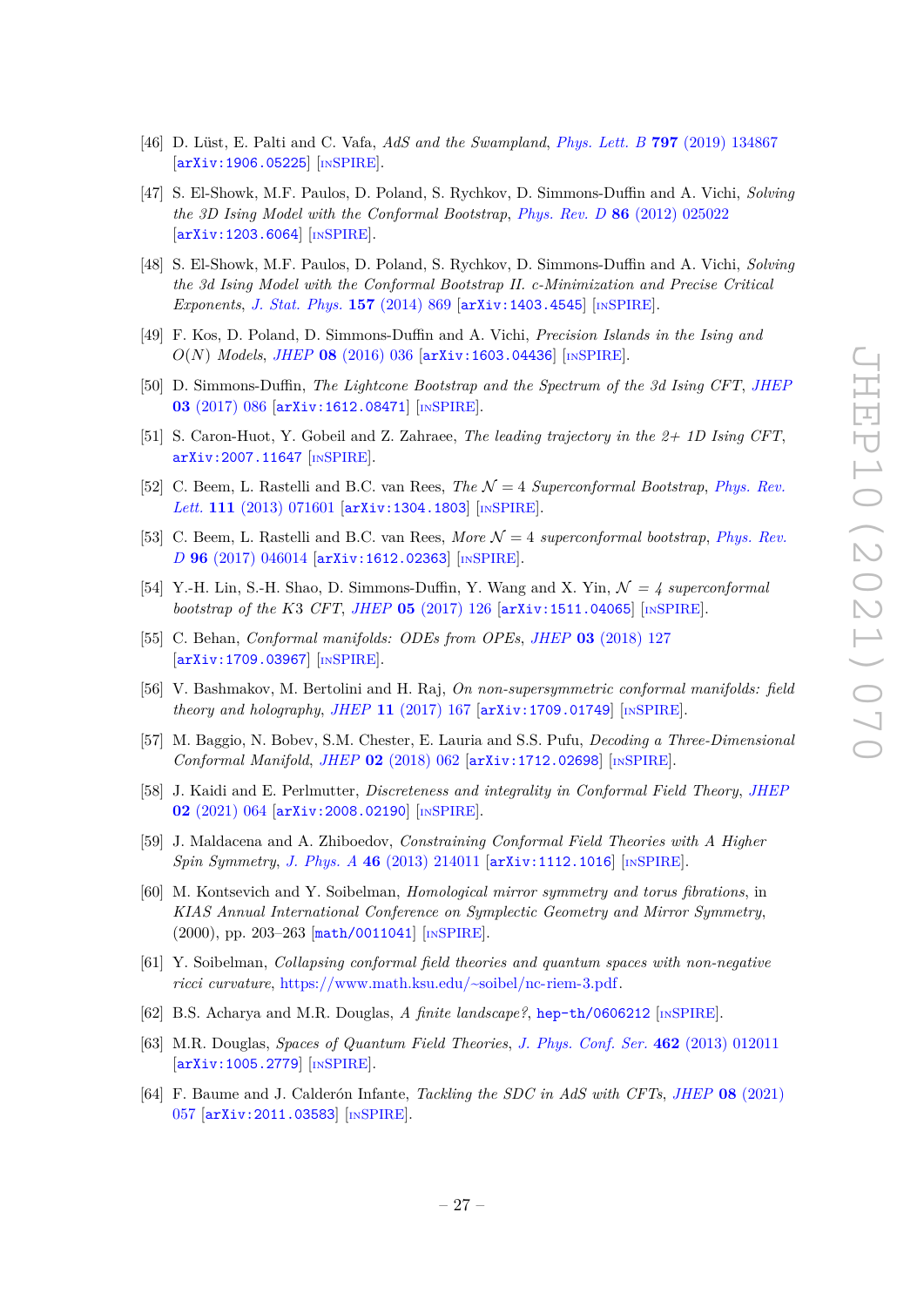- <span id="page-28-0"></span>[65] A.B. Zamolodchikov, *Irreversibility of the Flux of the Renormalization Group in a 2D Field Theory*, *JETP Lett.* **43** (1986) 730 [IN[SPIRE](https://inspirehep.net/search?p=find+J%20%22JETP%20Lett.%2C43%2C730%22)].
- <span id="page-28-1"></span>[66] P.C. Argyres and N. Seiberg, *S-duality in N* = 2 *supersymmetric gauge theories*, *[JHEP](https://doi.org/10.1088/1126-6708/2007/12/088)* **12** [\(2007\) 088](https://doi.org/10.1088/1126-6708/2007/12/088) [[arXiv:0711.0054](https://arxiv.org/abs/0711.0054)] [IN[SPIRE](https://inspirehep.net/search?p=find+EPRINT%2BarXiv%3A0711.0054)].
- <span id="page-28-2"></span>[67] D. Gaiotto, *N* = 2 *dualities*, *JHEP* **08** [\(2012\) 034](https://doi.org/10.1007/JHEP08(2012)034) [[arXiv:0904.2715](https://arxiv.org/abs/0904.2715)] [IN[SPIRE](https://inspirehep.net/search?p=find+EPRINT%2BarXiv%3A0904.2715)].
- <span id="page-28-3"></span>[68] J. Maldacena and A. Zhiboedov, *Constraining conformal field theories with a slightly broken higher spin symmetry*, *[Class. Quant. Grav.](https://doi.org/10.1088/0264-9381/30/10/104003)* **30** (2013) 104003 [[arXiv:1204.3882](https://arxiv.org/abs/1204.3882)] [IN[SPIRE](https://inspirehep.net/search?p=find+EPRINT%2BarXiv%3A1204.3882)].
- <span id="page-28-4"></span>[69] Y.S. Stanev, *Constraining conformal field theory with higher spin symmetry in four dimensions*, *[Nucl. Phys. B](https://doi.org/10.1016/j.nuclphysb.2013.09.002)* **876** (2013) 651 [[arXiv:1307.5209](https://arxiv.org/abs/1307.5209)] [IN[SPIRE](https://inspirehep.net/search?p=find+EPRINT%2BarXiv%3A1307.5209)].
- [70] N. Boulanger, D. Ponomarev, E.D. Skvortsov and M. Taronna, *On the uniqueness of higher-spin symmetries in AdS and CFT*, *[Int. J. Mod. Phys. A](https://doi.org/10.1142/S0217751X13501625)* **28** (2013) 1350162 [[arXiv:1305.5180](https://arxiv.org/abs/1305.5180)] [IN[SPIRE](https://inspirehep.net/search?p=find+EPRINT%2BarXiv%3A1305.5180)].
- [71] T. Hartman, S. Jain and S. Kundu, *Causality Constraints in Conformal Field Theory*, *JHEP* **05** [\(2016\) 099](https://doi.org/10.1007/JHEP05(2016)099) [[arXiv:1509.00014](https://arxiv.org/abs/1509.00014)] [IN[SPIRE](https://inspirehep.net/search?p=find+EPRINT%2BarXiv%3A1509.00014)].
- [72] D. Li, D. Meltzer and D. Poland, *Conformal Collider Physics from the Lightcone Bootstrap*, *JHEP* **02** [\(2016\) 143](https://doi.org/10.1007/JHEP02(2016)143) [[arXiv:1511.08025](https://arxiv.org/abs/1511.08025)] [IN[SPIRE](https://inspirehep.net/search?p=find+EPRINT%2BarXiv%3A1511.08025)].
- [73] V. Alba and K. Diab, *Constraining conformal field theories with a higher spin symmetry in d >* 3 *dimensions*, *JHEP* **03** [\(2016\) 044](https://doi.org/10.1007/JHEP03(2016)044) [[arXiv:1510.02535](https://arxiv.org/abs/1510.02535)] [IN[SPIRE](https://inspirehep.net/search?p=find+EPRINT%2BarXiv%3A1510.02535)].
- <span id="page-28-5"></span>[74] D. Meltzer, *Higher Spin ANEC and the Space of CFTs*, *JHEP* **07** [\(2019\) 001](https://doi.org/10.1007/JHEP07(2019)001) [[arXiv:1811.01913](https://arxiv.org/abs/1811.01913)] [IN[SPIRE](https://inspirehep.net/search?p=find+EPRINT%2BarXiv%3A1811.01913)].
- <span id="page-28-6"></span>[75] D. Roggenkamp and K. Wendland, *Limits and degenerations of unitary conformal field theories*, *[Commun. Math. Phys.](https://doi.org/10.1007/s00220-004-1131-6)* **251** (2004) 589 [[hep-th/0308143](https://arxiv.org/abs/hep-th/0308143)] [IN[SPIRE](https://inspirehep.net/search?p=find+EPRINT%2Bhep-th%2F0308143)].
- <span id="page-28-7"></span>[76] D. Roggenkamp and K. Wendland, *Decoding the geometry of conformal field theories*, *Bulg. J. Phys.* **35** (2008) 139 [[arXiv:0803.0657](https://arxiv.org/abs/0803.0657)] [IN[SPIRE](https://inspirehep.net/search?p=find+EPRINT%2BarXiv%3A0803.0657)].
- <span id="page-28-8"></span>[77] K. Papadodimas, *Topological Anti-Topological Fusion in Four-Dimensional Superconformal Field Theories*, *JHEP* **08** [\(2010\) 118](https://doi.org/10.1007/JHEP08(2010)118) [[arXiv:0910.4963](https://arxiv.org/abs/0910.4963)] [IN[SPIRE](https://inspirehep.net/search?p=find+EPRINT%2BarXiv%3A0910.4963)].
- <span id="page-28-9"></span>[78] D. Anselmi, *The N* = 4 *quantum conformal algebra*, *[Nucl. Phys. B](https://doi.org/10.1016/S0550-3213(98)00848-7)* **541** (1999) 369 [[hep-th/9809192](https://arxiv.org/abs/hep-th/9809192)] [IN[SPIRE](https://inspirehep.net/search?p=find+EPRINT%2Bhep-th%2F9809192)].
- [79] A.V. Kotikov and L.N. Lipatov, *DGLAP and BFKL evolution equations in the*  $N = 4$ *supersymmetric gauge theory*, in *35th Annual Winter School on Nuclear and Particle Physics*, (2001) [[hep-ph/0112346](https://arxiv.org/abs/hep-ph/0112346)] [IN[SPIRE](https://inspirehep.net/search?p=find+EPRINT%2Bhep-ph%2F0112346)].
- <span id="page-28-10"></span>[80] F.A. Dolan and H. Osborn, *Superconformal symmetry, correlation functions and the operator product expansion*, *[Nucl. Phys. B](https://doi.org/10.1016/S0550-3213(02)00096-2)* **629** (2002) 3 [[hep-th/0112251](https://arxiv.org/abs/hep-th/0112251)] [IN[SPIRE](https://inspirehep.net/search?p=find+EPRINT%2Bhep-th%2F0112251)].
- <span id="page-28-11"></span>[81] S. Caron-Huot, *Analyticity in Spin in Conformal Theories*, *JHEP* **09** [\(2017\) 078](https://doi.org/10.1007/JHEP09(2017)078) [[arXiv:1703.00278](https://arxiv.org/abs/1703.00278)] [IN[SPIRE](https://inspirehep.net/search?p=find+EPRINT%2BarXiv%3A1703.00278)].
- <span id="page-28-12"></span>[82] M.S. Costa, T. Hansen and J. Penedones, *Bounds for OPE coefficients on the Regge trajectory*, *JHEP* **10** [\(2017\) 197](https://doi.org/10.1007/JHEP10(2017)197) [[arXiv:1707.07689](https://arxiv.org/abs/1707.07689)] [IN[SPIRE](https://inspirehep.net/search?p=find+EPRINT%2BarXiv%3A1707.07689)].
- <span id="page-28-13"></span>[83] C. Behan, L. Rastelli, S. Rychkov and B. Zan, *A scaling theory for the long-range to short-range crossover and an infrared duality*, *J. Phys. A* **50** [\(2017\) 354002](https://doi.org/10.1088/1751-8121/aa8099) [[arXiv:1703.05325](https://arxiv.org/abs/1703.05325)] [IN[SPIRE](https://inspirehep.net/search?p=find+EPRINT%2BarXiv%3A1703.05325)].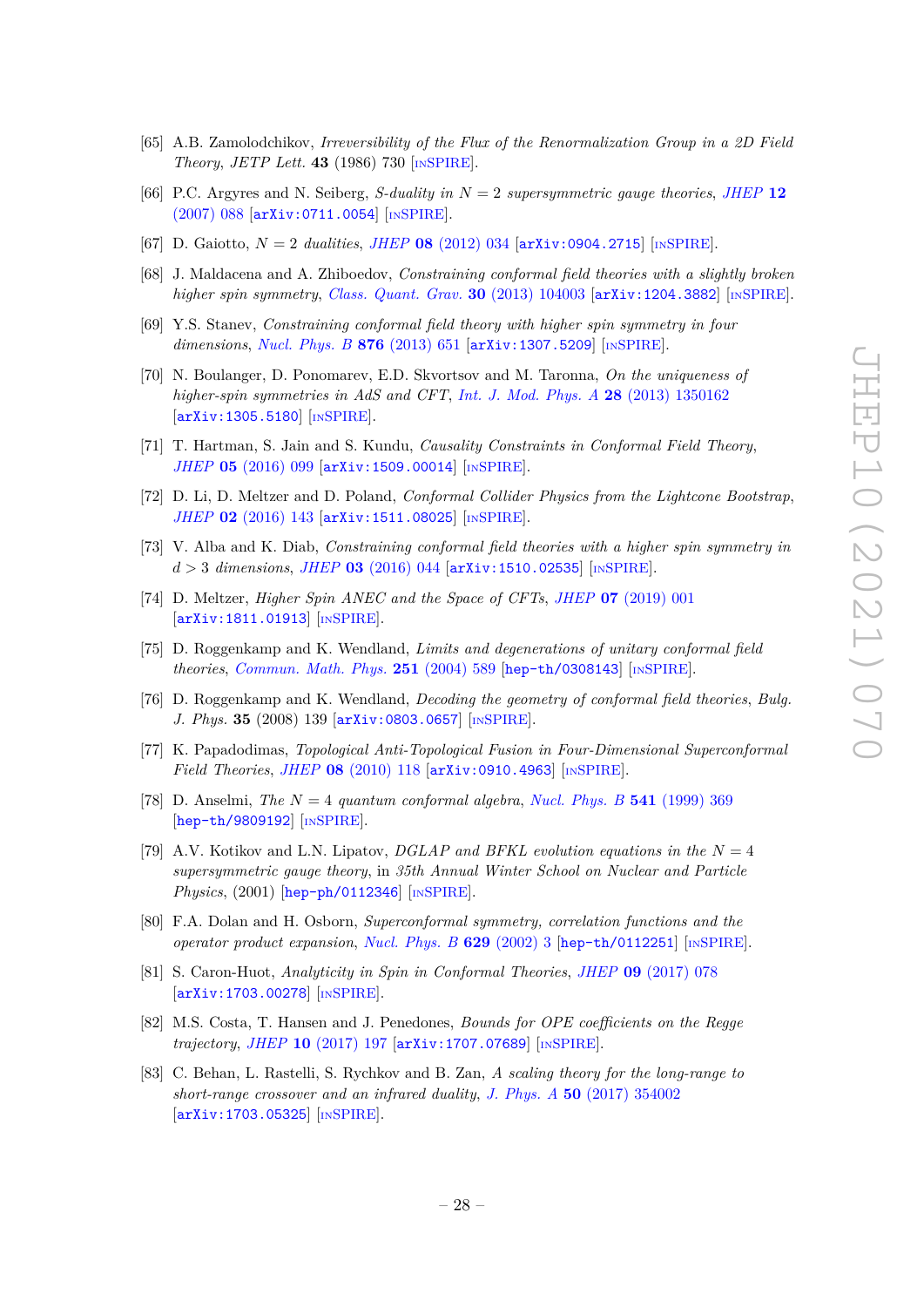- <span id="page-29-0"></span>[84] L. Di Pietro, D. Gaiotto, E. Lauria and J. Wu, *3d Abelian Gauge Theories at the Boundary*, *JHEP* **05** [\(2019\) 091](https://doi.org/10.1007/JHEP05(2019)091) [[arXiv:1902.09567](https://arxiv.org/abs/1902.09567)] [IN[SPIRE](https://inspirehep.net/search?p=find+EPRINT%2BarXiv%3A1902.09567)].
- <span id="page-29-1"></span>[85] J.H. Schwarz, *Superconformal Chern-Simons theories*, *JHEP* **11** [\(2004\) 078](https://doi.org/10.1088/1126-6708/2004/11/078) [[hep-th/0411077](https://arxiv.org/abs/hep-th/0411077)] [IN[SPIRE](https://inspirehep.net/search?p=find+EPRINT%2Bhep-th%2F0411077)].
- [86] D. Gaiotto and X. Yin, *Notes on superconformal Chern-Simons-Matter theories*, *[JHEP](https://doi.org/10.1088/1126-6708/2007/08/056)* **08** [\(2007\) 056](https://doi.org/10.1088/1126-6708/2007/08/056) [[arXiv:0704.3740](https://arxiv.org/abs/0704.3740)] [IN[SPIRE](https://inspirehep.net/search?p=find+EPRINT%2BarXiv%3A0704.3740)].
- [87] O. Aharony, O. Bergman, D.L. Jafferis and J. Maldacena, *N* = 6 *superconformal Chern-Simons-matter theories, M2-branes and their gravity duals*, *JHEP* **10** [\(2008\) 091](https://doi.org/10.1088/1126-6708/2008/10/091) [[arXiv:0806.1218](https://arxiv.org/abs/0806.1218)] [IN[SPIRE](https://inspirehep.net/search?p=find+EPRINT%2BarXiv%3A0806.1218)].
- [88] O. Aharony, O. Bergman and D.L. Jafferis, *Fractional M2-branes*, *JHEP* **11** [\(2008\) 043](https://doi.org/10.1088/1126-6708/2008/11/043) [[arXiv:0807.4924](https://arxiv.org/abs/0807.4924)] [IN[SPIRE](https://inspirehep.net/search?p=find+EPRINT%2BarXiv%3A0807.4924)].
- [89] C.-M. Chang and X. Yin, *Families of Conformal Fixed Points of*  $N = 2$ *Chern-Simons-Matter Theories*, *JHEP* **05** [\(2010\) 108](https://doi.org/10.1007/JHEP05(2010)108) [[arXiv:1002.0568](https://arxiv.org/abs/1002.0568)] [IN[SPIRE](https://inspirehep.net/search?p=find+EPRINT%2BarXiv%3A1002.0568)].
- <span id="page-29-14"></span>[90] S. Giombi, S. Minwalla, S. Prakash, S.P. Trivedi, S.R. Wadia and X. Yin, *Chern-Simons Theory with Vector Fermion Matter*, *[Eur. Phys. J. C](https://doi.org/10.1140/epjc/s10052-012-2112-0)* **72** (2012) 2112 [[arXiv:1110.4386](https://arxiv.org/abs/1110.4386)] [IN[SPIRE](https://inspirehep.net/search?p=find+EPRINT%2BarXiv%3A1110.4386)].
- <span id="page-29-3"></span>[91] O. Aharony, G. Gur-Ari and R. Yacoby, *d* = 3 *Bosonic Vector Models Coupled to Chern-Simons Gauge Theories*, *JHEP* **03** [\(2012\) 037](https://doi.org/10.1007/JHEP03(2012)037) [[arXiv:1110.4382](https://arxiv.org/abs/1110.4382)] [IN[SPIRE](https://inspirehep.net/search?p=find+EPRINT%2BarXiv%3A1110.4382)].
- <span id="page-29-2"></span>[92] C.-M. Chang, S. Minwalla, T. Sharma and X. Yin, *ABJ Triality: from Higher Spin Fields to Strings*, *J. Phys. A* **46** [\(2013\) 214009](https://doi.org/10.1088/1751-8113/46/21/214009) [[arXiv:1207.4485](https://arxiv.org/abs/1207.4485)] [IN[SPIRE](https://inspirehep.net/search?p=find+EPRINT%2BarXiv%3A1207.4485)].
- <span id="page-29-4"></span>[93] C. Cordova, T.T. Dumitrescu and K. Intriligator, *Multiplets of Superconformal Symmetry in Diverse Dimensions*, *JHEP* **03** [\(2019\) 163](https://doi.org/10.1007/JHEP03(2019)163) [[arXiv:1612.00809](https://arxiv.org/abs/1612.00809)] [IN[SPIRE](https://inspirehep.net/search?p=find+EPRINT%2BarXiv%3A1612.00809)].
- <span id="page-29-8"></span>[94] C. Cordova, T.T. Dumitrescu and K. Intriligator, *Deformations of Superconformal Theories*, *JHEP* **11** [\(2016\) 135](https://doi.org/10.1007/JHEP11(2016)135) [[arXiv:1602.01217](https://arxiv.org/abs/1602.01217)] [IN[SPIRE](https://inspirehep.net/search?p=find+EPRINT%2BarXiv%3A1602.01217)].
- <span id="page-29-5"></span>[95] J. Louis and S. Lüst, *Supersymmetric AdS*<sup>7</sup> *backgrounds in half-maximal supergravity and marginal operators of (1, 0) SCFTs*, *JHEP* **10** [\(2015\) 120](https://doi.org/10.1007/JHEP10(2015)120) [[arXiv:1506.08040](https://arxiv.org/abs/1506.08040)] [IN[SPIRE](https://inspirehep.net/search?p=find+EPRINT%2BarXiv%3A1506.08040)].
- <span id="page-29-6"></span>[96] W. Nahm, *Supersymmetries and their Representations*, *[Nucl. Phys. B](https://doi.org/10.1016/0550-3213(78)90218-3)* **135** (1978) 149 [IN[SPIRE](https://inspirehep.net/search?p=find+J%20%22Nucl.Phys.%2CB135%2C149%22)].
- <span id="page-29-7"></span>[97] V. Asnin, *On metric geometry of conformal moduli spaces of four-dimensional superconformal theories*, *JHEP* **09** [\(2010\) 012](https://doi.org/10.1007/JHEP09(2010)012) [[arXiv:0912.2529](https://arxiv.org/abs/0912.2529)] [IN[SPIRE](https://inspirehep.net/search?p=find+EPRINT%2BarXiv%3A0912.2529)].
- <span id="page-29-9"></span>[98] F.A. Dolan and H. Osborn, *On short and semi-short representations for four-dimensional superconformal symmetry*, *[Annals Phys.](https://doi.org/10.1016/S0003-4916(03)00074-5)* **307** (2003) 41 [[hep-th/0209056](https://arxiv.org/abs/hep-th/0209056)] [IN[SPIRE](https://inspirehep.net/search?p=find+EPRINT%2Bhep-th%2F0209056)].
- <span id="page-29-10"></span>[99] M. Baggio, V. Niarchos and K. Papadodimas, *tt*<sup>∗</sup> *equations, localization and exact chiral rings in*  $4d$   $\mathcal{N} = 2$  *SCFTs*, *JHEP* **02** [\(2015\) 122](https://doi.org/10.1007/JHEP02(2015)122) [[arXiv:1409.4212](https://arxiv.org/abs/1409.4212)] [IN[SPIRE](https://inspirehep.net/search?p=find+EPRINT%2BarXiv%3A1409.4212)].
- <span id="page-29-11"></span>[100] E. Gerchkovitz, J. Gomis and Z. Komargodski, *Sphere Partition Functions and the Zamolodchikov Metric*, *JHEP* **11** [\(2014\) 001](https://doi.org/10.1007/JHEP11(2014)001) [[arXiv:1405.7271](https://arxiv.org/abs/1405.7271)] [IN[SPIRE](https://inspirehep.net/search?p=find+EPRINT%2BarXiv%3A1405.7271)].
- <span id="page-29-12"></span>[101] J. Gomis, P.-S. Hsin, Z. Komargodski, A. Schwimmer, N. Seiberg and S. Theisen, *Anomalies, Conformal Manifolds, and Spheres*, *JHEP* **03** [\(2016\) 022](https://doi.org/10.1007/JHEP03(2016)022) [[arXiv:1509.08511](https://arxiv.org/abs/1509.08511)] [IN[SPIRE](https://inspirehep.net/search?p=find+EPRINT%2BarXiv%3A1509.08511)].
- <span id="page-29-13"></span>[102] Y. Tachikawa and K. Yonekura, *Anomalies involving the space of couplings and the Zamolodchikov metric*, *JHEP* **12** [\(2017\) 140](https://doi.org/10.1007/JHEP12(2017)140) [[arXiv:1710.03934](https://arxiv.org/abs/1710.03934)] [IN[SPIRE](https://inspirehep.net/search?p=find+EPRINT%2BarXiv%3A1710.03934)].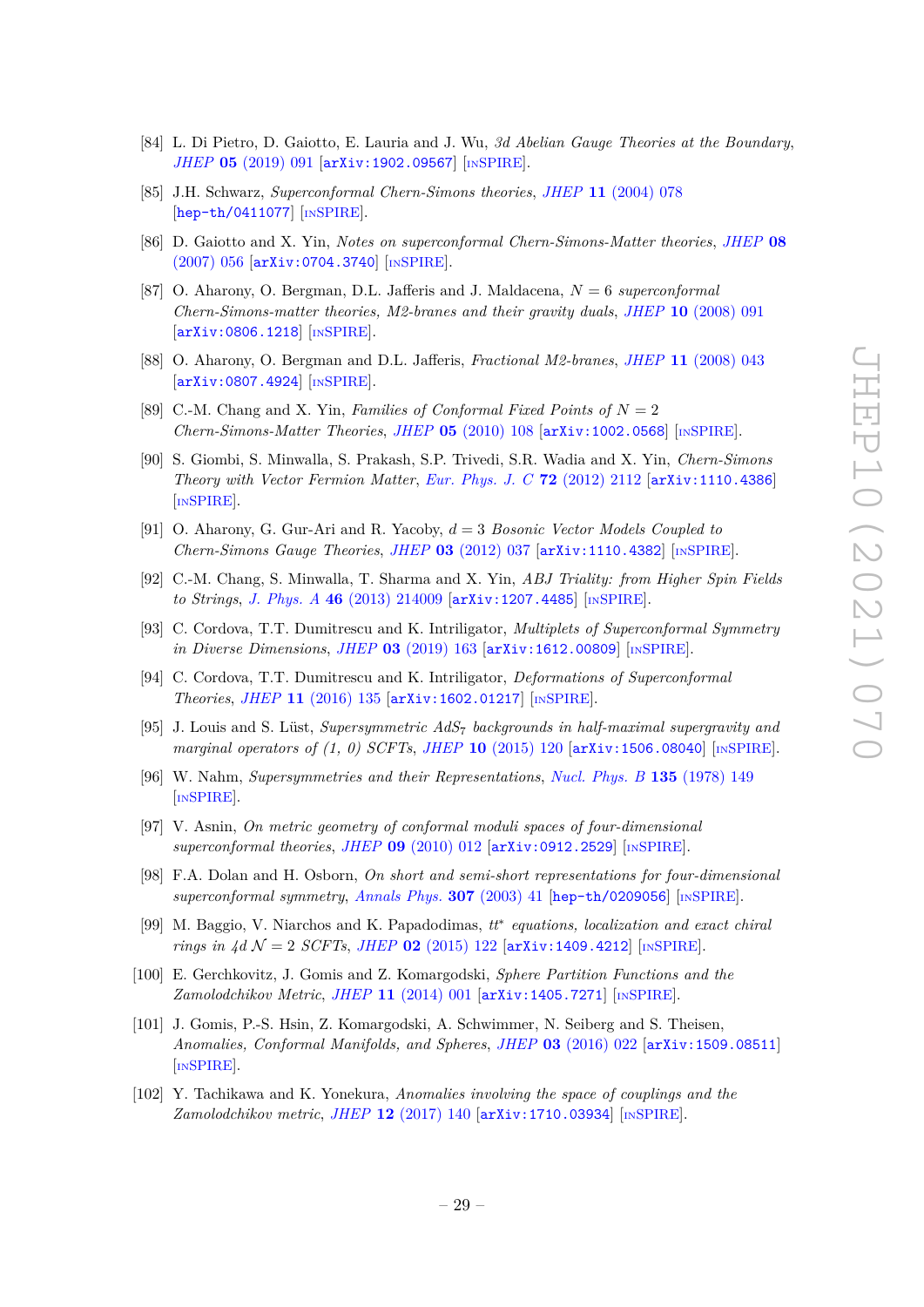- <span id="page-30-0"></span>[103] N. Seiberg, Y. Tachikawa and K. Yonekura, *Anomalies of Duality Groups and Extended Conformal Manifolds*, *PTEP* **2018** [\(2018\) 073B04](https://doi.org/10.1093/ptep/pty069) [[arXiv:1803.07366](https://arxiv.org/abs/1803.07366)] [IN[SPIRE](https://inspirehep.net/search?p=find+EPRINT%2BarXiv%3A1803.07366)].
- <span id="page-30-1"></span>[104] C. Beem, M. Lemos, P. Liendo, L. Rastelli and B.C. van Rees, *The* N = 2 *superconformal bootstrap*, *JHEP* **03** [\(2016\) 183](https://doi.org/10.1007/JHEP03(2016)183) [[arXiv:1412.7541](https://arxiv.org/abs/1412.7541)] [IN[SPIRE](https://inspirehep.net/search?p=find+EPRINT%2BarXiv%3A1412.7541)].
- <span id="page-30-2"></span>[105] V. Pestun, *Localization of gauge theory on a four-sphere and supersymmetric Wilson loops*, *[Commun. Math. Phys.](https://doi.org/10.1007/s00220-012-1485-0)* **313** (2012) 71 [[arXiv:0712.2824](https://arxiv.org/abs/0712.2824)] [IN[SPIRE](https://inspirehep.net/search?p=find+EPRINT%2BarXiv%3A0712.2824)].
- [106] M. Baggio, V. Niarchos and K. Papadodimas, *On exact correlation functions in* SU(*N*)  $\mathcal{N} = 2$  *superconformal QCD*, *JHEP* 11 [\(2015\) 198](https://doi.org/10.1007/JHEP11(2015)198)  $\left[ \frac{\text{arXiv:1508.03077}}{\text{mSPIRE}} \right]$  $\left[ \frac{\text{arXiv:1508.03077}}{\text{mSPIRE}} \right]$  $\left[ \frac{\text{arXiv:1508.03077}}{\text{mSPIRE}} \right]$  $\left[ \frac{\text{arXiv:1508.03077}}{\text{mSPIRE}} \right]$  $\left[ \frac{\text{arXiv:1508.03077}}{\text{mSPIRE}} \right]$ .
- [107] E. Gerchkovitz, J. Gomis, N. Ishtiaque, A. Karasik, Z. Komargodski and S.S. Pufu, *Correlation Functions of Coulomb Branch Operators*, *JHEP* **01** [\(2017\) 103](https://doi.org/10.1007/JHEP01(2017)103) [[arXiv:1602.05971](https://arxiv.org/abs/1602.05971)] [IN[SPIRE](https://inspirehep.net/search?p=find+EPRINT%2BarXiv%3A1602.05971)].
- <span id="page-30-3"></span>[108] A. Grassi, Z. Komargodski and L. Tizzano, *Extremal correlators and random matrix theory*, *JHEP* **04** [\(2021\) 214](https://doi.org/10.1007/JHEP04(2021)214) [[arXiv:1908.10306](https://arxiv.org/abs/1908.10306)] [IN[SPIRE](https://inspirehep.net/search?p=find+EPRINT%2BarXiv%3A1908.10306)].
- <span id="page-30-4"></span>[109] D.A. Kastor, E.J. Martinec and S.H. Shenker, *RG Flow in N* = 1 *Discrete Series*, *[Nucl.](https://doi.org/10.1016/0550-3213(89)90060-6) Phys. B* **316** [\(1989\) 590](https://doi.org/10.1016/0550-3213(89)90060-6) [IN[SPIRE](https://inspirehep.net/search?p=find+J%20%22Nucl.Phys.%2CB316%2C590%22)].
- <span id="page-30-5"></span>[110] P. Meade, N. Seiberg and D. Shih, *General Gauge Mediation*, *[Prog. Theor. Phys. Suppl.](https://doi.org/10.1143/PTPS.177.143)* **177** [\(2009\) 143](https://doi.org/10.1143/PTPS.177.143) [[arXiv:0801.3278](https://arxiv.org/abs/0801.3278)] [IN[SPIRE](https://inspirehep.net/search?p=find+EPRINT%2BarXiv%3A0801.3278)].
- <span id="page-30-6"></span>[111] R.G. Leigh and M.J. Strassler, *Exactly marginal operators and duality in four-dimensional*  $N = 1$  *supersymmetric gauge theory, [Nucl. Phys. B](https://doi.org/10.1016/0550-3213(95)00261-P)* 447 (1995) 95 [[hep-th/9503121](https://arxiv.org/abs/hep-th/9503121)] [IN[SPIRE](https://inspirehep.net/search?p=find+EPRINT%2Bhep-th%2F9503121)].
- <span id="page-30-7"></span>[112] D. Green, Z. Komargodski, N. Seiberg, Y. Tachikawa and B. Wecht, *Exactly Marginal Deformations and Global Symmetries*, *JHEP* **06** [\(2010\) 106](https://doi.org/10.1007/JHEP06(2010)106) [[arXiv:1005.3546](https://arxiv.org/abs/1005.3546)] [IN[SPIRE](https://inspirehep.net/search?p=find+EPRINT%2BarXiv%3A1005.3546)].
- <span id="page-30-8"></span>[113] S.S. Razamat and G. Zafrir, *N* = 1 *conformal dualities*, *JHEP* **09** [\(2019\) 046](https://doi.org/10.1007/JHEP09(2019)046) [[arXiv:1906.05088](https://arxiv.org/abs/1906.05088)] [IN[SPIRE](https://inspirehep.net/search?p=find+EPRINT%2BarXiv%3A1906.05088)].
- <span id="page-30-12"></span> $[114]$  S.S. Razamat and G. Zafrir,  $\mathcal{N} = 1$  conformal duals of gauged  $E_n$  *MN* models, *[JHEP](https://doi.org/10.1007/JHEP06(2020)176)* 06 [\(2020\) 176](https://doi.org/10.1007/JHEP06(2020)176) [[arXiv:2003.01843](https://arxiv.org/abs/2003.01843)] [IN[SPIRE](https://inspirehep.net/search?p=find+EPRINT%2BarXiv%3A2003.01843)].
- <span id="page-30-11"></span>[115] S.S. Razamat, E. Sabag and G. Zafrir, *Weakly coupled conformal manifolds in 4d*, *[JHEP](https://doi.org/10.1007/JHEP06(2020)179)* **06** [\(2020\) 179](https://doi.org/10.1007/JHEP06(2020)179) [[arXiv:2004.07097](https://arxiv.org/abs/2004.07097)] [IN[SPIRE](https://inspirehep.net/search?p=find+EPRINT%2BarXiv%3A2004.07097)].
- <span id="page-30-9"></span>[116] Z. Komargodski, S.S. Razamat, O. Sela and A. Sharon, *A Nilpotency Index of Conformal Manifolds*, *JHEP* **10** [\(2020\) 183](https://doi.org/10.1007/JHEP10(2020)183) [[arXiv:2003.04579](https://arxiv.org/abs/2003.04579)] [IN[SPIRE](https://inspirehep.net/search?p=find+EPRINT%2BarXiv%3A2003.04579)].
- <span id="page-30-10"></span>[117] O. Aharony, B. Kol and S. Yankielowicz, *On exactly marginal deformations of N* = 4 *SYM* and type IIB supergravity on  $AdS_5 \times S^5$ , *JHEP* **06** [\(2002\) 039](https://doi.org/10.1088/1126-6708/2002/06/039) [[hep-th/0205090](https://arxiv.org/abs/hep-th/0205090)] [IN[SPIRE](https://inspirehep.net/search?p=find+EPRINT%2Bhep-th%2F0205090)].
- <span id="page-30-13"></span>[118] M. Buican and T. Nishinaka, *Compact Conformal Manifolds*, *JHEP* **01** [\(2015\) 112](https://doi.org/10.1007/JHEP01(2015)112) [[arXiv:1410.3006](https://arxiv.org/abs/1410.3006)] [IN[SPIRE](https://inspirehep.net/search?p=find+EPRINT%2BarXiv%3A1410.3006)].
- <span id="page-30-14"></span>[119] C. Bachas, I. Lavdas and B. Le Floch, *Marginal Deformations of 3d N* = 4 *Linear Quiver Theories*, *JHEP* **10** [\(2019\) 253](https://doi.org/10.1007/JHEP10(2019)253) [[arXiv:1905.06297](https://arxiv.org/abs/1905.06297)] [IN[SPIRE](https://inspirehep.net/search?p=find+EPRINT%2BarXiv%3A1905.06297)].
- <span id="page-30-15"></span>[120] E. Beratto, N. Mekareeya and M. Sacchi, *Marginal operators and supersymmetry enhancement in 3d S-fold SCFTs*, *JHEP* **12** [\(2020\) 017](https://doi.org/10.1007/JHEP12(2020)017) [[arXiv:2009.10123](https://arxiv.org/abs/2009.10123)] [IN[SPIRE](https://inspirehep.net/search?p=find+EPRINT%2BarXiv%3A2009.10123)].
- <span id="page-30-16"></span>[121] M.A. Vasiliev, *Higher spin gauge theories: Star product and AdS space*, [hep-th/9910096](https://arxiv.org/abs/hep-th/9910096) [IN[SPIRE](https://inspirehep.net/search?p=find+EPRINT%2Bhep-th%2F9910096)].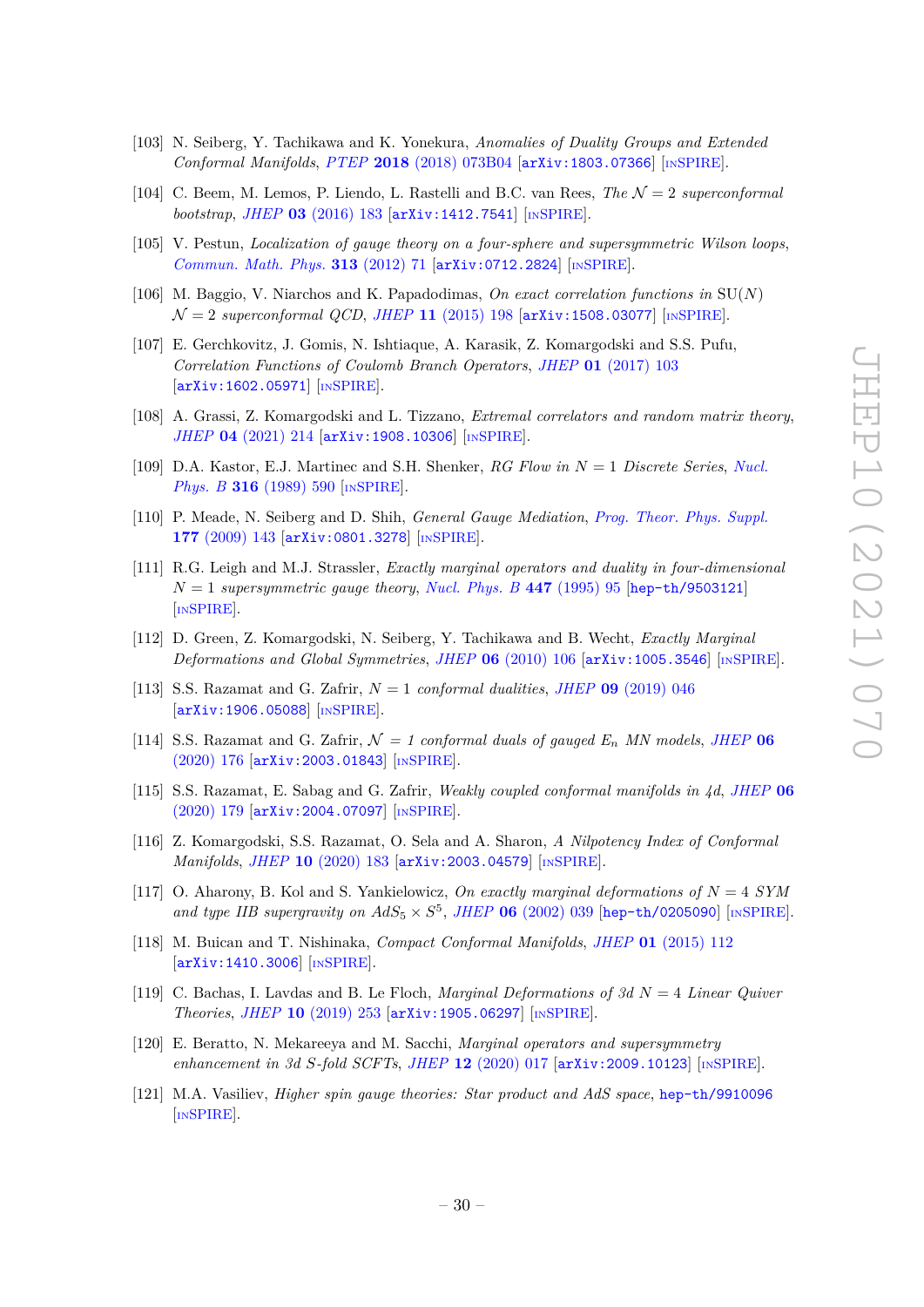- [122] I.R. Klebanov and A.M. Polyakov, *AdS dual of the critical O(N) vector model*, *[Phys. Lett.](https://doi.org/10.1016/S0370-2693(02)02980-5) B* **550** [\(2002\) 213](https://doi.org/10.1016/S0370-2693(02)02980-5) [[hep-th/0210114](https://arxiv.org/abs/hep-th/0210114)] [IN[SPIRE](https://inspirehep.net/search?p=find+EPRINT%2Bhep-th%2F0210114)].
- [123] M.R. Gaberdiel and R. Gopakumar, *An AdS*<sup>3</sup> *Dual for Minimal Model CFTs*, *[Phys. Rev. D](https://doi.org/10.1103/PhysRevD.83.066007)* **83** [\(2011\) 066007](https://doi.org/10.1103/PhysRevD.83.066007) [[arXiv:1011.2986](https://arxiv.org/abs/1011.2986)] [IN[SPIRE](https://inspirehep.net/search?p=find+EPRINT%2BarXiv%3A1011.2986)].
- [124] S.H. Shenker and X. Yin, *Vector Models in the Singlet Sector at Finite Temperature*, [arXiv:1109.3519](https://arxiv.org/abs/1109.3519) [IN[SPIRE](https://inspirehep.net/search?p=find+EPRINT%2BarXiv%3A1109.3519)].
- [125] S. Giombi and X. Yin, *The Higher Spin/Vector Model Duality*, *J. Phys. A* **46** [\(2013\) 214003](https://doi.org/10.1088/1751-8113/46/21/214003) [[arXiv:1208.4036](https://arxiv.org/abs/1208.4036)] [IN[SPIRE](https://inspirehep.net/search?p=find+EPRINT%2BarXiv%3A1208.4036)].
- <span id="page-31-0"></span>[126] V.E. Didenko and E.D. Skvortsov, *Exact higher-spin symmetry in CFT: all correlators in unbroken Vasiliev theory*, *JHEP* **04** [\(2013\) 158](https://doi.org/10.1007/JHEP04(2013)158) [[arXiv:1210.7963](https://arxiv.org/abs/1210.7963)] [IN[SPIRE](https://inspirehep.net/search?p=find+EPRINT%2BarXiv%3A1210.7963)].
- <span id="page-31-1"></span>[127] B. Sundborg, *Stringy gravity, interacting tensionless strings and massless higher spins*, *[Nucl. Phys. B Proc. Suppl.](https://doi.org/10.1016/S0920-5632(01)01545-6)* **102** (2001) 113 [[hep-th/0103247](https://arxiv.org/abs/hep-th/0103247)] [IN[SPIRE](https://inspirehep.net/search?p=find+EPRINT%2Bhep-th%2F0103247)].
- [128] P. Haggi-Mani and B. Sundborg, *Free large N supersymmetric Yang-Mills theory as a string theory*, *JHEP* **04** [\(2000\) 031](https://doi.org/10.1088/1126-6708/2000/04/031) [[hep-th/0002189](https://arxiv.org/abs/hep-th/0002189)] [IN[SPIRE](https://inspirehep.net/search?p=find+EPRINT%2Bhep-th%2F0002189)].
- <span id="page-31-9"></span>[129] E. Sezgin and P. Sundell, *Massless higher spins and holography*, *[Nucl. Phys. B](https://doi.org/10.1016/S0550-3213(02)00739-3)* **644** (2002) [303](https://doi.org/10.1016/S0550-3213(02)00739-3) [*Erratum ibid.* **660** (2003) 403] [[hep-th/0205131](https://arxiv.org/abs/hep-th/0205131)] [IN[SPIRE](https://inspirehep.net/search?p=find+EPRINT%2Bhep-th%2F0205131)].
- [130] M. Bianchi, J.F. Morales and H. Samtleben, *On stringy*  $AdS_5 \times S^5$  and higher spin *holography*, *JHEP* **07** [\(2003\) 062](https://doi.org/10.1088/1126-6708/2003/07/062) [[hep-th/0305052](https://arxiv.org/abs/hep-th/0305052)] [IN[SPIRE](https://inspirehep.net/search?p=find+EPRINT%2Bhep-th%2F0305052)].
- <span id="page-31-10"></span>[131] N. Beisert, M. Bianchi, J.F. Morales and H. Samtleben, *On the spectrum of AdS/CFT beyond supergravity*, *JHEP* **02** [\(2004\) 001](https://doi.org/10.1088/1126-6708/2004/02/001) [[hep-th/0310292](https://arxiv.org/abs/hep-th/0310292)] [IN[SPIRE](https://inspirehep.net/search?p=find+EPRINT%2Bhep-th%2F0310292)].
- [132] M.R. Gaberdiel and R. Gopakumar, *String Theory as a Higher Spin Theory*, *[JHEP](https://doi.org/10.1007/JHEP09(2016)085)* **09** [\(2016\) 085](https://doi.org/10.1007/JHEP09(2016)085) [[arXiv:1512.07237](https://arxiv.org/abs/1512.07237)] [IN[SPIRE](https://inspirehep.net/search?p=find+EPRINT%2BarXiv%3A1512.07237)].
- [133] M.R. Gaberdiel and R. Gopakumar, *Tensionless string spectra on AdS*3, *JHEP* **05** [\(2018\)](https://doi.org/10.1007/JHEP05(2018)085) [085](https://doi.org/10.1007/JHEP05(2018)085) [[arXiv:1803.04423](https://arxiv.org/abs/1803.04423)] [IN[SPIRE](https://inspirehep.net/search?p=find+EPRINT%2BarXiv%3A1803.04423)].
- <span id="page-31-2"></span>[134] L. Eberhardt, M.R. Gaberdiel and R. Gopakumar, *The Worldsheet Dual of the Symmetric Product CFT*, *JHEP* **04** [\(2019\) 103](https://doi.org/10.1007/JHEP04(2019)103) [[arXiv:1812.01007](https://arxiv.org/abs/1812.01007)] [IN[SPIRE](https://inspirehep.net/search?p=find+EPRINT%2BarXiv%3A1812.01007)].
- <span id="page-31-3"></span>[135] S. Caron-Huot, Z. Komargodski, A. Sever and A. Zhiboedov, *Strings from Massive Higher Spins: The Asymptotic Uniqueness of the Veneziano Amplitude*, *JHEP* **10** [\(2017\) 026](https://doi.org/10.1007/JHEP10(2017)026) [[arXiv:1607.04253](https://arxiv.org/abs/1607.04253)] [IN[SPIRE](https://inspirehep.net/search?p=find+EPRINT%2BarXiv%3A1607.04253)].
- <span id="page-31-4"></span>[136] D.Z. Freedman, S.D. Mathur, A. Matusis and L. Rastelli, *Correlation functions in the CFT(d)/AdS(d+1) correspondence*, *[Nucl. Phys. B](https://doi.org/10.1016/S0550-3213(99)00053-X)* **546** (1999) 96 [[hep-th/9804058](https://arxiv.org/abs/hep-th/9804058)] [IN[SPIRE](https://inspirehep.net/search?p=find+EPRINT%2Bhep-th%2F9804058)].
- <span id="page-31-5"></span>[137] R.C. Myers and A. Sinha, *Holographic c-theorems in arbitrary dimensions*, *JHEP* **01** [\(2011\)](https://doi.org/10.1007/JHEP01(2011)125) [125](https://doi.org/10.1007/JHEP01(2011)125) [[arXiv:1011.5819](https://arxiv.org/abs/1011.5819)] [IN[SPIRE](https://inspirehep.net/search?p=find+EPRINT%2BarXiv%3A1011.5819)].
- <span id="page-31-6"></span>[138] L. Bhardwaj and Y. Tachikawa, *Classification of 4d N* = 2 *gauge theories*, *JHEP* **12** [\(2013\)](https://doi.org/10.1007/JHEP12(2013)100) [100](https://doi.org/10.1007/JHEP12(2013)100) [[arXiv:1309.5160](https://arxiv.org/abs/1309.5160)] [IN[SPIRE](https://inspirehep.net/search?p=find+EPRINT%2BarXiv%3A1309.5160)].
- <span id="page-31-7"></span>[139] S.S. Gubser, *Einstein manifolds and conformal field theories*, *[Phys. Rev. D](https://doi.org/10.1103/PhysRevD.59.025006)* **59** (1999) [025006](https://doi.org/10.1103/PhysRevD.59.025006) [[hep-th/9807164](https://arxiv.org/abs/hep-th/9807164)] [IN[SPIRE](https://inspirehep.net/search?p=find+EPRINT%2Bhep-th%2F9807164)].
- <span id="page-31-8"></span>[140] R. Bishop and R.J. Crittenden, *Geometry of Manifolds*, Pure and applied mathematics, Academic Press, (1964).